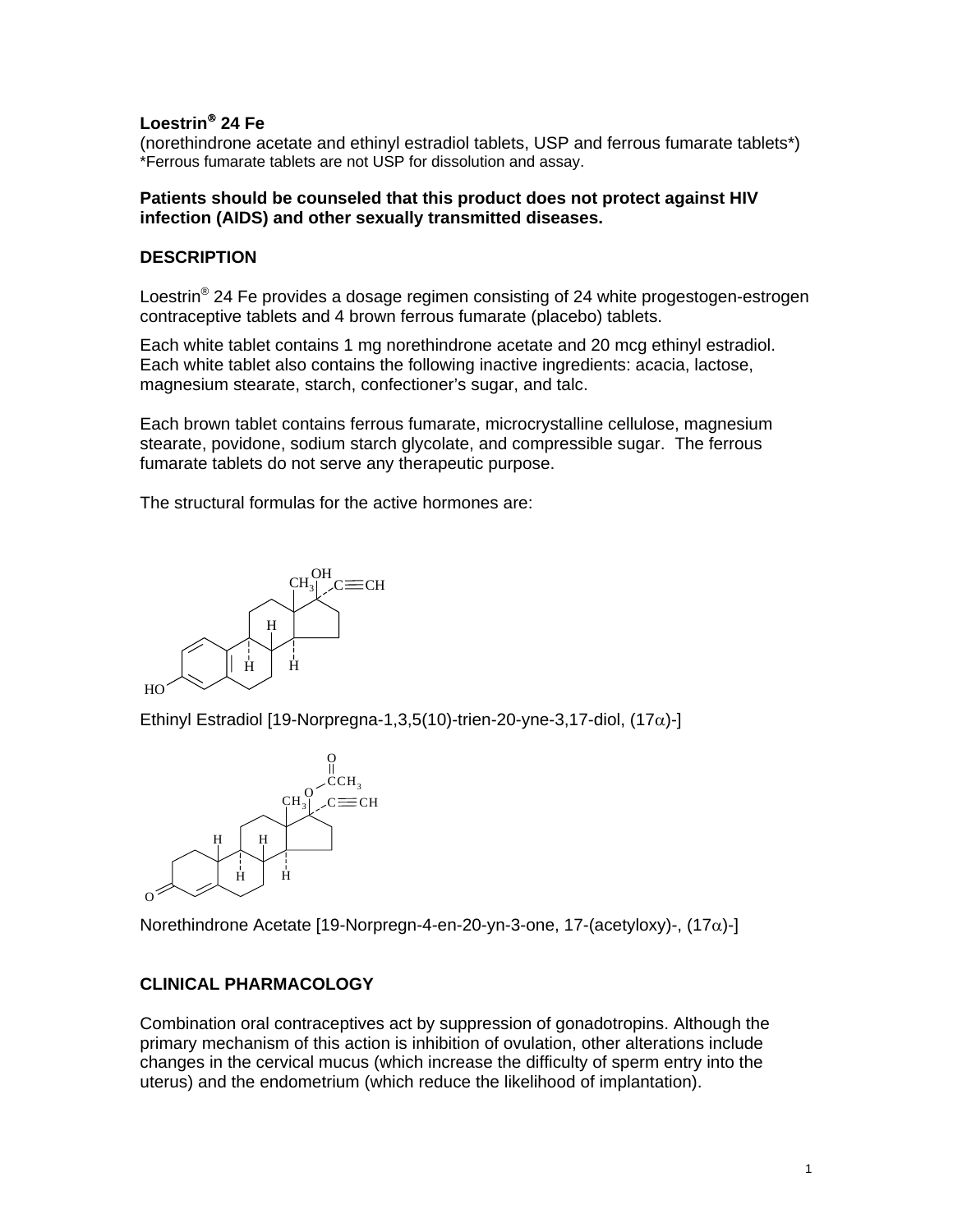# **PHARMACOKINETICS**

## **Absorption**

Norethindrone acetate appears to be completely and rapidly deacetylated to norethindrone after oral administration, because the disposition of norethindrone acetate is indistinguishable from that of orally administered norethindrone. Norethindrone acetate and ethinyl estradiol are rapidly absorbed from Loestrin 24 Fe tablets, with maximum plasma concentrations of norethindrone and ethinyl estradiol occurring 1 to 4 hours postdose. Both are subject to first-pass metabolism after oral dosing, resulting in an absolute bioavailability of approximately 64% for norethindrone and 43% for ethinyl estradiol.

The plasma norethindrone and ethinyl estradiol pharmacokinetics following single- and multiple-dose administrations of Loestrin 24 Fe tablets in 17 healthy female volunteers are provided in Figures 1 and 2, and Table 1.

Following multiple-dose administration of Loestrin 24 Fe tablets, mean maximum concentrations of norethindrone and ethinyl estradiol were increased by 95% and 27%, respectively, as compared to single-dose administration. Mean norethindrone and ethinyl estradiol exposures (AUC values) were increased by 164% and 51% respectively, as compared to single-dose administration of Loestrin 24 Fe tablets.

Steady-state with respect to norethindrone was reached by Day 17 and steady-state with respect to ethinyl estradiol was reached by Day 13.

Mean SHBG concentrations were increased by 150% from baseline (57.5 nmol/L) to 144 nmol/L at steady-state.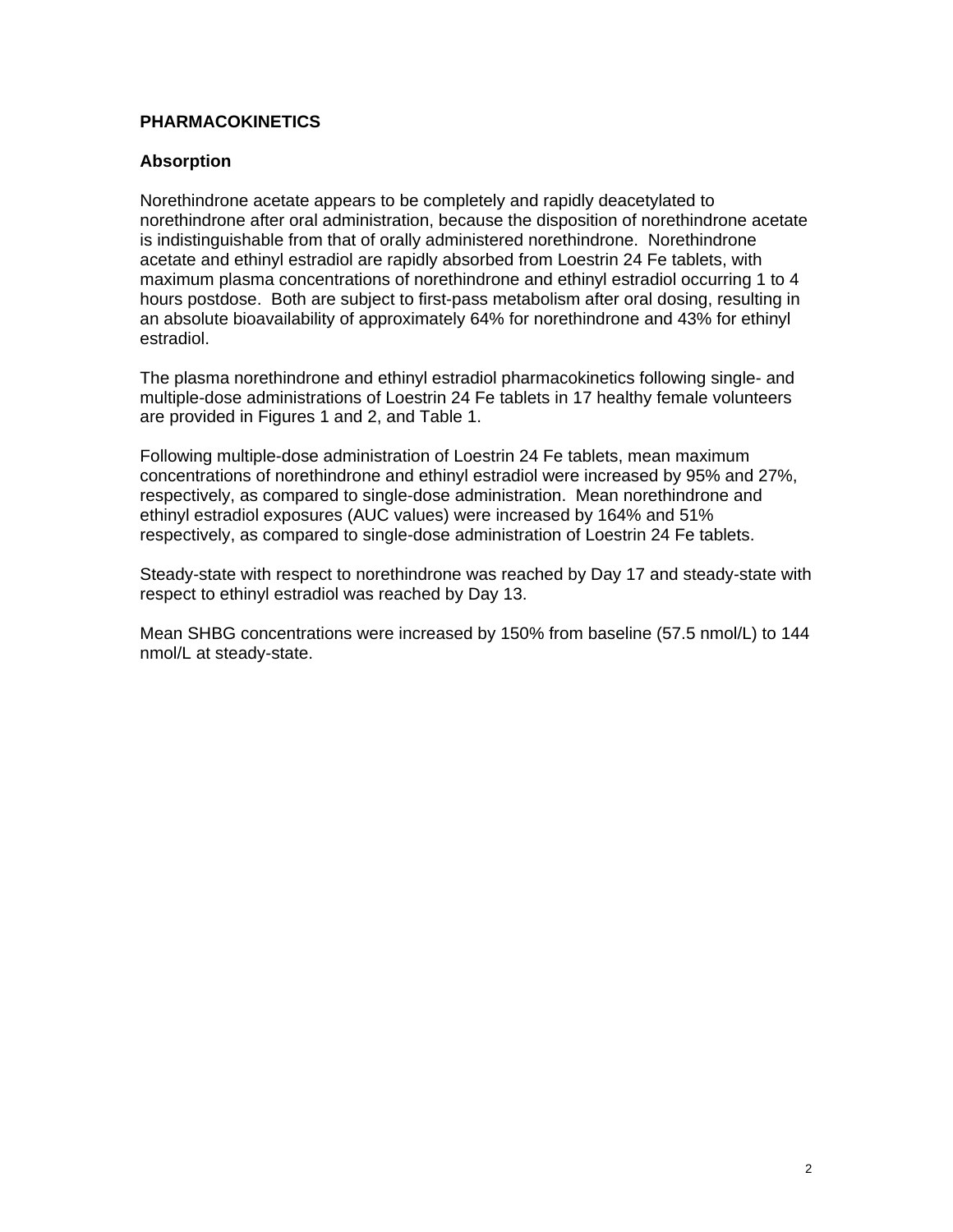**Figure 1. Mean Plasma Norethindrone Concentration-Time Profiles Following Singleand Multiple-Dose Oral Administration of Loestrin 24 Fe Tablets to Healthy Female Volunteers under Fasting Condition (n = 17)**



**Figure 2. Mean Plasma Ethinyl Estradiol Concentration-Time Profiles Following Singleand Multiple-Dose Oral Administration of Loestrin 24 Fe Tablets to Healthy Female Volunteers under Fasting Condition (n = 17)**

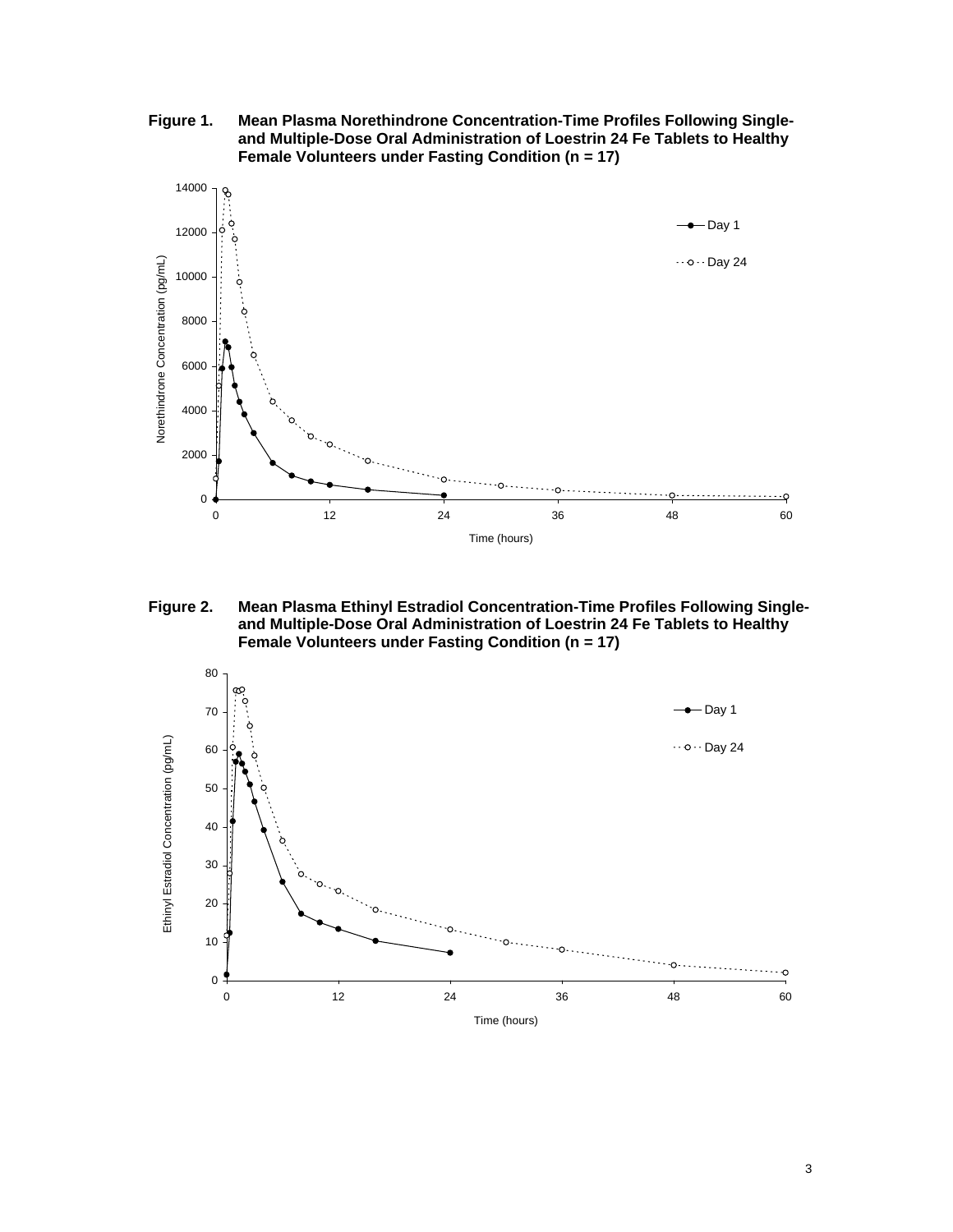#### **Table 1. Summary of Norethindrone (NE) and Ethinyl Estradiol (EE) Pharmacokinetics Following Single- and Multiple-Dose Oral Administration of Loestrin 24 Fe Tablets to Healthy Female Volunteers under Fasting Condition (n = 17)**

| Regimen                      | Analyte     | Arithmetic Mean <sup>a</sup> (%CV) by Pharmacokinetic Parameter |                          |                             |                        |                           |                      |  |
|------------------------------|-------------|-----------------------------------------------------------------|--------------------------|-----------------------------|------------------------|---------------------------|----------------------|--|
|                              |             | $C_{\text{max}}$<br>(pg/mL)                                     | $t_{\text{max}}$<br>(hr) | $AUC_{(0-24)}$<br>(pg/mL•h) | $C_{min}$<br>(pg/mL)   | $t_{\frac{1}{2}}$<br>(hr) | $C_{avg}$<br>(pg/mL) |  |
| Day 1<br>(Single<br>Dose)    | <b>NE</b>   | 8420 (31)                                                       | $1.0(0.7-4.0)$           | 33390 (40)                  | --                     | --                        |                      |  |
|                              | EE          | 64.5 (27)                                                       | $1.3(0.7-4.0)$           | 465.4 (26)                  |                        |                           |                      |  |
|                              | <b>SHBG</b> |                                                                 |                          |                             | 57.5 (37) <sup>b</sup> | --                        |                      |  |
| Day 24<br>(Multiple<br>Dose) | <b>NE</b>   | 16400 (26)                                                      | $1.3(0.7-4.0)$           | 88160 (30)                  | 880 (51)               | 8.4                       | 3670 (30)            |  |
|                              | <b>EE</b>   | 81.9 (24)                                                       | $1.7(1.0-2.0)$           | 701.3 (28)                  | 11.4(43)               | 14.5                      | 29.2 (28)            |  |
|                              | <b>SHBG</b> |                                                                 |                          |                             | 144 (24)               |                           |                      |  |

Cmax = Maximum plasma concentration; tmax = Time of Cmax ; Cmin = minimum plasma concentration at steadystate ; AUC(0−24) = Area under plasma concentration versus time curve from 0 to 24 hours ; t½ = Apparent firstorder terminal elimination half-life ; Cavg = Average plasma concentration = AUC(0–24)/24

%CV = Coefficient of Variation (%); SHBG = Sex Hormone Binding Globulin (nmol/L)

 $^a$  The harmonic mean (0.693/mean apparent elimination rate constant) is reported for t $\frac{1}{2}$ , and the median (range) is reported for tmax.

<sup>b</sup> The SHBG concentration reported here is the pre-dose concentration

Effect of Food: Loestrin 24 Fe tablets may be administered without regard to meals. A single-dose administration of Loestrin 24 Fe tablet with food decreased the maximum concentration of norethindrone by 11% and increased the extent of absorption by 27% and decreased the maximum concentration of ethinyl estradiol by 30% but not the extent of absorption.

# **Distribution**

Volume of distribution of norethindrone and ethinyl estradiol ranges from 2 to 4 L/kg. Plasma protein binding of both steroids is extensive (>95%); norethindrone binds to both albumin and SHBG, whereas ethinyl estradiol binds only to albumin. Although ethinyl estradiol does not bind to SHBG, it induces SHBG synthesis.

# **Metabolism**

Norethindrone undergoes extensive biotransformation, primarily via reduction, followed by sulfate and glucuronide conjugation. The majority of metabolites in the circulation are sulfates, with glucuronides accounting for most of the urinary metabolites.

Ethinyl estradiol is also extensively metabolized, both by oxidation and by conjugation with sulfate and glucuronide. Sulfates are the major circulating conjugates of ethinyl estradiol and glucuronides predominate in urine. The primary oxidative metabolite is 2 hydroxy ethinyl estradiol, formed by the CYP3A4 isoform of cytochrome P450. Part of the first-pass metabolism of ethinyl estradiol is believed to occur in gastrointestinal mucosa. Ethinyl estradiol may undergo enterohepatic circulation.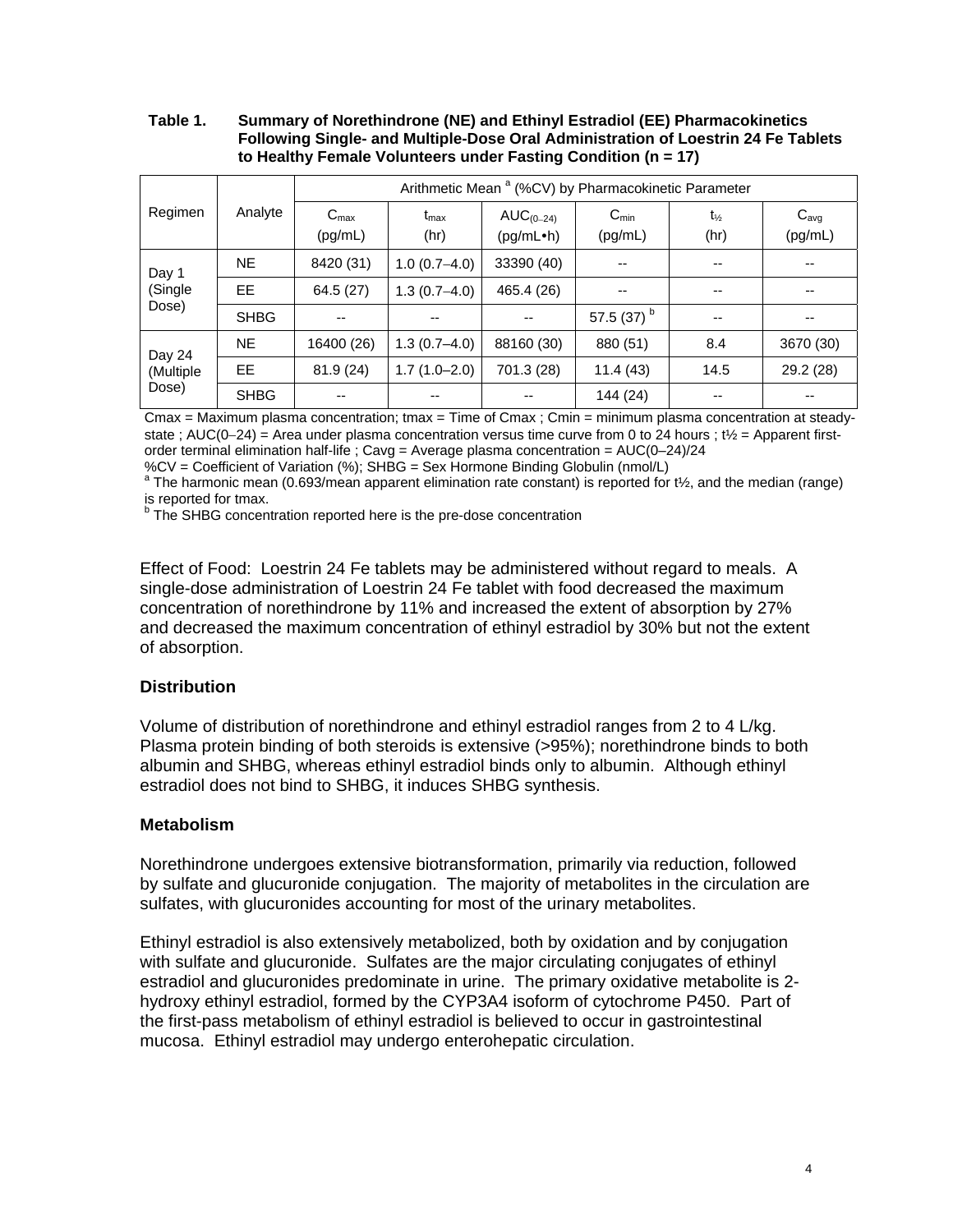# **Excretion**

Norethindrone and ethinyl estradiol are excreted in both urine and feces, primarily as metabolites. Plasma clearance values for norethindrone and ethinyl estradiol are similar (approximately 0.4 L/hr/kg). Steady-state elimination half-lives of norethindrone and ethinyl estradiol following administration of Loestrin 24 Fe tablets are approximately 8 hours and 14 hours, respectively.

# **Special Populations**

**Race.** The effect of race on the disposition of norethindrone and ethinyl estradiol after Loestrin 24 Fe administration has not been evaluated.

**Renal Insufficiency.** The effect of renal disease on the disposition of norethindrone and ethinyl estradiol after Loestrin 24 Fe administration has not been evaluated. In premenopausal women with chronic renal failure undergoing peritoneal dialysis who received multiple doses of an oral contraceptive containing ethinyl estradiol and norethindrone, plasma ethinyl estradiol concentrations were higher and norethindrone concentrations were unchanged compared to concentrations in premenopausal women with normal renal function.

**Hepatic Insufficiency.** The effect of hepatic disease on the disposition of norethindrone and ethinyl estradiol after Loestrin 24 Fe administration has not been evaluated. However, ethinyl estradiol and norethindrone may be poorly metabolized in patients with impaired liver function.

#### **Drug-Drug Interactions**  See **PRECAUTIONS** section—**DRUG INTERACTIONS**

# **INDICATIONS AND USAGE**

Loestrin 24 Fe is indicated for the prevention of pregnancy in women who elect to use oral contraceptives as a method of contraception.

Oral contraceptives are highly effective. Table 2 lists the typical unplanned pregnancy rates for users of combination oral contraceptives and other methods of contraception. The efficacy of these contraceptive methods, except sterilization, the IUD, and the Norplant® system, depends upon the reliability with which they are used. Correct and consistent use of methods can result in lower failure rates.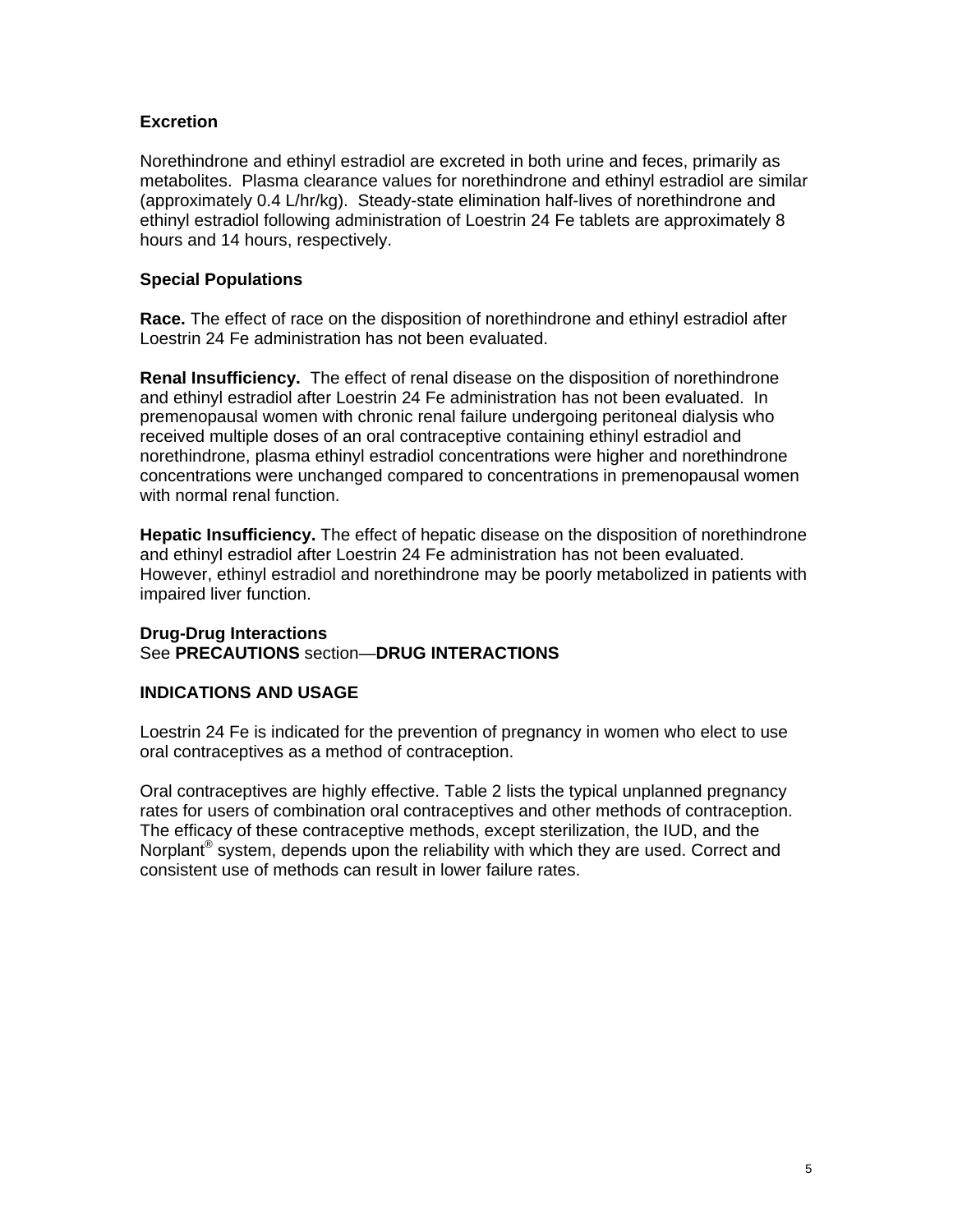#### **TABLE 2**

| Percentage of women experiencing an unintended pregnancy during the first year of typical use      |
|----------------------------------------------------------------------------------------------------|
| and the first year of perfect use of contraception and the percentage continuing use at the end of |
| the first vear. United States.                                                                     |

|                                                   | % of Women Experiencing an Unintended  | % of Women                                 |     |  |
|---------------------------------------------------|----------------------------------------|--------------------------------------------|-----|--|
|                                                   | Pregnancy within the First Year of Use | Continuing Use at One<br>Year <sup>3</sup> |     |  |
| Method                                            | Typical Use <sup>1</sup>               | Perfect Use <sup>2</sup>                   |     |  |
| (1)                                               | (2)                                    | (3)                                        | (4) |  |
|                                                   |                                        |                                            |     |  |
| Chance <sup>4</sup>                               | 85                                     | 85                                         |     |  |
| Spermicides <sup>5</sup>                          | 26                                     | 6                                          | 40  |  |
| Periodic abstinence                               | 25                                     |                                            | 63  |  |
| Calendar                                          |                                        | 9                                          |     |  |
| <b>Ovulation Method</b>                           |                                        | $\frac{3}{2}$                              |     |  |
| Sympto-thermal <sup>6</sup>                       |                                        |                                            |     |  |
| Post-Ovulation                                    |                                        | $\overline{1}$                             |     |  |
| Cap <sup>7</sup>                                  |                                        |                                            |     |  |
| Parous Women                                      | 40                                     | 26                                         | 42  |  |
| Nulliparous Women                                 | 20                                     | 9                                          | 56  |  |
| Sponge                                            |                                        |                                            |     |  |
| Parous Women                                      | 40                                     | 20                                         | 42  |  |
| Nulliparous Women                                 | 20                                     | 9                                          | 56  |  |
| Diaphragm <sup>7</sup>                            | 20                                     | 6                                          | 56  |  |
| Withdrawal                                        | 19                                     | 4                                          |     |  |
| Condom <sup>8</sup>                               |                                        |                                            |     |  |
| Female (reality)                                  | 21                                     | 5                                          | 56  |  |
| Male                                              | 14                                     | 3                                          | 61  |  |
| Pill                                              | 5                                      |                                            | 71  |  |
| Progestin only                                    |                                        | 0.5                                        |     |  |
| Combined                                          |                                        | 0.1                                        |     |  |
| <b>IUD</b>                                        |                                        |                                            |     |  |
| Progesterone T                                    | 2.0                                    | 1.5                                        | 81  |  |
| Copper T 380A                                     | 0.8                                    | 0.6                                        | 78  |  |
| <b>LNg 20</b>                                     | 0.1                                    | 0.1                                        | 81  |  |
| Depo-Provera <sup>®</sup>                         | 0.3                                    | 0.3                                        | 70  |  |
| Norplant <sup>®</sup> and Norplant <sup>®</sup> 2 | 0.05                                   | 0.05                                       | 88  |  |
| <b>Female Sterilization</b>                       | 0.5                                    | 0.5                                        | 100 |  |
| <b>Male Sterilization</b>                         | 0.15                                   | 0.10                                       | 100 |  |
|                                                   |                                        |                                            |     |  |

**Emergency Contraceptive Pills**: Treatment initiated within 72 hours after unprotected intercourse reduces risk of pregnancy by at least 75%<sup>9</sup>

**Lactational Amenorrhea Method**: LAM is a highly effective, *temporary* method of contraception.

Source: Trussell J, Stewart F, Contraceptive Efficacy. In Hatcher RA, Trussell J, Stewart F, Cates W, Stewart GK, Kowal D, Guest F, *Contraceptive Technology: Seventeenth Revised Edition*. New York, NY: Irvington Publishers, 1998.

<sup>1</sup> Among *typical* couples who initiate use of a method (not necessarily for the first time), the percentage who experience an accidental pregnancy during the first year if they do not stop use for any other reason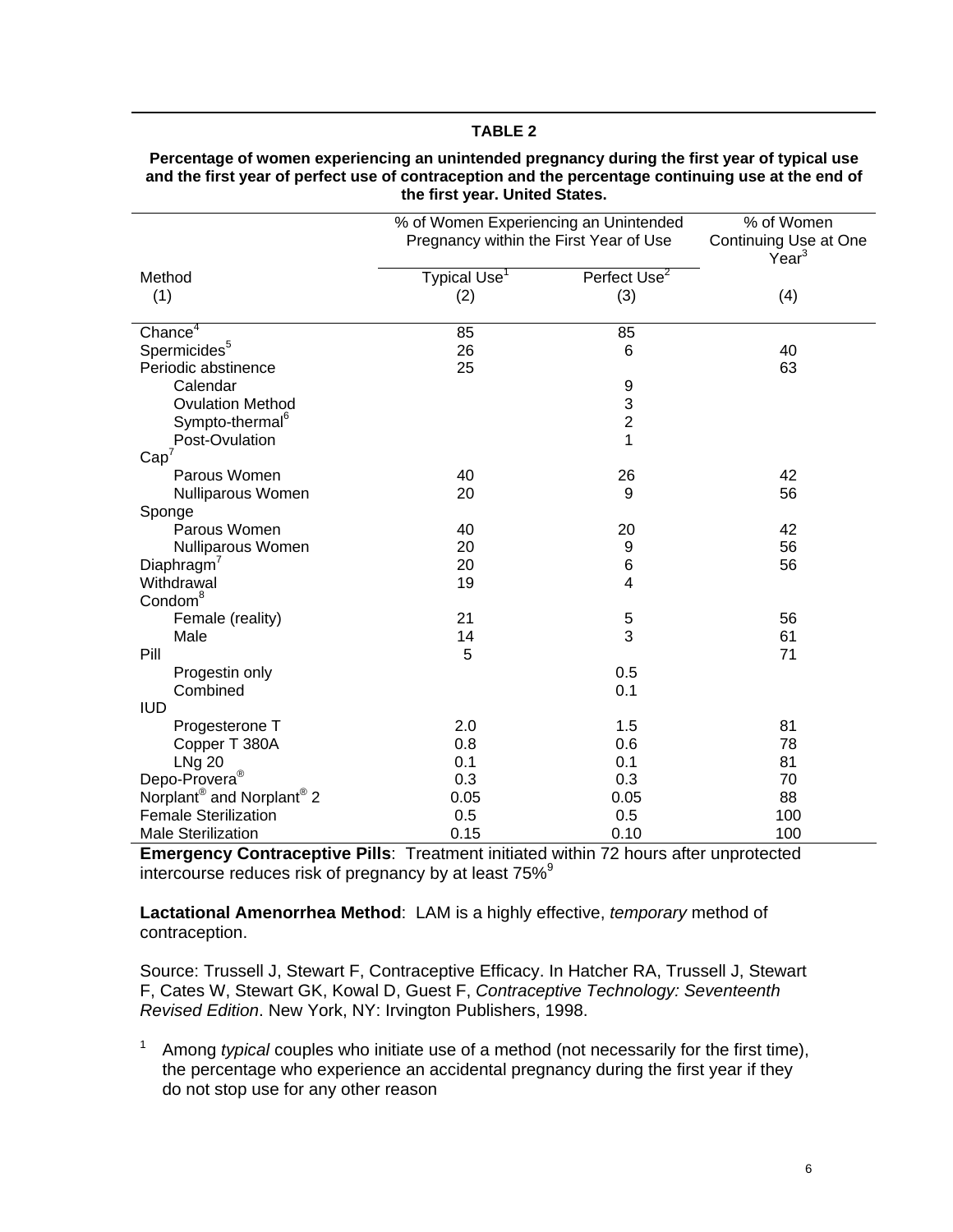- <sup>2</sup> Among couples who initiate use of a method (not necessarily for the first time) and who use it *perfectly* (both consistently and correctly), the percentage who experience an accidental pregnancy during the first year if they do not stop use for any other reason
- $3\overline{2}$  Among couples attempting to avoid pregnancy, the percentage who continue to use a method for one year
- 4 The percentage of women becoming pregnant noted in columns (2) and (3) are based on data from populations where contraception is not used and from women who cease using contraception in order to become pregnant. Among such populations, about 89% became pregnant in one year. This estimate was lowered slightly (to 85%) to represent the percentage that would become pregnant within one year among women now relying on reversible methods of contraception if they abandon contraception altogether
- 5 Foams, creams, gels, vaginal suppositories and vaginal film
- 6 Cervical mucous (ovulation) method supplemented by calendar in the preovulatory and basal body temperature in the postovulatory phases
- 7 With spermicidal cream or jelly
- $\frac{8}{9}$  Without spermicides
- The treatment schedule is one dose within 72 hours after unprotected intercourse and a second dose 12 hours after the first dose. The Food and Drug Administration has declared the following brands of oral contraceptives to be safe and effective for emergency contraception: Ovral<sup>®</sup> (1 dose is 2 white pills), Alesse<sup>®</sup> (1 dose is 5 pink pills), Nordette<sup>®</sup> or Levlen<sup>®</sup> (1 dose is 2 light orange pills), Lo/Ovral<sup>®</sup> (1 dose is 4 white pills), Triphasil<sup>®</sup> or Tri-Levlen<sup>®</sup> (1 dose is 4 yellow pills)
- <sup>10</sup> However, to maintain effective protection against pregnancy, another method of contraception must be used as soon as menstruation resumes, the frequency or duration of breastfeeds is reduced, bottle feeds are introduced or the baby reaches six months of age

# **Clinical Studies**

In a clinical study, 743 women, 18 to 45 years of age, were treated with Loestrin 24 Fe for up to six 28-day cycles providing a total of 3,823 treatment-cycles of exposure. A total of 583 women completed 6 cycles of treatment. There were a total of 5 on-treatment pregnancies in 3,565 treatment cycles during which no backup contraception was used. The Pearl Index for Loestrin 24 Fe was 1.82.

# **CONTRAINDICATIONS**

Oral contraceptives should not be used in women who currently have the following conditions:

- Thrombophlebitis or thromboembolic disorders
- A past history of deep vein thrombophlebitis or thromboembolic disorders
- Cerebrovascular or coronary artery disease (current or history)
- Valvular heart disease with thrombogenic complications
- Severe hypertension
- Diabetes with vascular involvement
- Headaches with focal neurological symptoms
- Major surgery with prolonged immobilization
- Known or suspected carcinoma of the breast or personal history of breast cancer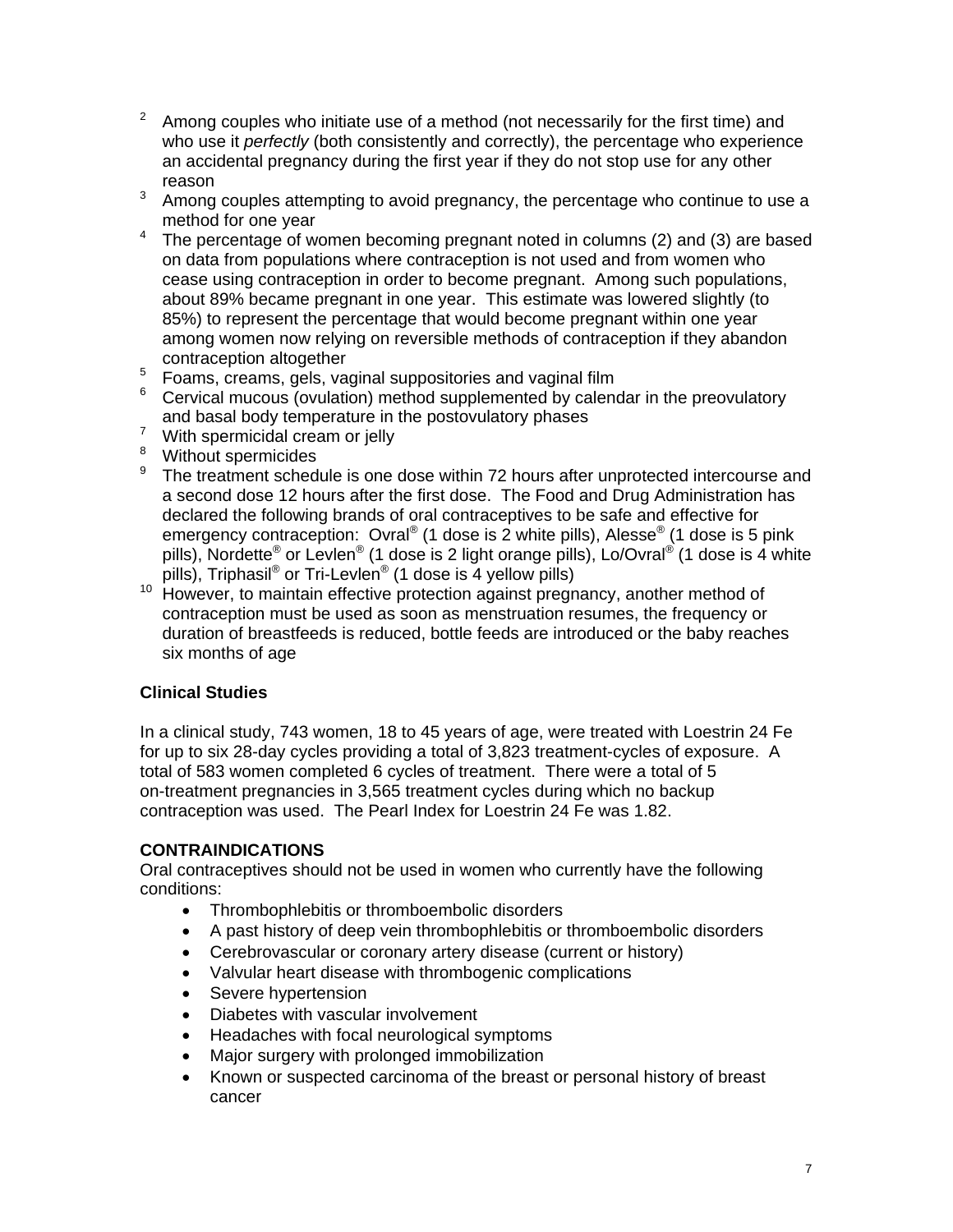- Carcinoma of the endometrium or other known or suspected estrogen-dependent neoplasia
- Undiagnosed abnormal genital bleeding
- Cholestatic jaundice of pregnancy or jaundice with prior pill use
- Hepatic adenomas or carcinomas, or active liver disease
- Known or suspected pregnancy
- Hypersensitivity to any component of this product

#### **WARNINGS**

**Cigarette smoking increases the risk of serious cardiovascular side effects from oral contraceptive use. This risk increases with age and with the extent of smoking (in epidemiologic studies, 15 or more cigarettes per day was associated with a significantly increased risk) and is quite marked in women over 35 years of age. Women who use oral contraceptives should be strongly advised not to smoke.** 

The use of oral contraceptives is associated with increased risk of several serious conditions including venous and arterial thrombotic and thromboembolic events (such as myocardial infarction, thromboembolism, and stroke), hepatic neoplasia, gallbladder disease, and hypertension, although the risk of serious morbidity or mortality is very small in healthy women without underlying risk factors. The risk of morbidity and mortality increases significantly in the presence of other underlying risk factors such as certain inherited thrombophilias, hypertension, hyperlipidemias, obesity and diabetes.

Practitioners prescribing oral contraceptives should be familiar with the following information relating to these risks. The information contained in this package insert is principally based on studies carried out in patients who used oral contraceptives with higher formulations of estrogens and progestogens than those in common use today. The effect of long-term use of the oral contraceptives with lower formulations of both estrogens and progestogens remains to be determined.

Throughout this labeling, epidemiological studies reported are of two types: retrospective or case control studies and prospective or cohort studies. Case control studies provide a measure of the relative risk of a disease, namely, a *ratio* of the incidence of a disease among oral contraceptive users to that among nonusers. The relative risk does not provide information on the actual clinical occurrence of a disease. Cohort studies provide a measure of attributable risk, which is the *difference* in the incidence of disease between oral contraceptive users and nonusers. The attributable risk does provide information about the actual occurrence of a disease in the population. For further information, the reader is referred to a text on epidemiological methods.

# **1. THROMBOEMBOLIC DISORDERS AND OTHER VASCULAR PROBLEMS**

#### **a. Myocardial Infarction**

An increased risk of myocardial infarction has been attributed to oral contraceptive use. This risk is primarily in smokers or women with other underlying risk factors for coronary artery disease such as hypertension, hypercholesterolemia, morbid obesity, and diabetes. The relative risk of heart attack for current oral contraceptive users has been estimated to be two to six. The risk is very low under the age of 30.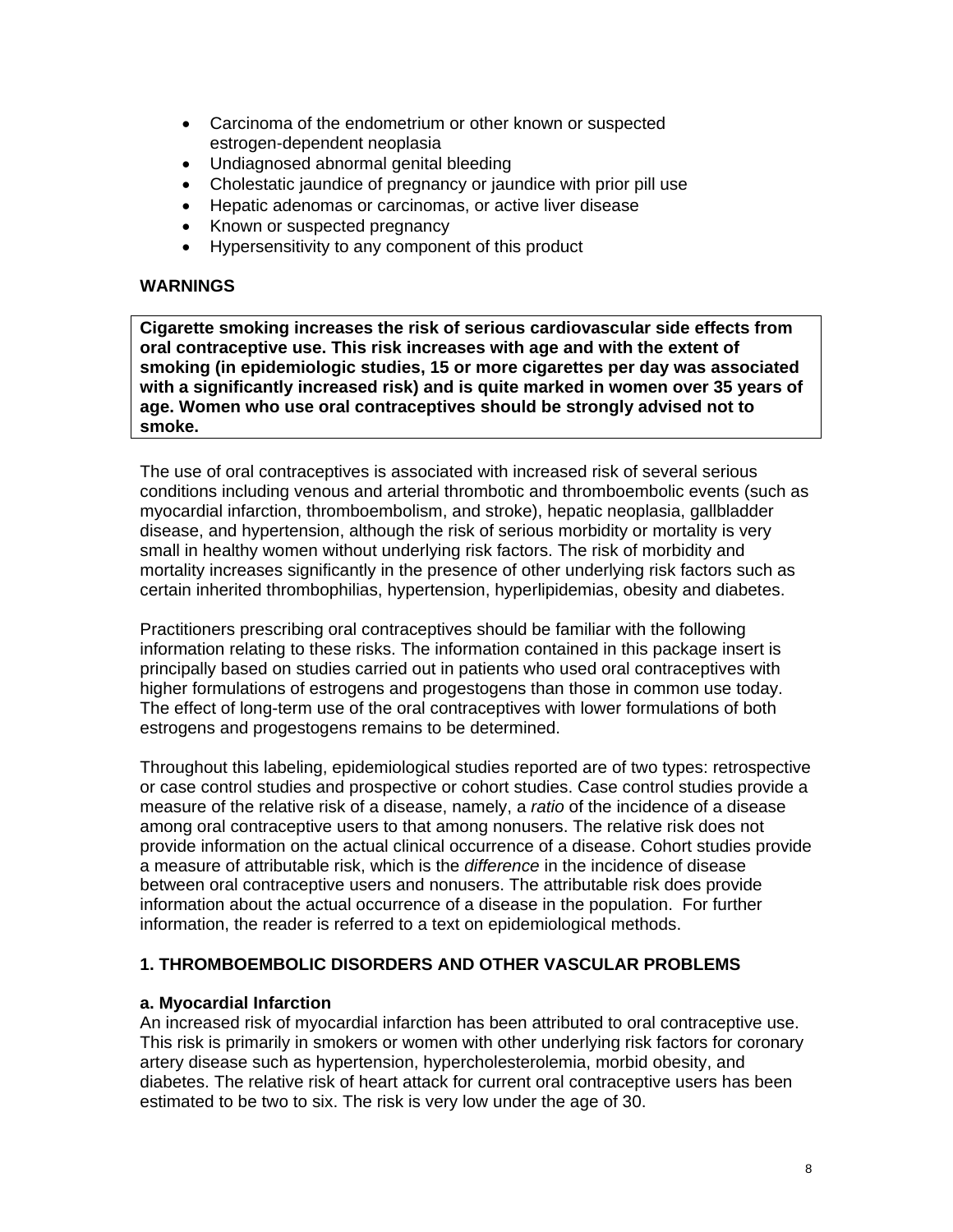Smoking in combination with oral contraceptive use has been shown to contribute substantially to the incidence of myocardial infarctions in women in their mid-thirties or older, with smoking accounting for the majority of excess cases. Mortality rates associated with circulatory disease have been shown to increase substantially in smokers over the age of 35 and nonsmokers over the age of 40 (Figure 3) among women who use oral contraceptives.

#### **FIGURE 3. CIRCULATORY DISEASE MORTALITY RATES FOR 100,000 WOMEN-YEARS BY AGE, SMOKING STATUS AND ORAL CONTRACEPTIVE USE**



Layde PM, Beral V. *Lancet* 1981;1:541-546.

Oral contraceptives may compound the effects of well-known risk factors, such as hypertension, diabetes, hyperlipidemias, age, and obesity. In particular, some progestogens are known to decrease HDL cholesterol and cause glucose intolerance, while estrogens may create a state of hyperinsulinism. Oral contraceptives have been shown to increase blood pressure among users (see section **9** in **WARNINGS**). Such increases in risk factors have been associated with an increased risk of heart disease and the risk increases with the number of risk factors present. Oral contraceptives must be used with caution in women with cardiovascular disease risk factors.

# **b. Thromboembolism**

An increased risk of thromboembolic and thrombotic disease associated with the use of oral contraceptives is well established. Case control studies have found the relative risk of users compared to non-users to be 3 for the first episode of superficial venous thrombosis, 4 to 11 for deep vein thrombosis or pulmonary embolism, and 1.5 to 6 for women with predisposing conditions for venous thromboembolic disease. Cohort studies have shown the relative risk to be somewhat lower, about 3 for new cases and about 4.5 for new cases requiring hospitalization. The risk of thromboembolic disease due to oral contraceptives is not related to length of use and disappears after pill use is stopped.

A two- to four-fold increase in relative risk of postoperative thromboembolic complications has been reported with the use of oral contraceptives. The relative risk of venous thrombosis in women who have predisposing conditions is twice that of women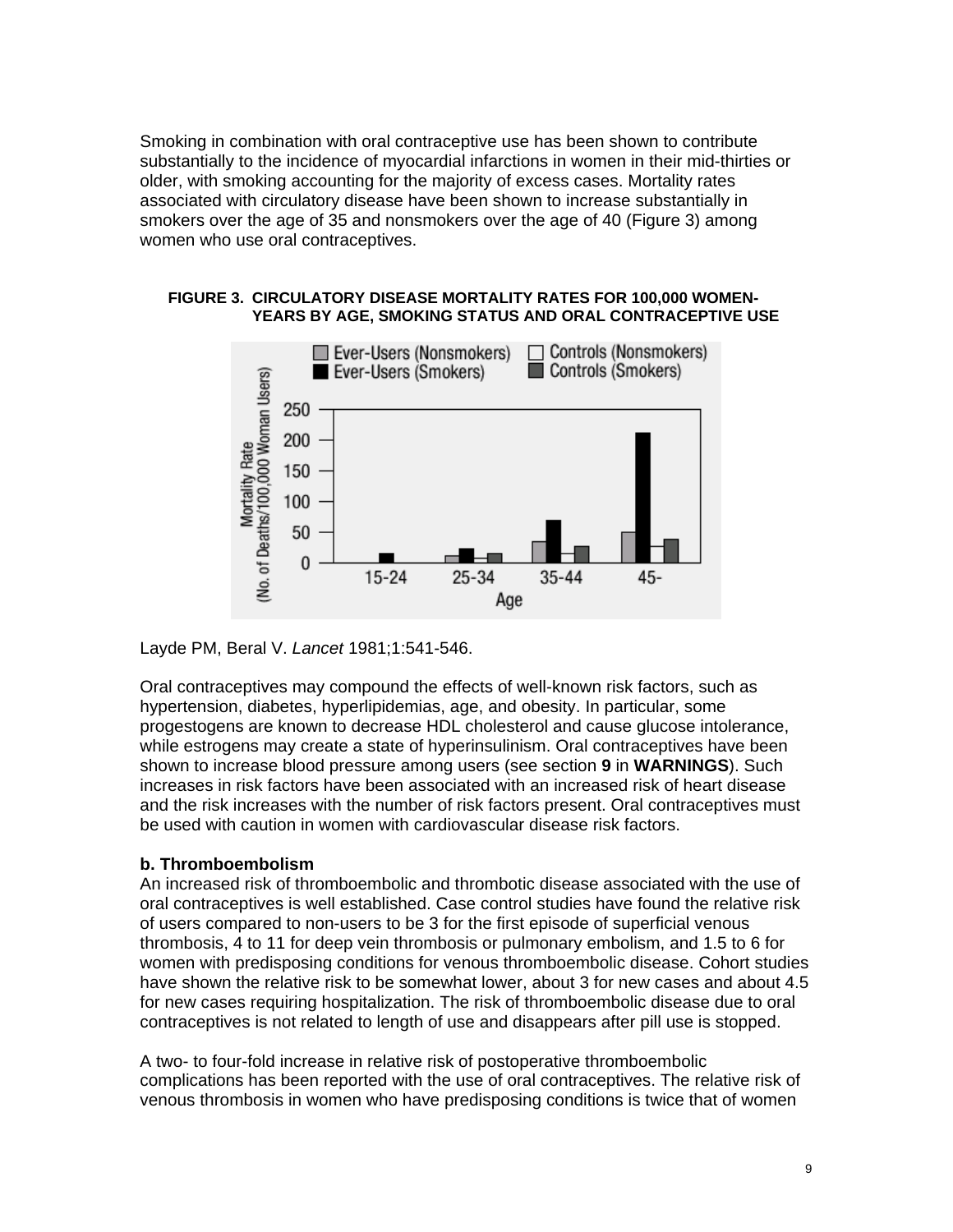without such medical conditions. If feasible, oral contraceptives should be discontinued at least four weeks prior to and for two weeks after elective surgery of a type associated with an increase in risk of thromboembolism and during and following prolonged immobilization. Since the immediate postpartum period is also associated with an increased risk of thromboembolism, oral contraceptives should be started no earlier than four to six weeks after delivery in women who elect not to breastfeed.

## **c. Cerebrovascular diseases**

Oral contraceptives have been shown to increase both the relative and attributable risk of cerebrovascular events (thrombotic and hemorrhagic strokes) although, in general, the risk is greatest among older (>35 years), hypertensive women who also smoke. Hypertension was found to be a risk factor for both users and nonusers, for both types of strokes, while smoking interacted to increase the risk for hemorrhagic strokes.

In a large study, the relative risk of thrombotic strokes has been shown to range from 3 for normotensive users to 14 for users with severe hypertension. The relative risk of hemorrhagic stroke is reported to be 1.2 for nonsmokers who used oral contraceptives, 2.6 for smokers who did not use oral contraceptives, 7.6 for smokers who used oral contraceptives, 1.8 for normotensive users and 25.7 for users with severe hypertension. The attributable risk is also greater in older women. Oral contraceptives also increase the risk for stroke in women with other underlying risk factors such as certain inherited or acquired thrombophilias, hyperlipidemias, and obesity. Women with migraine (particularly migraine with aura) who take combination oral contraceptives may be at an increased risk of stroke.

#### **d. Dose-related risk of vascular disease from oral contraceptives**

A positive association has been observed between the amount of estrogen and progestogen in oral contraceptives and the risk of vascular disease. A decline in serum high-density lipoproteins (HDL) has been reported with many progestational agents. A decline in serum high-density lipoproteins has been associated with an increased incidence of ischemic heart disease. Because estrogens increase HDL cholesterol, the net effect of an oral contraceptive depends on a balance achieved between doses of estrogen and progestogen and the nature and absolute amount of progestogens used in the contraceptive. The amount of both hormones should be considered in the choice of an oral contraceptive.

Minimizing exposure to estrogen and progestogen is in keeping with good principles of therapeutics. For any particular estrogen/progestogen combination, the dosage regimen prescribed should be one which contains the least amount of estrogen and progestogen that is compatible with a low failure rate and the needs of the individual patient. New acceptors of oral contraceptive agents should be started on preparations containing the lowest estrogen content which is judged appropriate for the individual patient.

#### **e. Persistence of risk of vascular disease**

There are two studies which have shown persistence of risk of vascular disease for ever-users of oral contraceptives. In a study in the United States, the risk of developing myocardial infarction after discontinuing oral contraceptives persisted for at least 9 years for women 40 to 49 years old who had used oral contraceptives for five or more years but this increased risk was not demonstrated in other age groups. In another study in Great Britain, the risk of developing cerebrovascular disease persisted for at least 6 years after discontinuation of oral contraceptives, although excess risk was very small.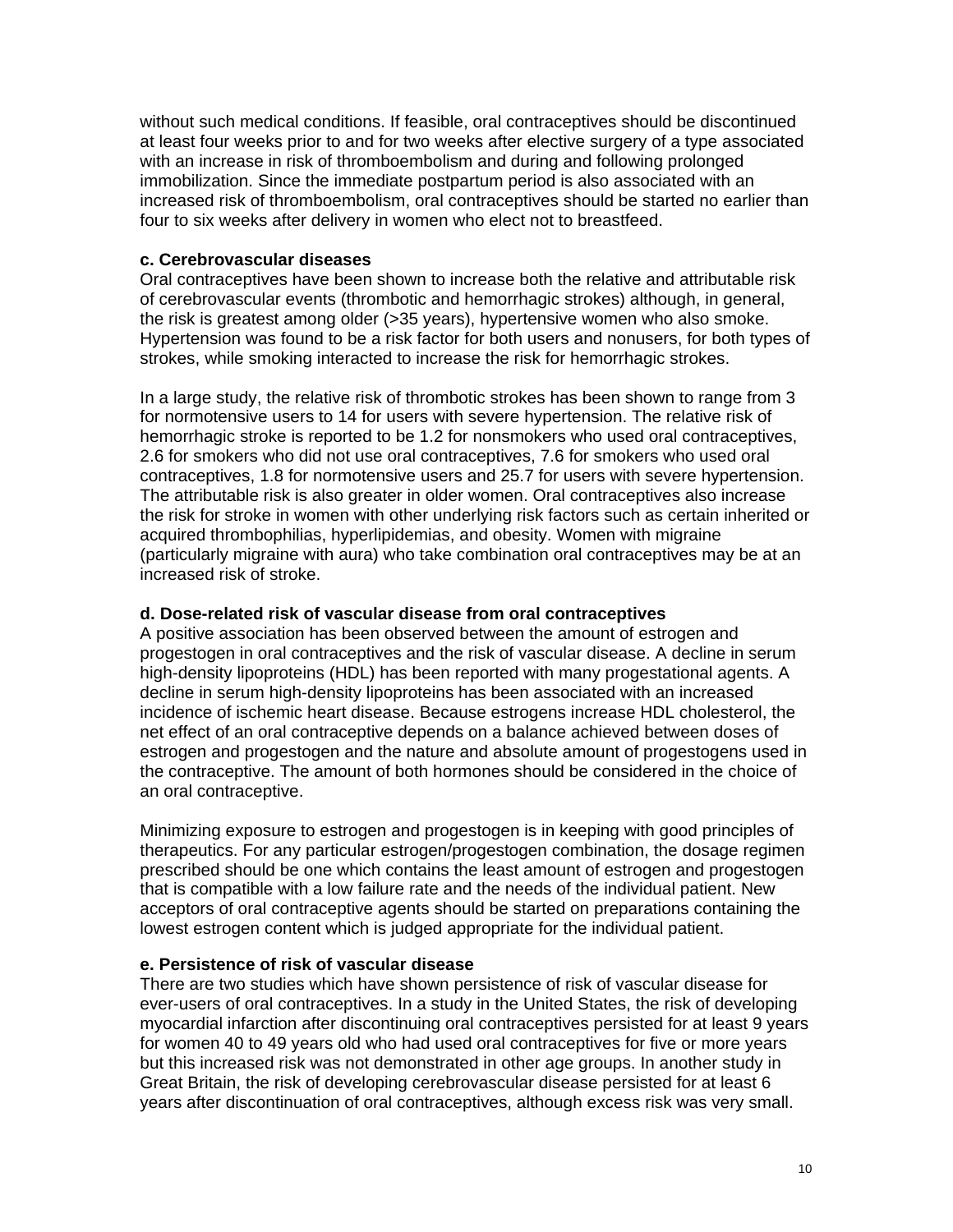However, both studies were performed with oral contraceptive formulations containing 50 micrograms or higher of estrogens.

## **2. ESTIMATES OF MORTALITY FROM CONTRACEPTIVE USE**

One study gathered data from a variety of sources which have estimated the mortality rate associated with different methods of contraception at different ages (Table 3).

#### **TABLE 3 ANNUAL NUMBER OF BIRTH-RELATED OR METHOD-RELATED DEATHS ASSOCIATED WITH CONTROL OF FERTILITY PER 100,000 NONSTERILE WOMEN, BY FERTILITY CONTROL METHOD ACCORDING TO AGE**

|                                                                                  | <b>AGE</b> |           |           |       |           |       |
|----------------------------------------------------------------------------------|------------|-----------|-----------|-------|-----------|-------|
| <b>Method of control</b><br>and outcome                                          | $15 - 19$  | $20 - 24$ | $25 - 29$ | 30-34 | $35 - 39$ | 40-44 |
| No fertility control methods*                                                    | 7.0        | 7.4       | 9.1       | 14.8  | 25.7      | 28.2  |
| Oral contraceptives<br>nonsmoker**                                               | 0.3        | 0.5       | 0.9       | 1.9   | 13.8      | 31.6  |
| Oral contraceptives<br>smoker**                                                  | 2.2        | 3.4       | 6.6       | 13.5  | 51.1      | 117.2 |
| $IUD**$                                                                          | 0.8        | 0.8       | 1.0       | 1.0   | 1.4       | 1.4   |
| Condom <sup>*</sup>                                                              | 1.1        | 1.6       | 0.7       | 0.2   | 0.3       | 0.4   |
| Diaphragm/spermicide*                                                            | 1.9        | 1.2       | 1.2       | 1.3   | 2.2       | 2.8   |
| Periodic abstinence*<br>*Deaths are birth related<br>**Deaths are method related | 2.5        | 1.6       | 1.6       | 1.7   | 2.9       | 3.6   |

Ory HW. *Family Planning Perspectives* 1983; 15:57-63.

These estimates include the combined risk of death associated with contraceptive methods plus the risk attributable to pregnancy in the event of method failure. Each method of contraception has its specific benefits and risk. The study concluded that with the exception of oral contraceptive users 35 and older who smoke and 40 and older who do not smoke, mortality associated with all methods of birth control is low and below that associated with childbirth.

The observation of a possible increase in risk of mortality with age for oral contraceptive users is based on data gathered in the 1970s but not reported until 1983. However, current clinical practice involves the use of lower estrogen dose formulations combined with careful restriction of oral contraceptive use to women who do not have the various risk factors listed in this labeling.

Because of these changes in practice and, also, because of some limited new data which suggest that the risk of cardiovascular disease with the use of oral contraceptives may now be less than previously observed, the Fertility and Maternal Health Drugs Advisory Committee was asked to review the topic in 1989. The Committee concluded that although cardiovascular disease risk may be increased with oral contraceptive use after age 40 in healthy nonsmoking women (even with the newer low-dose formulations), there are greater potential health risks associated with pregnancy in older women and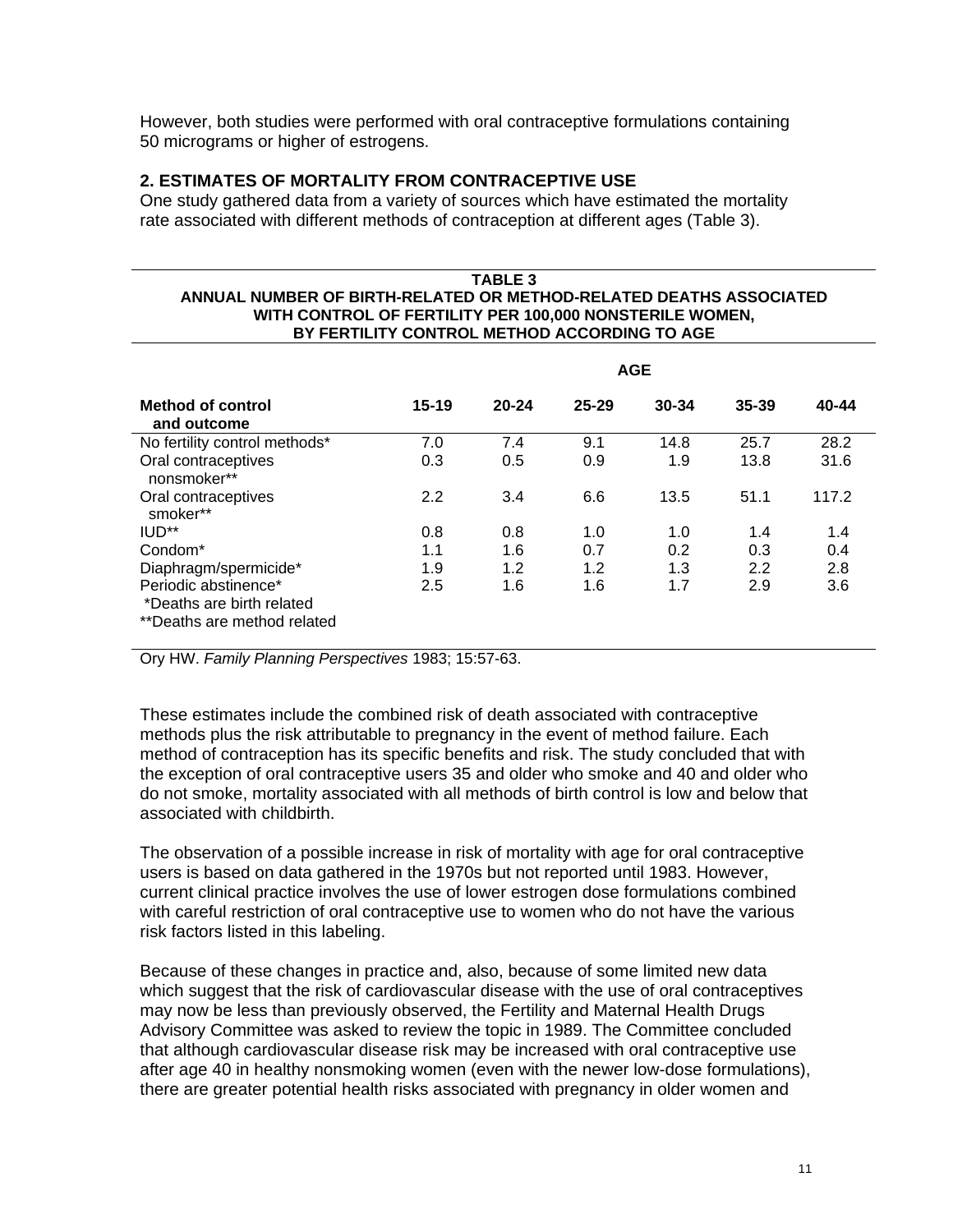with the alternative surgical and medical procedures which may be necessary if such women do not have access to effective and acceptable means of contraception.

Therefore, the Committee recommended that the benefits of oral contraceptive use by healthy nonsmoking women over 40 may outweigh the possible risks. Of course, older women, as all women who take oral contraceptives, should take the lowest possible dose formulation that is effective and meets the individual patient needs.

## **3. CARCINOMA OF THE REPRODUCTIVE ORGANS AND BREASTS**

Numerous epidemiological studies have been performed on the incidence of breast, endometrial, ovarian, and cervical cancer in women using oral contraceptives. Although the risk of breast cancer may be slightly increased among current users of oral contraceptives (RR = 1.24), this excess risk decreases over time after oral contraceptive discontinuation and by 10 years after cessation the increased risk disappears. The risk does not increase with duration of use, and no relationships have been found with dose or type of steroid. The patterns of risk are also similar regardless of a woman's reproductive history or her family breast cancer history. The subgroup for whom risk has been found to be significantly elevated is women who first used oral contraceptives before age 20, but because breast cancer is so rare at these young ages, the number of cases attributable to this early oral contraceptive use is extremely small. Breast cancers diagnosed in current or previous oral contraceptive users tend to be less advanced clinically than in never-users. Women who currently have or have had breast cancer should not use oral contraceptives because breast cancer is a hormone-sensitive tumor.

Some studies suggest that oral contraceptive use has been associated with an increase in the risk of cervical intraepithelial neoplasia or invasive cervical cancer in some populations of women. However, there continues to be controversy about the extent to which such findings may be due to differences in sexual behavior and other factors.

In spite of many studies of the relationship between oral contraceptive use and breast cancer and cervical cancers, a cause-and-effect relationship has not been established.

# **4. HEPATIC NEOPLASIA**

Benign hepatic adenomas are associated with oral contraceptive use, although their occurrence is rare in the United States. Indirect calculations have estimated the attributable risk to be in the range of 3.3 cases/100,000 for users, a risk that increases after four or more years of use. Rupture of hepatic adenomas may cause death through intra-abdominal hemorrhage.

Studies from Britain have shown an increased risk of developing hepatocellular carcinoma in long-term (>8 years) oral contraceptive users. However, these cancers are extremely rare in the U.S. and the attributable risk (the excess incidence) of liver cancers in oral contraceptive users approaches less than one per million users.

# **5. OCULAR LESIONS**

There have been clinical case reports of retinal thrombosis associated with the use of oral contraceptives that may lead to partial or complete loss of vision. Oral contraceptives should be discontinued if there is unexplained partial or complete loss of vision; onset of proptosis or diplopia; papilledema; or retinal vascular lesions. Appropriate diagnostic and therapeutic measures should be undertaken immediately.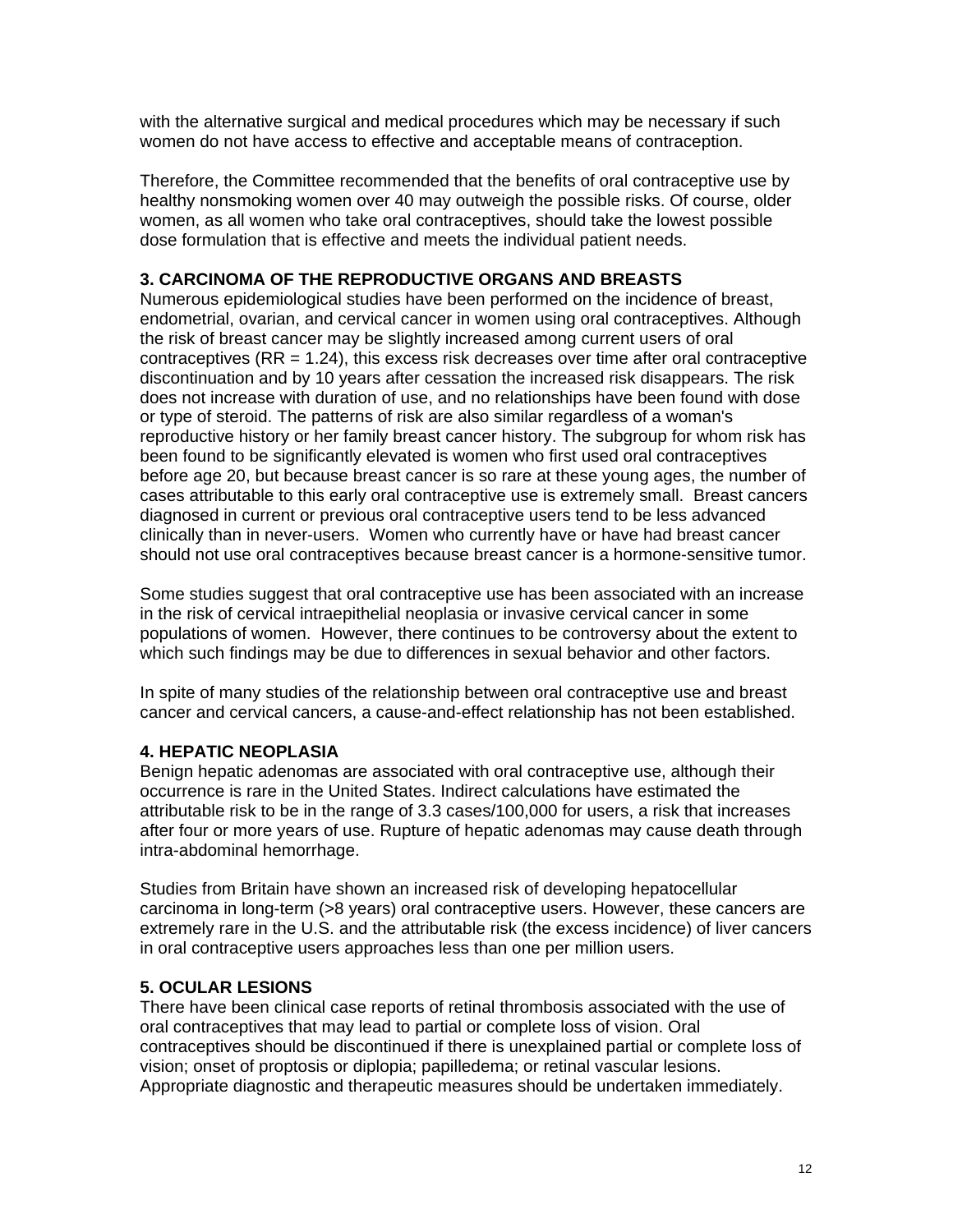## **6. ORAL CONTRACEPTIVE USE BEFORE OR DURING EARLY PREGNANCY**

Extensive epidemiological studies have revealed no increased risk of birth defects in women who have used oral contraceptives prior to pregnancy. Studies also do not suggest a teratogenic effect, particularly in so far as cardiac anomalies and limb reduction defects are concerned, when taken inadvertently during early pregnancy (see **CONTRAINDICATIONS** section).

The administration of oral contraceptives to induce withdrawal bleeding should not be used as a test for pregnancy. Oral contraceptives should not be used during pregnancy to treat threatened or habitual abortion.

It is recommended that for any patient who has missed two consecutive periods, pregnancy should be ruled out. If the patient has not adhered to the prescribed schedule, the possibility of pregnancy should be considered at the time of the first missed period. Oral contraceptive use should be discontinued if pregnancy is confirmed.

## **7. GALLBLADDER DISEASE**

Earlier studies have reported an increased lifetime relative risk of gallbladder surgery in users of oral contraceptives and estrogens. More recent studies, however, have shown that the relative risk of developing gallbladder disease among oral contraceptive users may be minimal. The recent findings of minimal risk may be related to the use of oral contraceptive formulations containing lower hormonal doses of estrogens and progestogens.

# **8. CARBOHYDRATE AND LIPID METABOLIC EFFECTS**

Oral contraceptives have been shown to cause glucose intolerance in a significant percentage of users. Oral contraceptives containing greater than 75 micrograms of estrogens cause hyperinsulinism, while lower doses of estrogen cause less glucose intolerance. Progestogens increase insulin secretion and create insulin resistance, this effect varying with different progestational agents. However, in the nondiabetic woman, oral contraceptives appear to have no effect on fasting blood glucose. Because of these demonstrated effects, prediabetic and diabetic women should be carefully observed while taking oral contraceptives.

A small proportion of women will have persistent hypertriglyceridemia while on the pill. As discussed earlier (see **WARNINGS 1.a.** and **1.d.**), changes in serum triglycerides and lipoprotein levels have been reported in oral contraceptive users.

#### **9. ELEVATED BLOOD PRESSURE**

Women with significant hypertension should not be started on hormonal contraceptives. An increase in blood pressure has been reported in women taking oral contraceptives, and this increase is more likely in older oral contraceptive users and with continued use. Data from the Royal College of General Practitioners and subsequent randomized trials have shown that the incidence of hypertension increases with increasing concentrations of progestogens.

Women with a history of hypertension or hypertension-related diseases, or renal disease should be encouraged to use another method of contraception. If women elect to use oral contraceptives, they should be monitored closely and if significant elevation of blood pressure occurs, oral contraceptives should be discontinued (see

**CONTRAINDICATIONS** section). For most women, elevated blood pressure will return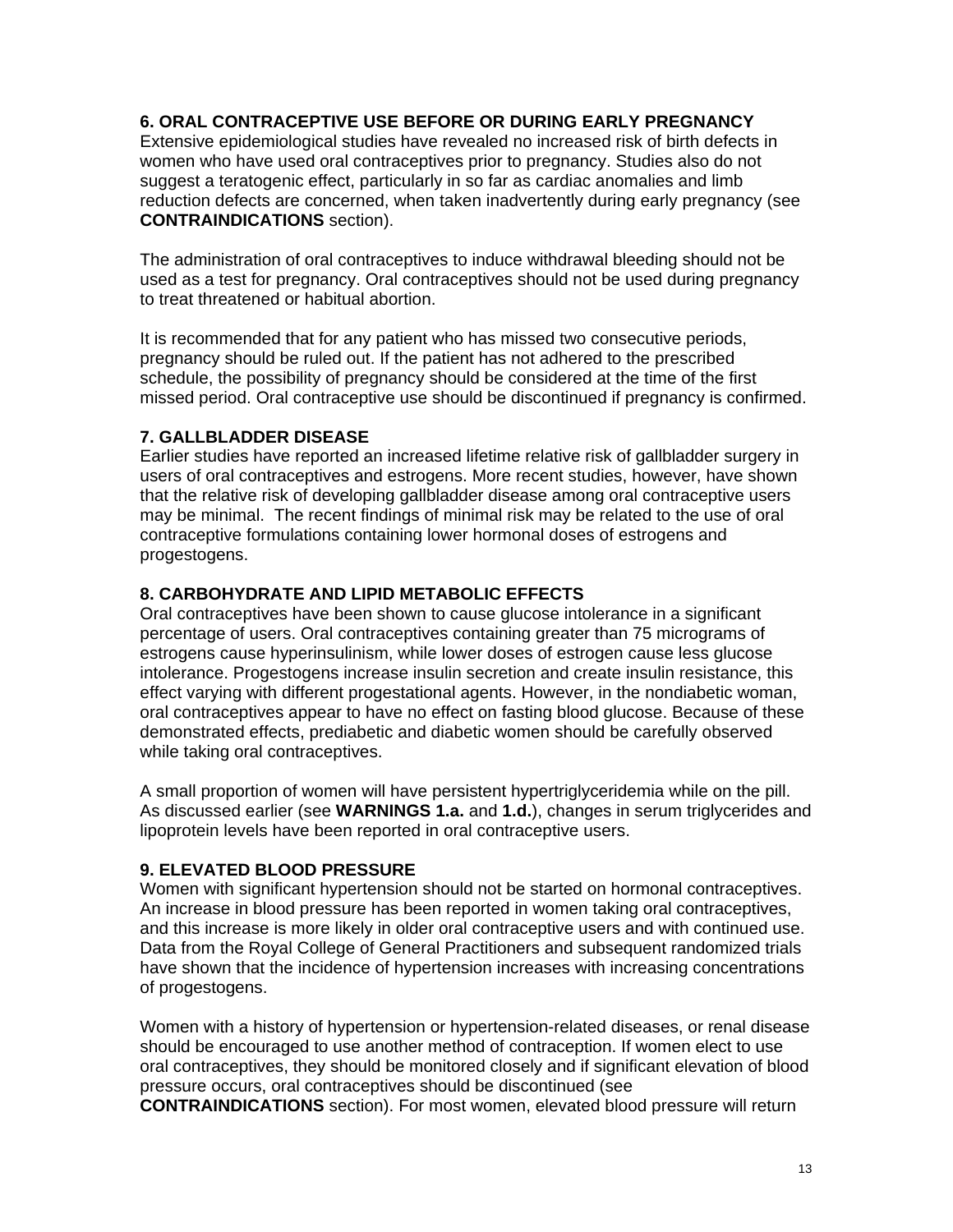to normal after stopping oral contraceptives, and there is no difference in the occurrence of hypertension among ever- and never-users.

## **10. HEADACHE**

The onset or exacerbation of migraine or development of headache with a new pattern which is recurrent, persistent, or severe requires discontinuation of oral contraceptives and evaluation of the cause (see **WARNINGS 1.c.**).

## **11. BLEEDING IRREGULARITIES**

Breakthrough bleeding and spotting are sometimes encountered in patients on oral contraceptives, especially during the first three months of use. If bleeding persists or recurs, nonhormonal causes should be considered and adequate diagnostic measures taken to rule out malignancy or pregnancy as in the case of any abnormal vaginal bleeding. If pathology has been excluded, time or a change to another formulation may solve the problem.

Absence of a withdrawal menses may also occur. In the event of amenorrhea for two cycles or more, pregnancy should be ruled out. In the clinical trial with Loestrin 24 Fe, 31-41% of the women using Loestrin 24 Fe did not have a withdrawal menses in at least one of 6 cycles of use.

Some women may experience post-pill amenorrhea or oligomenorrhea (possibly with anovulation), especially when such a condition was preexistent.

## **PRECAUTIONS**

# **1. SEXUALLY TRANSMITTED DISEASES**

**Patients should be counseled that this product does not protect against HIV infection (AIDS) and other sexually transmitted diseases.**

#### **2. PHYSICAL EXAMINATION AND FOLLOW-UP**

A periodic personal and family medical history and complete physical examination are appropriate for all women, including women using oral contraceptives. The physical examination, however, may be deferred until after initiation of oral contraceptives if requested by the woman and judged appropriate by the clinician. The physical examination should include special reference to blood pressure, breasts, abdomen and pelvic organs, including cervical cytology, and relevant laboratory tests. In case of undiagnosed, persistent or recurrent abnormal vaginal bleeding, appropriate measures should be conducted to rule out malignancy. Women with a strong family history of breast cancer or who have breast nodules should be monitored with particular care.

#### **3. LIPID DISORDERS**

Women who are being treated for hyperlipidemias should be followed closely if they elect to use oral contraceptives. Some progestogens may elevate LDL levels and may render the control of hyperlipidemias more difficult. (See **WARNINGS 1.d.**).

In patients with familial defects of lipoprotein metabolism receiving estrogen-containing preparations, there have been case reports of significant elevations of plasma triglycerides leading to pancreatitis.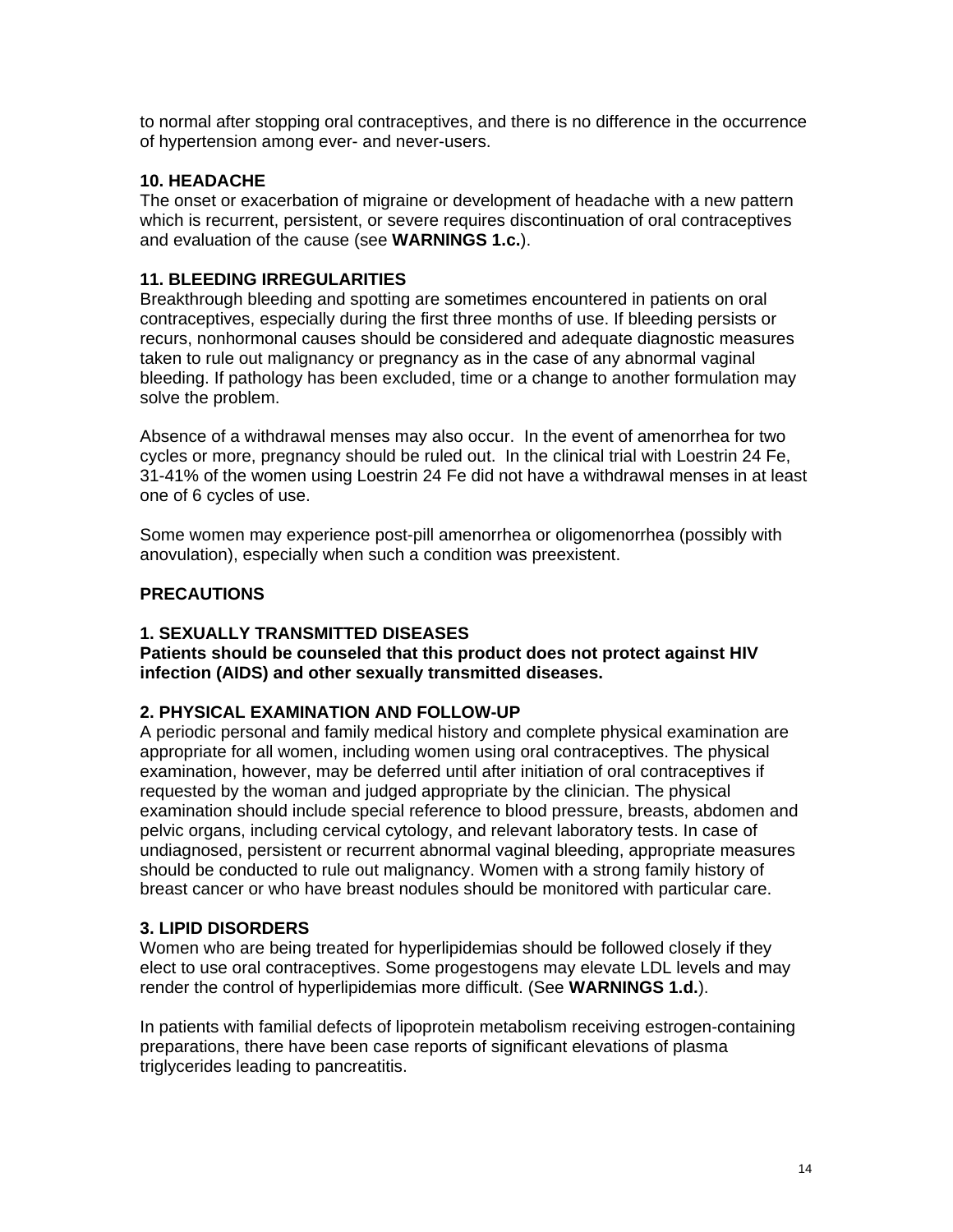# **4. LIVER FUNCTION**

If jaundice develops in any woman receiving such drugs, the medication should be discontinued. Steroid hormones may be poorly metabolized in patients with impaired liver function.

# **5. FLUID RETENTION**

Oral contraceptives may cause some degree of fluid retention. They should be prescribed with caution, and only with careful monitoring, in patients with conditions which might be aggravated by fluid retention.

# **6. EMOTIONAL DISORDERS**

Women with a history of depression should be carefully observed and the drug discontinued if depression recurs to a serious degree. Patients becoming significantly depressed while taking oral contraceptives should stop the medication and use an alternate method of contraception in an attempt to determine whether the symptom is drug related. Women with a history of depression should be carefully observed and the drug discontinued if depression recurs to a serious degree.

# **7. CONTACT LENSES**

Contact lens wearers who develop visual changes or changes in lens tolerance should be assessed by an ophthalmologist.

# **8. DRUG INTERACTIONS**

#### **Changes in contraceptive effectiveness associated with co-administration of other products:**

#### **a. Anti-infective agents and anticonvulsants**

Contraceptive effectiveness may be reduced when hormonal contraceptives are coadministered with antibiotics, anticonvulsants, and other drugs that increase the metabolism of contraceptive steroids. This could result in unintended pregnancy or breakthrough bleeding. Examples include rifampin, barbiturates, phenylbutazone, phenytoin, carbamazepine, felbamate, oxcarbazepine, topiramate, and griseofulvin.

#### **b. Anti-HIV protease inhibitors**

Several of the anti-HIV protease inhibitors have been studied with co-administration of oral combination hormonal contraceptives; significant changes (increase and decrease) in the plasma levels of the estrogen and progestin have been noted in some cases. The safety and efficacy of combination oral contraceptive products may be affected with coadministration of anti-HIV protease inhibitors. Healthcare providers should refer to the label of the individual anti-HIV protease inhibitors for further drug-drug interaction information.

#### **c. Herbal products**

Herbal products containing St. John's Wort (hypericum perforatum) may induce hepatic enzymes (cytochrome P450) and p-glycoprotein transporter and may reduce the effectiveness of contraceptive steroids. This may also result in breakthrough bleeding.

## **Increase in plasma levels of estradiol associated with co-administered drugs:**

Co-administration of atorvastatin and certain combination oral contraceptives containing ethinyl estradiol increase AUC values for ethinyl estradiol by approximately 20%. Ascorbic acid and acetaminophen may increase plasma ethinyl estradiol levels, possibly by inhibition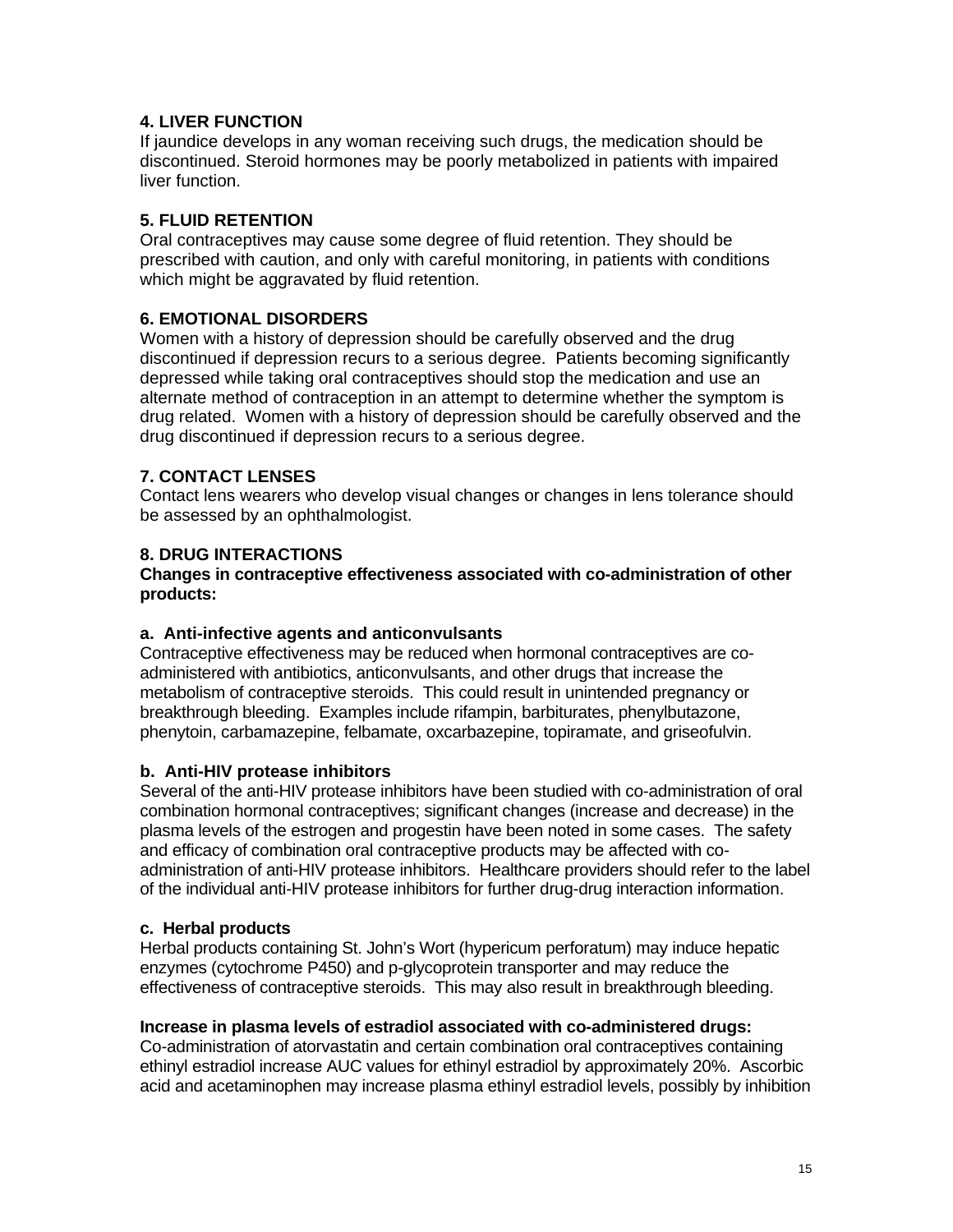of conjugation. CYP3A4 inhibitors such as itraconazole or ketoconazole may increase plasma hormone levels.

# **Changes in plasma levels of co-administered drugs:**

Combination hormonal contraceptives containing some synthetic estrogens (e.g., ethinyl estradiol) may inhibit the metabolism of other compounds. Increased plasma concentrations of cyclosporine, prednisolone, and theophylline have been reported with concomitant administration of combination oral contraceptives. Decreased plasma concentrations of acetaminophen and increased clearance of temazepam, salicylic acid, morphine and clofibric acid, due to induction of conjugation have been noted when these drugs were administered with combination oral contraceptives.

# **9. INTERACTIONS WITH LABORATORY TESTS**

Certain endocrine and liver function tests and blood components may be affected by oral contraceptives:

- a. Increased prothrombin and factors VII, VIII, IX, and X; decreased antithrombin 3; increased norepinephrine-induced platelet aggregability.
- b. Increased thyroid-binding globulin (TBG) leading to increased circulating total thyroid hormone, as measured by protein-bound iodine (PBI),  $T_4$  by column or by radioimmunoassay. Free  $T_3$  resin uptake is decreased, reflecting the elevated TBG, free  $T_4$  concentration is unaltered.
- c. Other binding proteins may be elevated in serum.
- d. Sex hormone binding globulins are increased and result in elevated levels of total circulating sex steroids and corticoids; however, free or biologically active levels remain unchanged.
- e. Triglycerides may be increased and levels of various other lipids and lipoproteins may be affected.
- f. Glucose tolerance may be decreased.
- g. Serum folate levels may be depressed by oral contraceptive therapy. This may be of clinical significance if a woman becomes pregnant shortly after discontinuing oral contraceptives.

# **10. CARCINOGENESIS**

See **WARNINGS** section.

# **11. PREGNANCY**

Pregnancy Category X. See **CONTRAINDICATIONS** and **WARNINGS** sections.

# **12. NURSING MOTHERS**

Small amounts of oral contraceptive steroids and/or metabolites have been identified in the milk of nursing mothers and a few adverse effects on the child have been reported, including jaundice and breast enlargement. In addition, combination oral contraceptives given in the postpartum period may interfere with lactation by decreasing the quantity and quality of breast milk. If possible, the nursing mother should be advised not to use combination oral contraceptives but to use other forms of contraception until she has completely weaned her child.

# **13. PEDIATRIC USE**

Safety and efficacy of Loestrin 24 Fe have been established in women of reproductive age. Safety and efficacy are expected to be the same in postpubertal adolescents under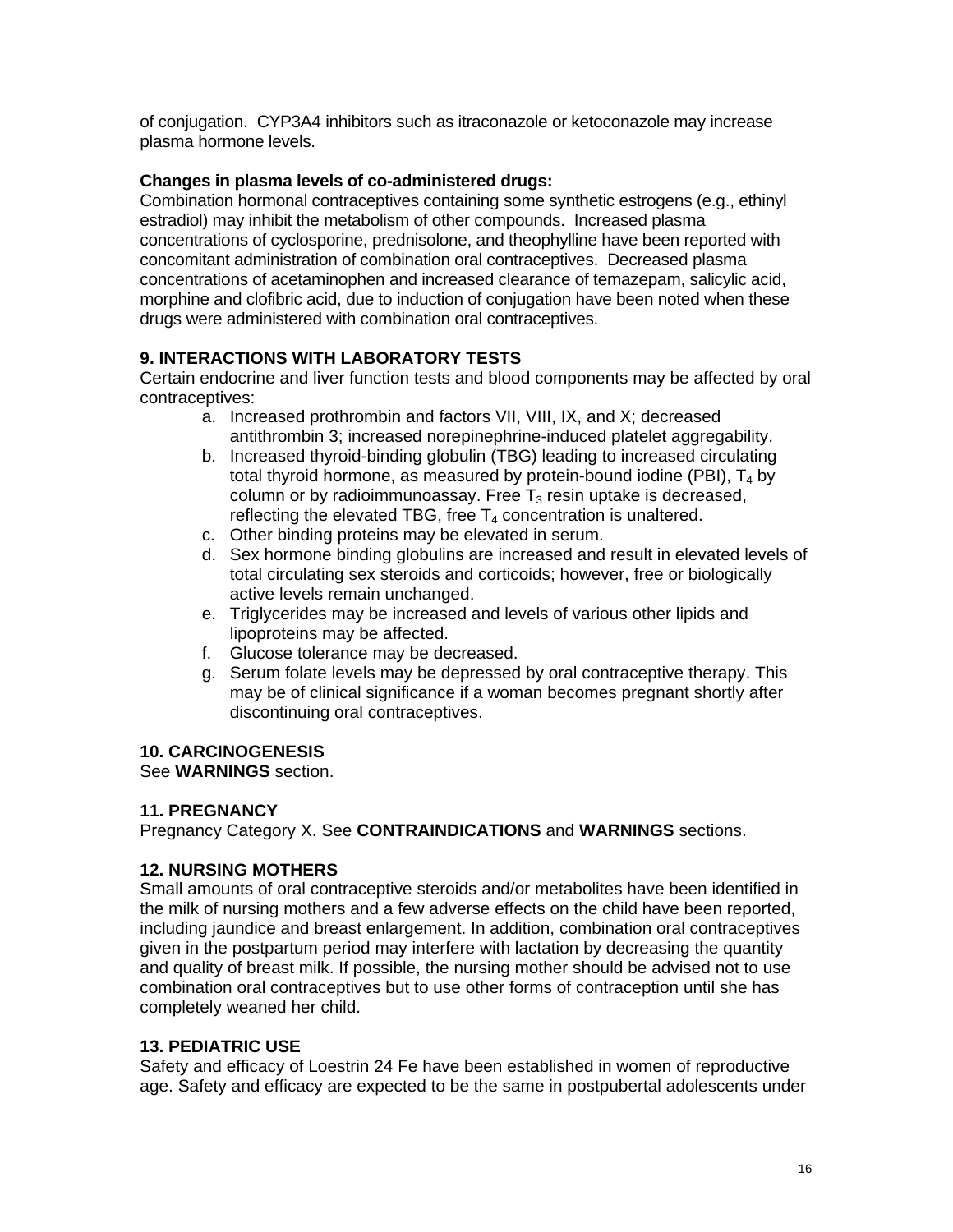the age of 16 years and in users age 16 years and older. Use of this product before menarche is not indicated.

## **14. GERIATRIC USE**

This product has not been studied in women over 65 years of age and is not indicated in this population.

## **INFORMATION FOR THE PATIENT**

See Patient Labeling printed below

## **ADVERSE REACTIONS**

The most common adverse events reported by 2 - 6% of the 743 women using Loestrin 24 Fe were the following, in order of decreasing incidence: headache, vaginal candidiasis, upper respiratory infection, nausea, menstrual cramps, breast tenderness, sinusitis, vaginitis (bacterial), abnormal cervical smear, acne, urinary tract infection, mood swings, weight gain, vomiting, and metrorrhagia.

Among the 743 women using Loestrin 24 Fe, 46 women (6.2%) withdrew because of an adverse event. Adverse events occurring in 3 or more subjects leading to discontinuation of treatment were, in decreasing order: abnormal bleeding (0.9%), nausea (0.8%), menstrual cramps (0.4%), increased blood pressure (0.4%), and irregular bleeding (0.4%).

An increased risk of the following serious adverse reactions has been associated with the use of oral contraceptives (see **WARNINGS** section):

- Thrombophlebitis
- Arterial thromboembolism
- Pulmonary embolism
- Myocardial infarction
- Cerebral hemorrhage
- Cerebral thrombosis
- Hypertension
- Gallbladder disease
- Hepatic adenomas or benign liver tumors

There is evidence of an association between the following conditions and the use of oral contraceptives:

- Mesenteric thrombosis
- Retinal thrombosis

The following adverse reactions have been reported in patients receiving oral contraceptives and are believed to be drug related:

- Nausea
- Vomiting
- Gastrointestinal symptoms (such as abdominal pain, cramps and bloating)
- Breakthrough bleeding
- Spotting
- Change in menstrual flow
- Amenorrhea
- Temporary infertility after discontinuation of treatment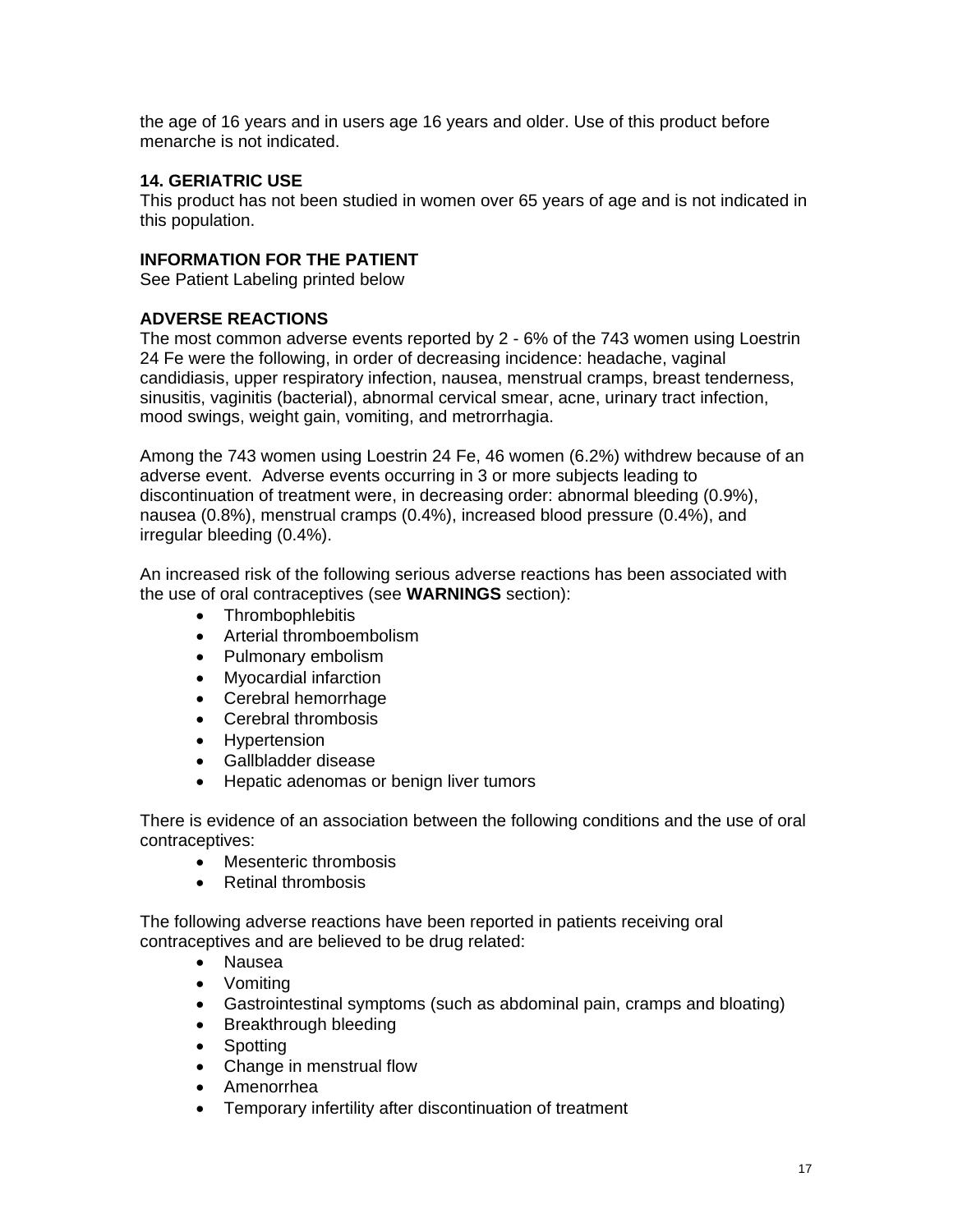- Edema/fluid retention
- Melasma/chloasma which may persist
- Breast changes: tenderness, pain, enlargement, and secretion
- Change in weight or appetite (increase or decrease)
- Change in cervical ectropion and secretion
- Possible diminution in lactation when given immediately postpartum
- Cholestatic jaundice
- Migraine headache
- Rash (allergic)
- Mood changes, including depression
- Vaginitis, including candidiasis
- Change in corneal curvature (steepening)
- Intolerance to contact lenses
- Decrease in serum folate levels
- Exacerbation of systemic lupus erythematosus
- Exacerbation of porphyria
- Exacerbation of chorea
- Aggravation of varicose veins
- Anaphylactic/anaphylactoid reactions, including urticaria, angioedema, and severe reactions with respiratory and circulatory symptoms

The following adverse reactions have been reported in users of oral contraceptives, and a causal association has been neither confirmed nor refuted:

- Acne
- Budd-Chiari syndrome
- Cataracts
- Colitis
- Changes in libido
- Cystitis-like syndrome
- Dizziness
- Dysmenorrhea
- Erythema multiforme
- Erythema nodosum
- Headache
- Hemorrhagic eruption
- Hemolytic uremic syndrome
- Hirsutism
- Impaired renal function
- Loss of scalp hair
- Nervousness
- Optic neuritis, which may lead to partial or complete loss of vision
- Pancreatitis
- Premenstrual syndrome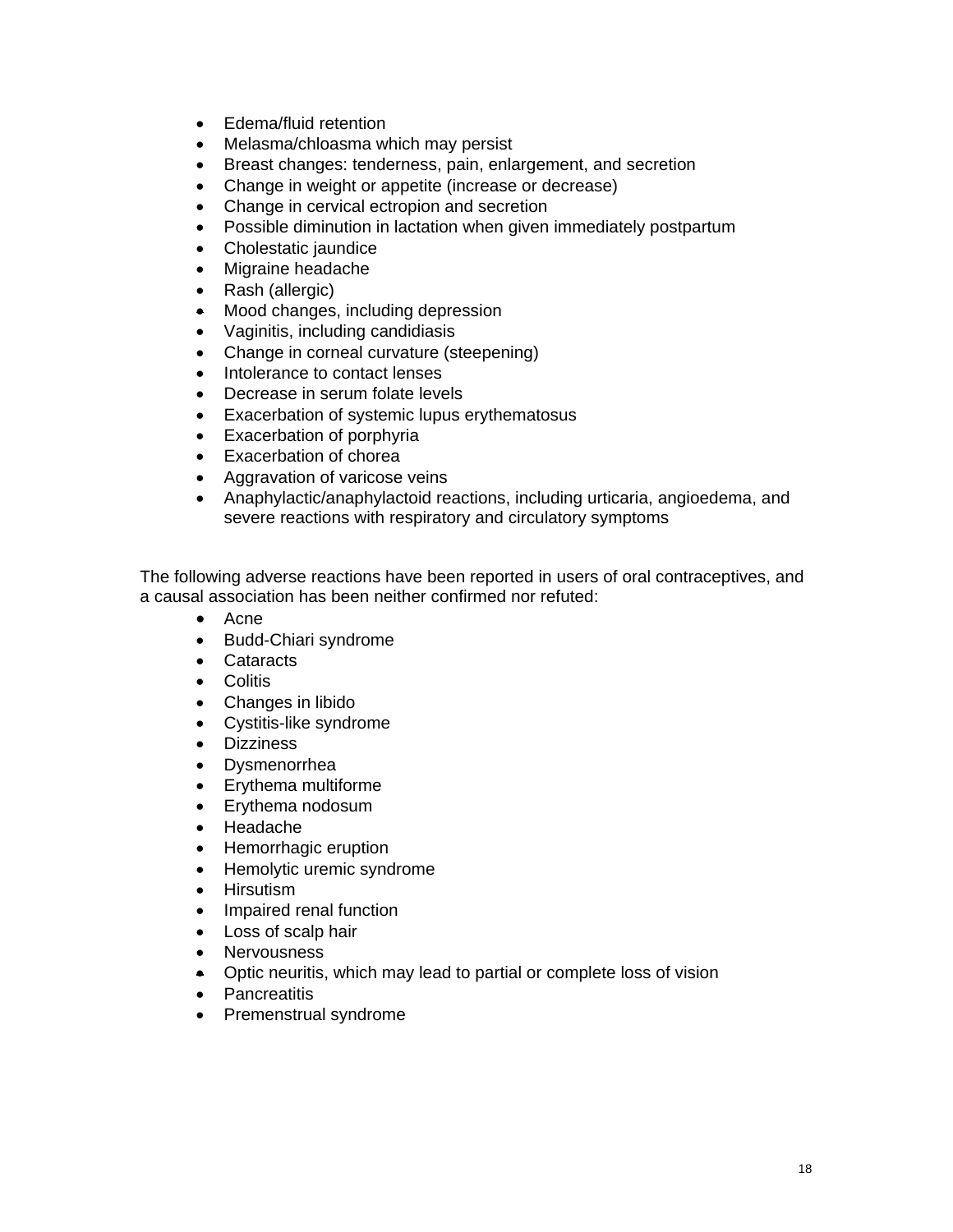# **OVERDOSAGE**

Serious ill effects have not been reported following acute ingestion of large doses of oral contraceptives by young children. Overdosage may cause nausea, and withdrawal bleeding may occur in females.

# **NONCONTRACEPTIVE HEALTH BENEFITS**

The following noncontraceptive health benefits related to the use of oral contraceptives are supported by epidemiological studies which largely utilized oral-contraceptive formulations containing doses exceeding 0.035 mg of ethinyl estradiol or 0.05 mg of mestranol.

Effects on menses:

- Increased menstrual cycle regularity
- Decreased blood loss and decreased incidence of iron-deficiency anemia
- Decreased incidence of dysmenorrhea

Effects related to inhibition of ovulation:

- Decreased incidence of functional ovarian cysts
- Decreased incidence of ectopic pregnancies

Effects from long-term use:

- Decreased incidence of fibroadenomas and fibrocystic disease of the breast
- Decreased incidence of acute pelvic inflammatory disease
- Decreased incidence of endometrial cancer
- Decreased incidence of ovarian cancer

## **DOSAGE AND ADMINISTRATION**

To achieve maximum contraceptive effectiveness, Loestrin 24 Fe should be taken exactly as directed and at intervals not exceeding 24 hours. Loestrin 24 Fe tablets may be administered without regard to meals.

Loestrin 24 Fe provides a regimen consisting of 24 white active tablets of Loestrin 24 Fe and 4 brown non-hormonal (placebo) tablets of ferrous fumarate. The ferrous fumarate tablets do not serve any therapeutic purpose.

#### **During the first cycle of use:**

The possibility of ovulation and conception prior to initiation of medication should be considered. The patient is instructed to begin taking Loestrin 24 Fe on either Day 1 of menstruation (Day 1 Start) or the first Sunday after the onset of menstruation (Sunday Start). If menstruation begins on a Sunday, the first tablet (white) is taken that day. One white tablet should be taken daily for 24 consecutive days followed by one brown tablet daily for 4 consecutive days. Withdrawal bleeding should usually occur within three days following discontinuation of white tablets and may not have finished before the next pack is started. During the first cycle with a Sunday start, contraceptive reliance should not be placed on Loestrin 24 Fe until a white tablet has been taken daily for 7 consecutive days and a non-hormonal back-up method of birth control (such as condoms or spermicide) should be used during those 7 days.

The patient begins her next and all subsequent 28-day courses of tablets on the same day of the week on which she began her first course, following the same schedule: 24 days on white tablets—4 days on brown tablets. If in any cycle the patient starts tablets later than the proper day, she should protect herself against pregnancy by using a nonhormonal back-up method of birth control until she has taken a white tablet daily for 7 consecutive days.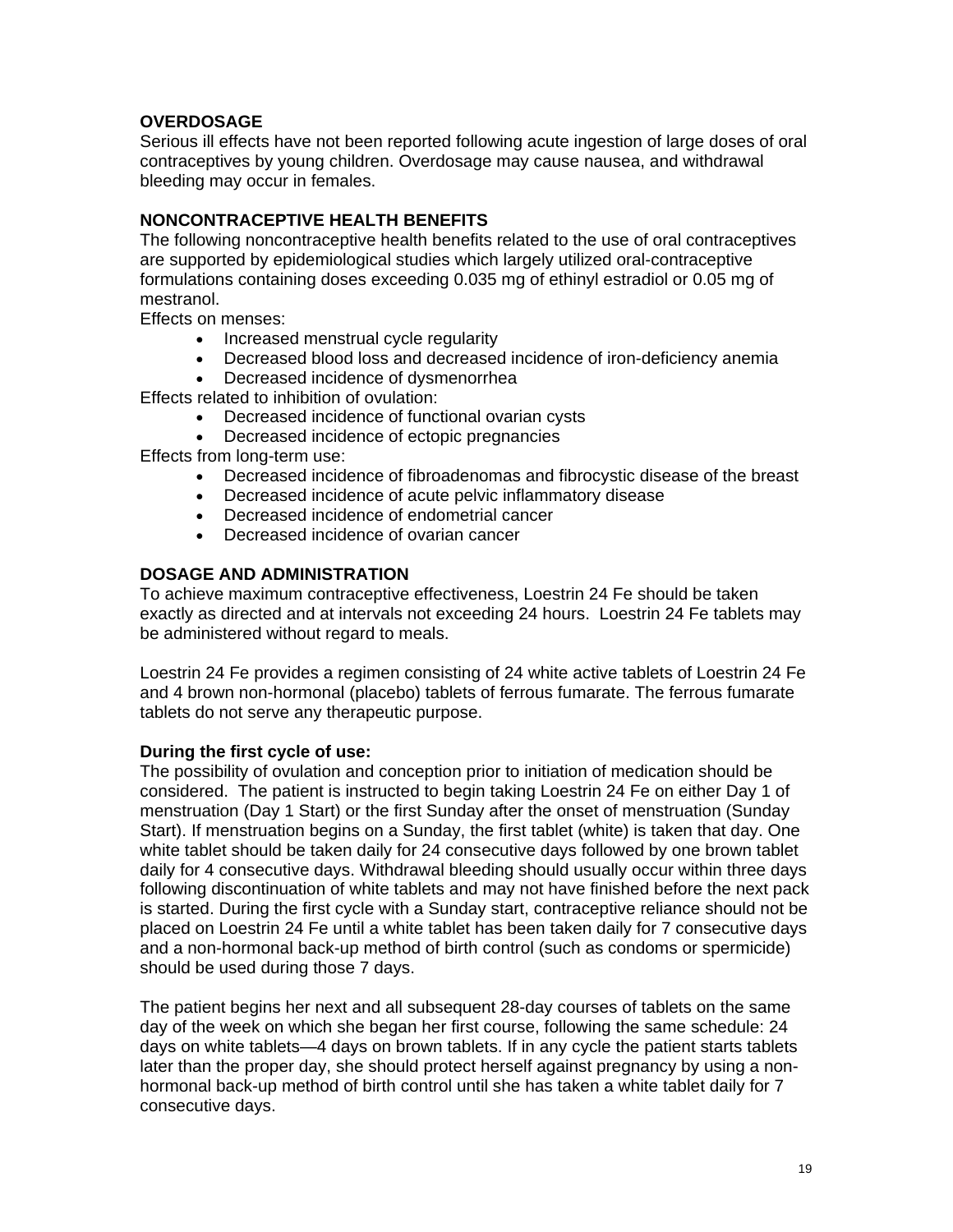#### **Switching from another hormonal method of contraception:**

When the patient is switching to Loestrin 24 Fe after completing a 21-day regimen of oral contraceptive tablets, transdermal patches, or a vaginal ring, she should wait 7 days after her last tablet, patch, or ring before she starts Loestrin 24 Fe. She will probably experience withdrawal bleeding during that week. She should be sure that no more than 7 days pass after her previous 21-day regimen. When the patient is switching to Loestrin 24 Fe after completing a 28-day regimen of oral contraceptive tablets, she should start her first pack of Loestrin 24 Fe on the day after her last tablet. She should not wait any days between packs. The patient may switch any day from a progestin-only pill and should begin Loestrin 24 Fe the next day. If switching from an implant or injection, the patient should start Loestrin 24 Fe on the day of implant removal or, if using an injection, the day the next injection would be due.

## **If spotting or breakthrough bleeding occurs:**

The patient is instructed to continue on the same regimen. This type of bleeding is usually transient and without significance; however, if the bleeding is persistent or prolonged, the patient is advised to consult her healthcare provider. Although pregnancy is unlikely if Loestrin 24 Fe is taken according to directions, if withdrawal bleeding does not occur, the possibility of pregnancy must be considered. If the patient has not adhered to the prescribed schedule (missed one or more tablets or started taking them on a day later than she should have), the probability of pregnancy should be considered at the time of the first missed period and appropriate diagnostic measures taken. If the patient has adhered to the prescribed regimen and misses two consecutive periods, pregnancy should be ruled out. Hormonal contraceptives should be discontinued if pregnancy is confirmed.

#### **For additional patient instructions regarding missed pills:**

See the "WHAT TO DO IF YOU MISS PILLS" section in the **DETAILED PATIENT LABELING**. Any time the patient misses two or more white tablets, she should also use another method of non-hormonal back-up contraception until she has taken a white tablet daily for seven consecutive days. If the patient misses one or more brown tablets, she is still protected against pregnancy **provided** she begins taking the active white tablets again on the proper day. If breakthrough bleeding occurs following missed white tablets, it will usually be transient and of no consequence. The possibility of ovulation increases with each successive day that scheduled white tablets are missed. Therefore, the risk of pregnancy increases with each active (white) tablet missed.

#### **Use after pregnancy, abortion or miscarriage:**

Loestrin 24 Fe should be initiated no earlier than 28 days postpartum in the nonlactating mother due to the increased risk for thromboembolism. When the tablets are administered in the postpartum period, the increased risk of thromboembolic disease associated with the postpartum period must be considered (see

**CONTRAINDICATIONS**, **WARNINGS**, and **PRECAUTIONS** concerning thromboembolic disease). The patient should be advised to use a non-hormonal back-up method for the first 7 days of tablet taking. However, if intercourse has already occurred, the possibility of ovulation and conception prior to initiation of medication should be considered.

Loestrin 24 Fe may be initiated after a first-trimester abortion or miscarriage; if the patient starts Loestrin 24 Fe immediately, additional contraceptive measures are not needed.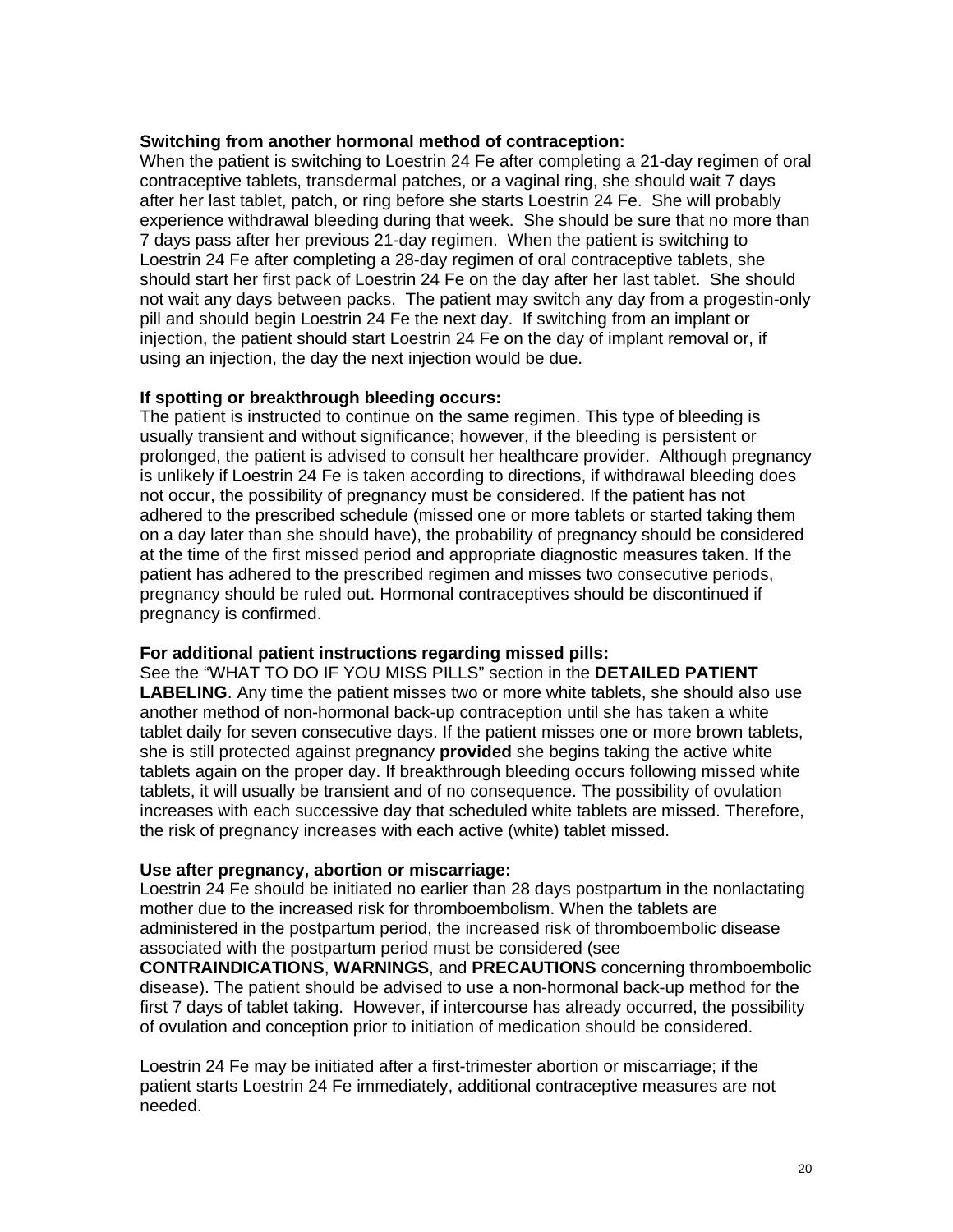For additional patient instructions regarding complete dosing instructions, see the "HOW TO TAKE THE PILL" section in the **DETAILED PATIENT LABELING**.

# **HOW SUPPLIED**

Loestrin® 24 Fe is available in blister cards (dispensers) containing 24 white active tablets and 4 brown placebo tablets. Each white, round tablet contains 1 mg of norethindrone acetate and 20 mcg of ethinyl estradiol and is imprinted with P-D 915 on one side. Each brown, round tablet contains 75 mg ferrous fumarate.

**N** 0430-0530-14 Cartons of 5 blister cards (dispensers)

## **Rx only**

Keep this drug and all drugs out of the reach of children. Store at 25° C (77° F); excursions permitted to 15-30° C (59-86° F) [see USP Controlled Room Temperature].

References are available upon request.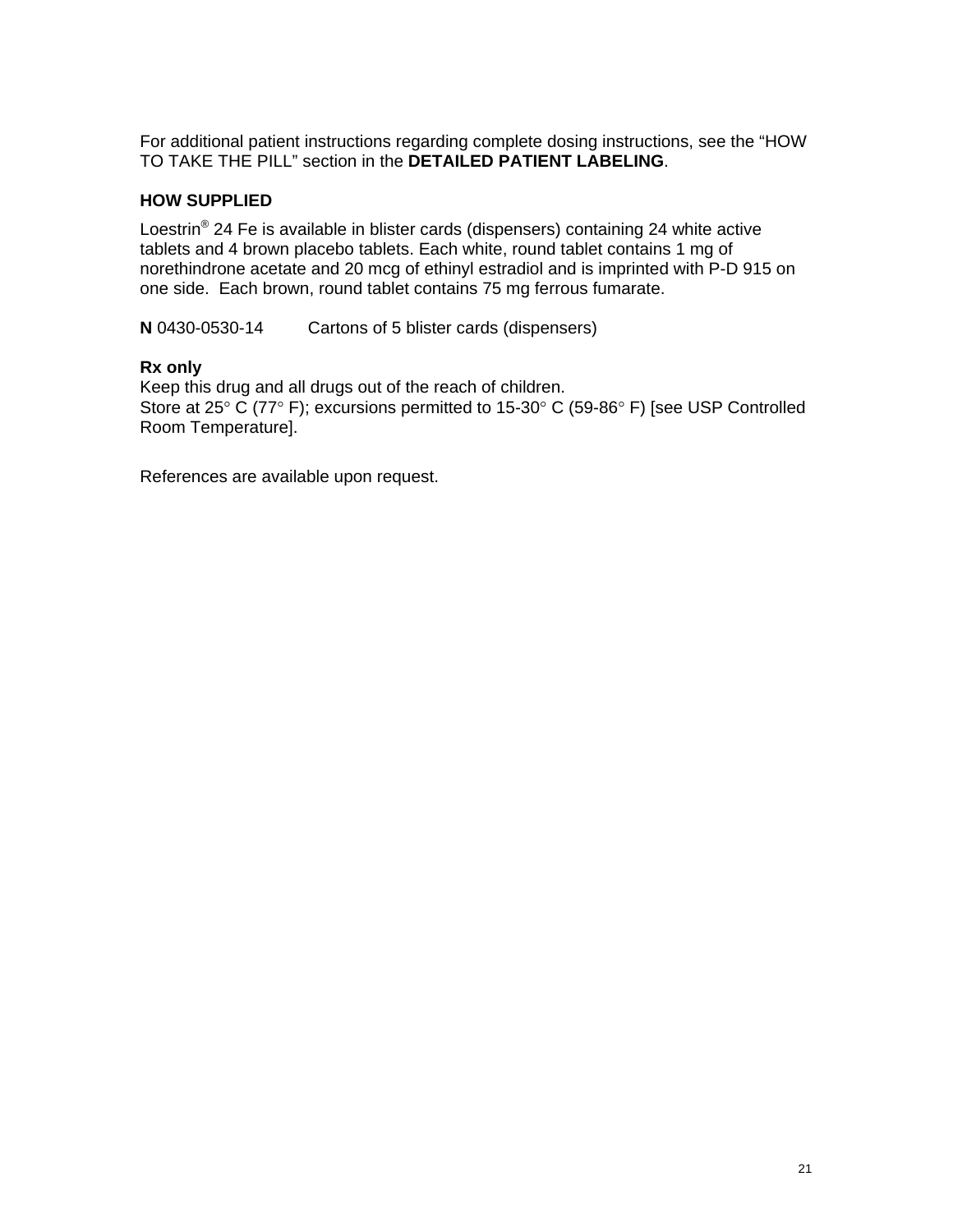# **PATIENT BRIEF SUMMARY**

#### **This product (like all oral contraceptives) is intended to prevent pregnancy. It does not protect against HIV infection (AIDS) and other sexually transmitted diseases.**

Oral contraceptives, also known as "birth control pills" or "the pill", are taken to prevent pregnancy, and when taken correctly without missing any pills, have a failure rate of about 1% per year (1 pregnancy per 100 women per year of use). The typical failure rate of pill users is 5% (5 pregnancies per 100 women per year of use) when women who miss pills are included.

For the majority of women, oral contraceptives can be taken safely. But for some women oral contraceptive use is associated with certain serious medical problems that can be life-threatening or may cause temporary or permanent disability or death. The risks associated with taking oral contraceptives increase significantly if you:

- Smoke
- Have high blood pressure, diabetes, high cholesterol, or are obese
- Have or have had clotting disorders, heart attack, stroke, angina pectoris (severe chest pains), cancer of the breast or sex organs, jaundice, or malignant or benign liver tumors

You should not take the pill if you are pregnant or have unexplained vaginal bleeding.

Although cardiovascular disease risks may be increased with oral contraceptive use after age 40 in healthy, non-smoking women (even with the newer low-dose formulations), there are also greater potential health risks associated with pregnancy in older women.

**Cigarette smoking increases the risk of serious adverse effects on the heart and blood vessels from oral contraceptive use. This risk increases with age and with the amount of smoking (15 or more cigarettes per day has been associated with a significantly increased risk) and is quite marked in women over 35 years of age. Women who use oral contraceptives should not smoke.** 

Most side effects of the pill are not serious. The most common are nausea, vomiting, bleeding or spotting between menstrual periods, weight gain, breast tenderness, and difficulty wearing contact lenses. These side effects, especially nausea and vomiting, may decrease or subside within the first three months of use.

The serious side effects of the pill occur very infrequently, especially if you are in good health and do not smoke. However, you should know that the following medical conditions have been associated with or made worse by the pill:

1. Blood clots in the legs (thrombophlebitis), lungs (pulmonary embolism), stoppage or rupture of a blood vessel in the brain (stroke), blockage of blood vessels in the heart (heart attack or angina pectoris), or other organs of the body. As mentioned above, smoking increases the risk of heart attacks and strokes and subsequent serious medical consequences. Women with migraine headaches also may be at increased risk of stroke when taking the pill.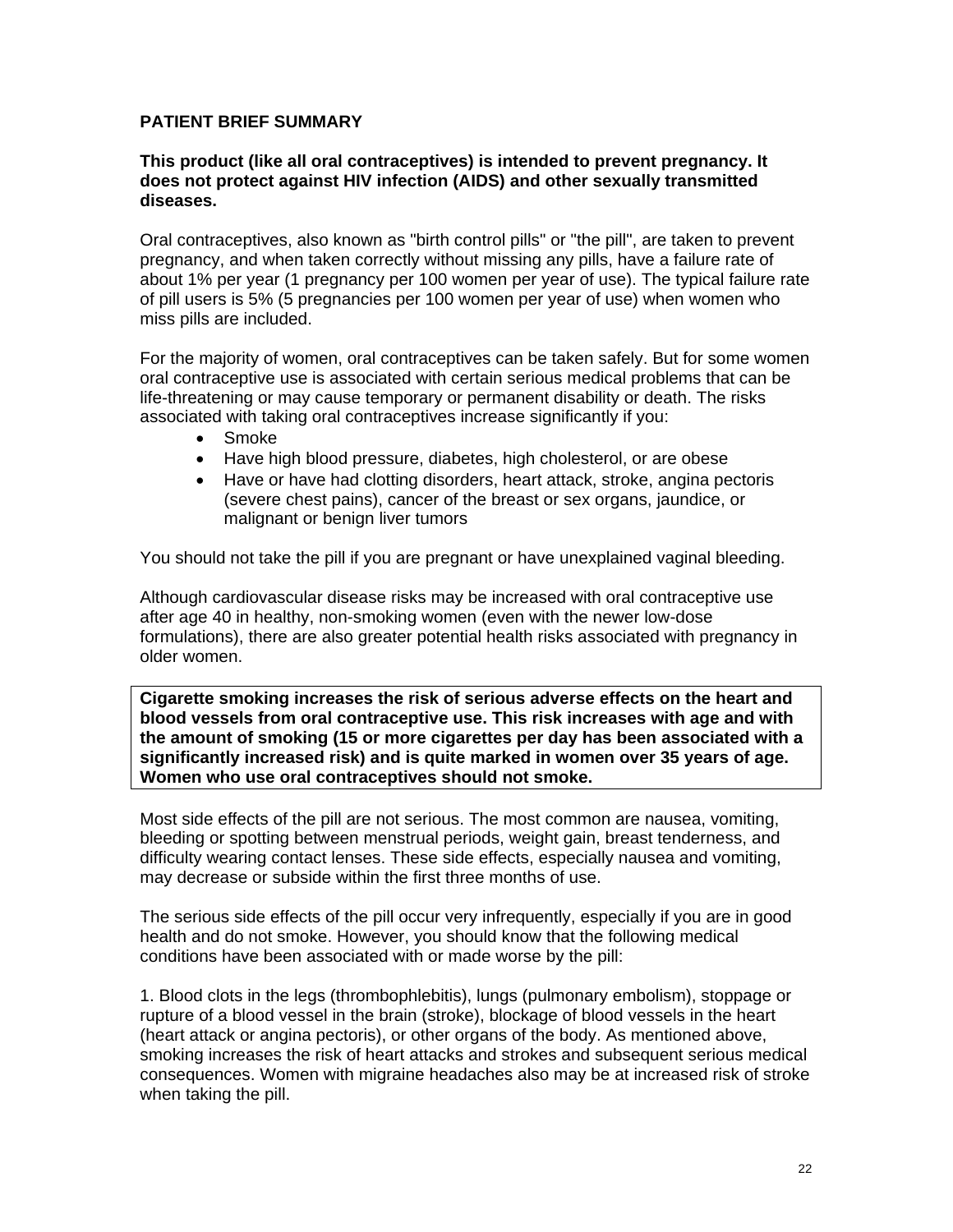2. Liver tumors, which may rupture and cause severe bleeding. A possible but not definite association has been found with the pill and liver cancer. However, liver cancers are extremely rare. The chance of developing liver cancer from using the pill is thus even rarer.

3. High blood pressure, although blood pressure usually returns to normal when the pill is stopped.

The symptoms associated with these serious side effects are discussed in the **DETAILED PATIENT INFORMATION** leaflet given to you with your supply of pills. Notify your healthcare provider if you notice any unusual physical disturbances while taking the pill. In addition, drugs such as rifampin, as well as some anticonvulsants and some antibiotics, and herbal preparations containing St. John's Wort (hypericum perforatum), may decrease oral contraceptive effectiveness.

Breast cancer has been diagnosed slightly more often in women who use the pill than in women of the same age who do not use the pill. This very small increase in the number of breast cancer diagnoses gradually disappears during the 10 years after stopping use of the pill. It is not known whether the difference is caused by the pill. It may be that women taking the pill are examined more often, so that breast cancer is more likely to be detected. You should have regular breast examinations by a healthcare provider and examine your own breasts monthly. Tell your healthcare provider if you have a family history of breast cancer or if you have had breast nodules or an abnormal mammogram. Women who currently have or have had breast cancer should not use hormonal contraceptives because breast cancer is usually a hormone-sensitive tumor.

Some studies have found an increase in the incidence of cancer or precancerous lesions of the cervix in women who use the pill. However, this finding may be related to factors other than the use of the pill.

Taking the combination pill provides some important noncontraceptive health benefits. These include less painful menstruation, less menstrual blood loss and anemia, fewer pelvic infections, and fewer cancers of the ovary and the lining of the uterus.

Be sure to discuss any medical condition you may have with your healthcare provider. Your healthcare provider will take a medical and family history before prescribing oral contraceptives and will examine you. The physical examination may be delayed to another time if you request it and the healthcare provider believes that it is a good medical practice to postpone it. You should be reexamined at least once a year while taking oral contraceptives. The detailed patient information leaflet gives you further information which you should read and discuss with your healthcare provider.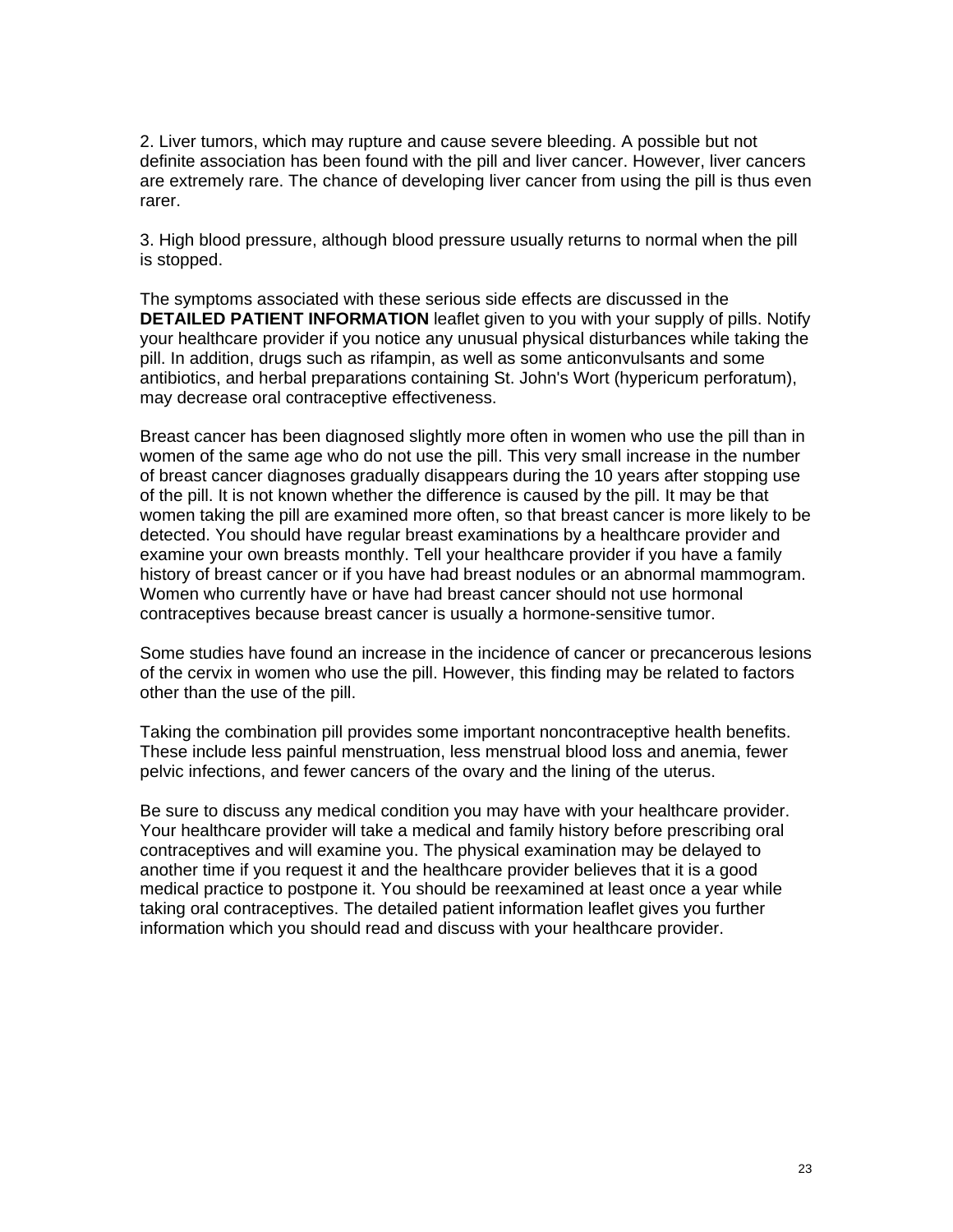# **DOSAGE AND ADMINISTRATION**

# **HOW TO TAKE Loestrin 24 Fe**

# **IMPORTANT POINTS TO REMEMBER**

# *BEFORE* **YOU START TAKING YOUR PILLS:**

- 1. BE SURE TO READ THESE DIRECTIONS:
	- Before you start taking your pills
	- Anytime you are not sure what to do
- 2. TAKE ONE PILL EVERY DAY AT THE SAME TIME. If you miss pills you could get pregnant. This includes starting the pack late. The more pills you miss, the more likely you are to get pregnant.
- 3. MANY WOMEN HAVE SPOTTING OR LIGHT BLEEDING, OR MAY FEEL SICK TO THEIR STOMACH WHILE TAKING THE FIRST 1 to 3 PACKS OF PILLS.

If you have spotting or light bleeding or feel sick to your stomach, do not stop taking the pill. The problem will usually go away. If it doesn't go away, check with your healthcare provider.

- 4. MISSING PILLS CAN ALSO CAUSE SPOTTING OR LIGHT BLEEDING, even if you take these missed pills. On the days you take 2 pills to make up for missed pills, you could also feel a little sick to your stomach.
- 5. IF YOU HAVE VOMITING (within 3 to 4 hours after you take your pill), you should follow the instructions for WHAT TO DO IF YOU MISS PILLS. IF YOU HAVE DIARRHEA or IF YOU TAKE CERTAIN MEDICINES, including some antibiotics, or the herbal supplement St. John's Wort, your pills may not work as well. Use a back-up method of birth control (such as condoms or spermicide) until you check with your healthcare provider.
- 6. IF YOU HAVE TROUBLE REMEMBERING TO TAKE THE PILL, talk to your healthcare provider about how to make pill-taking easier or about using another method of birth control.
- 7. IF YOU HAVE ANY QUESTIONS OR ARE UNSURE ABOUT THE INFORMATION IN THIS LEAFLET, call your healthcare provider.

# *BEFORE* **YOU START TAKING YOUR PILLS**

- 1. DECIDE WHAT TIME OF DAY YOU WANT TO TAKE YOUR PILL. It is important to take it at about the same time every day.
- 2. LOOK AT YOUR PILL PACK: Loestrin 24 Fe contains 24 "active" WHITE PILLS (with hormones) for WEEKS 1, 2, 3 and the first part of WEEK 4, and 4 "reminder" BROWN PILLS (without hormones) for the last part of WEEK 4.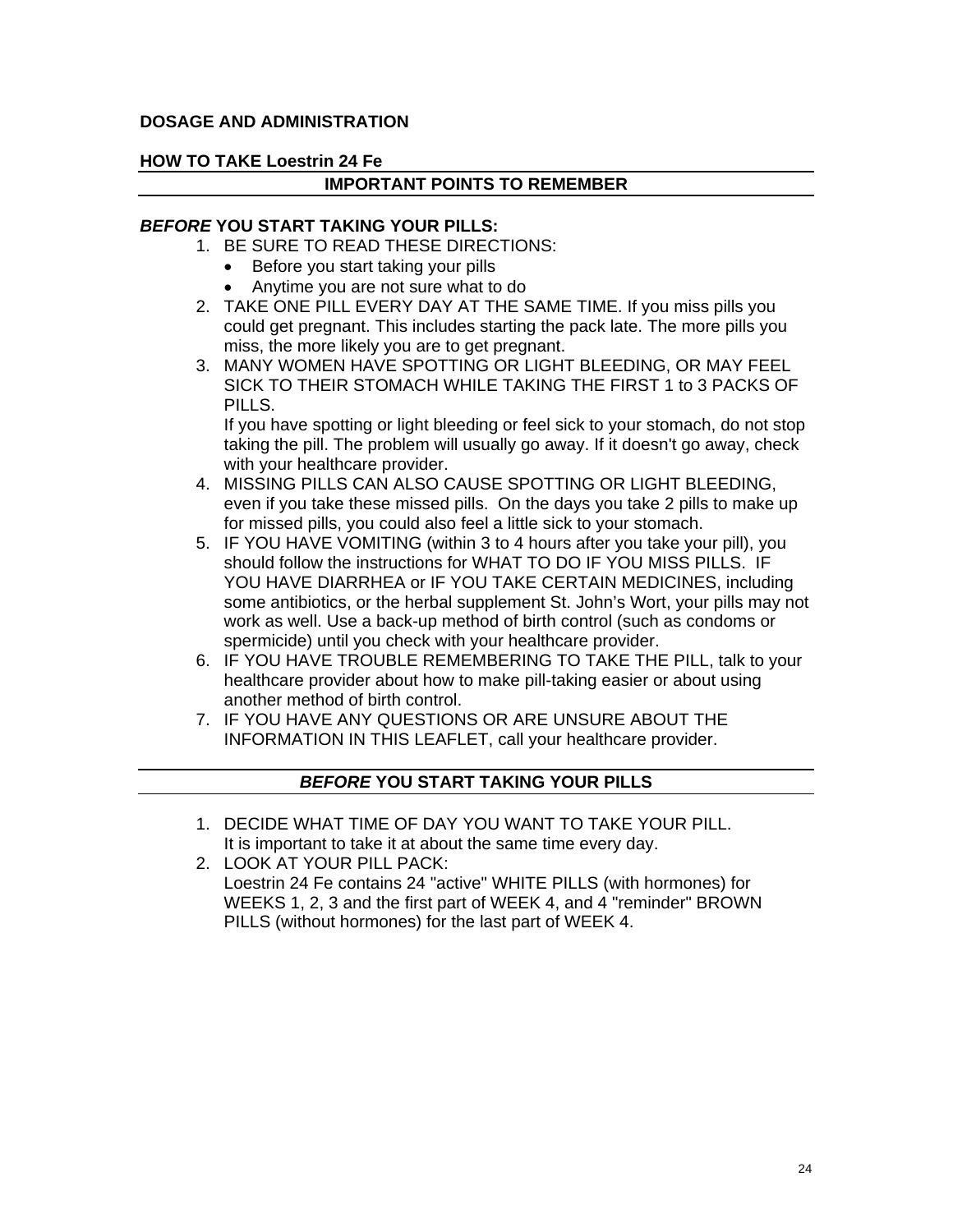

TAKE PILLS IN THIS DIRECTION FROM LEFT TO RIGHT EACH WEEK

- 3. ALSO FIND:
	- where on the pack to start taking pills,
	- in what order to take the pills (follow the arrows), and
	- the week numbers as shown in the picture above.
- 4. BE SURE YOU HAVE READY AT ALL TIMES:
	- ANOTHER KIND OF BIRTH CONTROL (such as condoms or spermicide) to use as a back-up in case you miss pills.
	- AN EXTRA, PILL PACK.

# **WHEN TO START THE** *FIRST* **PACK OF PILLS**

You have a choice of which day to start taking your first pack of pills. Decide with your healthcare provider which is the best day for you. Pick a time of day that will be easy to remember.

DAY-1 START:

- 1. Pick the day label strip that starts with the first day of your period. (This is the day you start bleeding or spotting, even if it is almost midnight when the bleeding begins.)
- 2. Place this day label strip on the tablet dispenser over the area that has the days of the week (starting with Sunday) printed on the plastic.
- 3. Take the first white pill of the first pack during the first 24 hours of your period.
- 4. You will not need to use a back-up method of birth control, since you are starting the pill at the beginning of your period.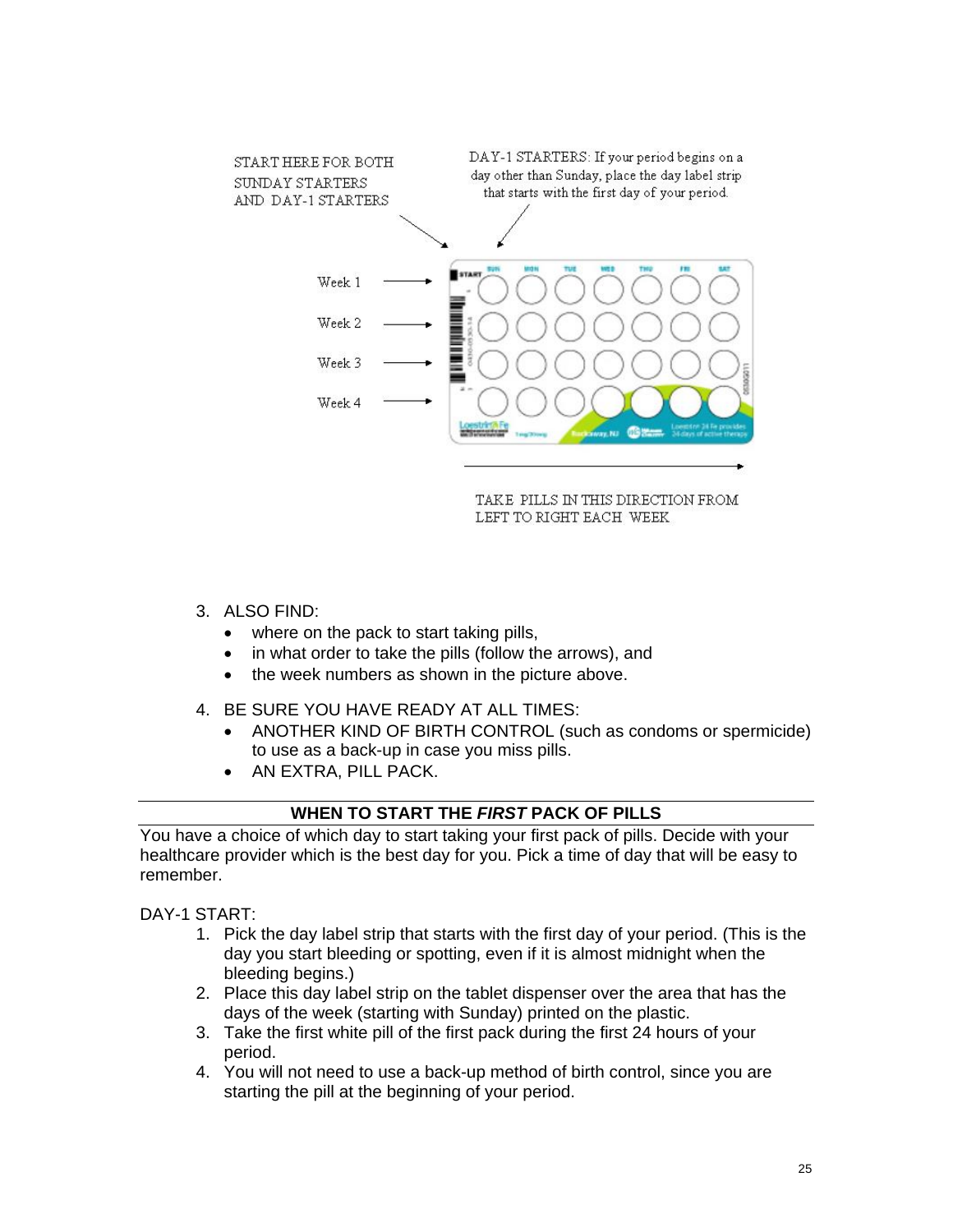# SUNDAY START:

- 1. Take the first white pill of the first pack on the Sunday after your period starts, even if you are still bleeding. If your period begins on Sunday, start the pack that same day.
- 2. Use another method of birth control as a back-up method if you have sex anytime from the Sunday you start your first pack until the next Sunday (7 days). Condoms or spermicide are good back-up methods of birth control.

## WHEN YOU SWITCH FROM A DIFFERENT METHOD OF HORMONAL CONTRACEPTION

- If your previous method had 28 pills, finish taking all 28 pills, then start taking Loestrin 24 Fe on the day after the last pill.
- If your previous method had 21 pills, finish taking all 21 pills, and wait 7 days before starting Loestrin 24 Fe**.**
- When you switch from a vaginal ring or skin patch, finish the 21 days of use, and wait 7 days after removal of the ring or patch before starting Loestrin 24 Fe.
- When you switch from a progestin-only pill, you should start Loestrin 24 Fe the next day.
- When you switch from an implant or injectable contraceptive, you should start Loestrin 24 Fe on the day of implant removal or, if using an injectable contraceptive, the day on which the next injection would be due.

# **WHAT TO DO DURING THE MONTH**

1. TAKE ONE PILL AT THE SAME TIME EVERY DAY UNTIL THE PACK IS EMPTY.

Do not skip pills even if you are spotting or bleeding between monthly periods or feel sick to your stomach (nausea).

Do not skip pills even if you do not have sex very often.

2. WHEN YOU FINISH A PACK OF YOUR Loestrin 24 Fe: Start the next pack on the day after your last brown "reminder" pill. Do not wait any days between packs.

# **WHAT TO DO IF YOU MISS PILLS**

Birth control pills may not be as effective if you miss any white pills, and particularly if you miss the first few or the last few white pills in a pack.

# **If you MISS 1 white pill:**

- 1. Take it as soon as you remember. Take the next pill at your regular time. This means you may take 2 pills in 1 day.
- 2. You do not need to use a back-up birth control method if you have sex.

# **If you MISS 2 white pills in a row in WEEK 1 OR WEEK 2 of your pack:**

- 1. Take 2 pills on the day you remember and 2 pills the next day.
- 2. Then take 1 pill a day until you finish the pack.
- 3. You COULD BECOME PREGNANT if you have sex during the 7 days after you restart your pills. You MUST use a non-hormonal birth control method (such as condoms or spermicide) as a back-up for those 7 days.

# **If you MISS 2 white pills in a row in WEEK 3 or Week 4 of your pack:**

1. **If you are a Day 1 Starter**: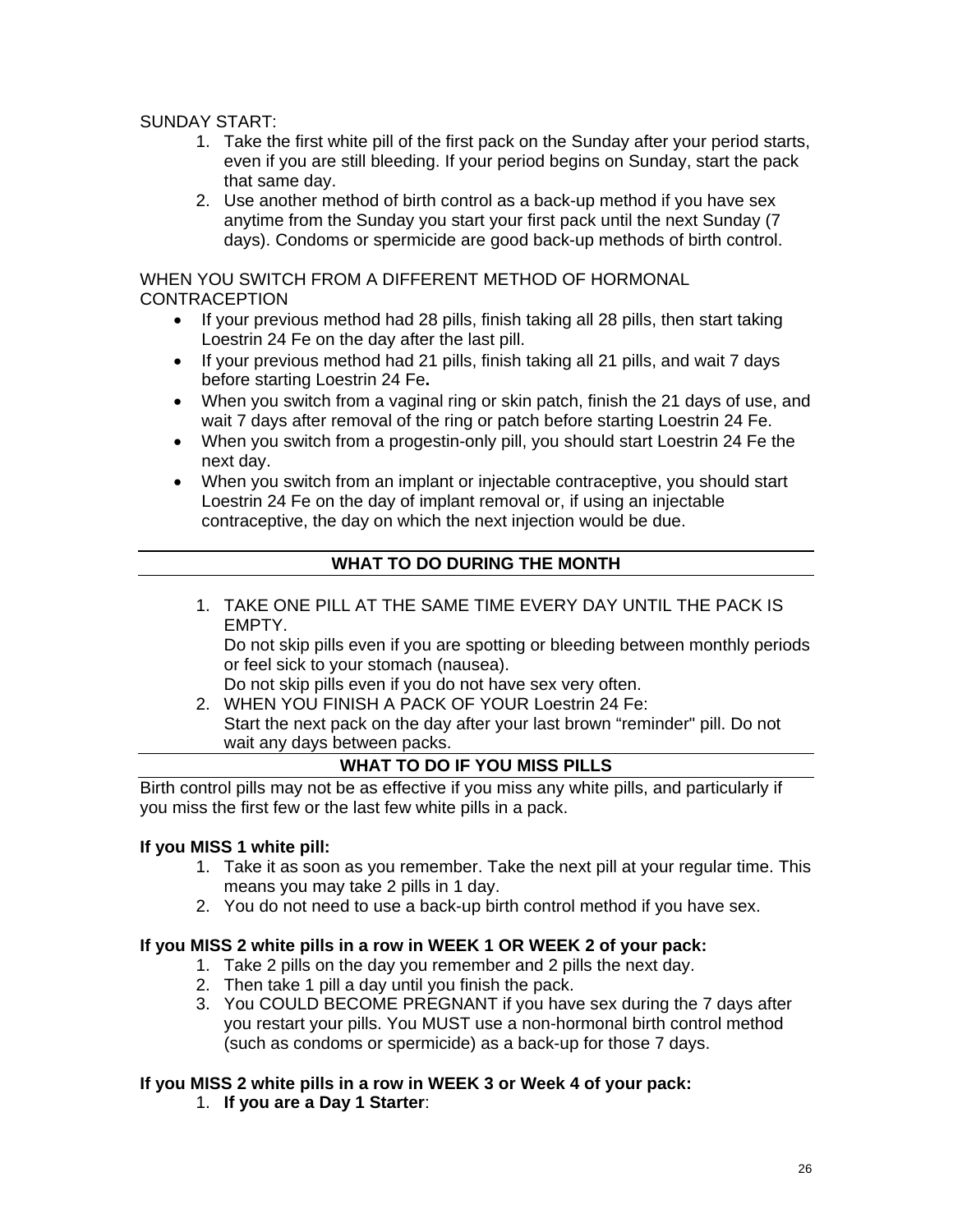THROW OUT the rest of the pill pack and start a new pack that same day. **If you are a Sunday Starter**:

Keep taking 1 pill every day until Sunday.

On Sunday, THROW OUT the rest of the pack and start a new pack of pills that same day.

- 2. You may not have your period this month but this is expected. However, if you miss your period 2 months in a row, call your healthcare provider because you might be pregnant.
- 3. You COULD BECOME PREGNANT if you have sex during the *7 days* after you restart your pills. You MUST use a non-hormonal birth control method (such as condoms or spermicide) as a back-up for those 7 days after you restart your pills.

# **If you MISS 3 OR MORE white pills in a row at any time**

1. **If you are a Day 1 Starter**:

THROW OUT the rest of the pill pack and start a new pack that same day. **If you are a Sunday Starter**:

Keep taking 1 pill every day until Sunday.

On Sunday, THROW OUT the rest of the pack and start a new pack of pills that same day.

- 2. You may not have your period this month but this is expected. However, if you miss your period 2 months in a row, call your healthcare provider because you might be pregnant.
- 3. You COULD BECOME PREGNANT if you have sex on the days when you missed pills or during the first 7 days after restarting your pills. You MUST use a non-hormonal birth control method (such as condoms or spermicide) as a back-up the next time you have sex and for the first 7 days after you restart your pills.

# **If you forget any of the 4 brown "reminder" pills in Week 4:**

- 1. THROW AWAY the pills you missed.
- 2. Keep taking 1 pill each day until the pack is empty.
- 3. You do not need to use a back-up method of birth control.

# **FINALLY, IF YOU ARE STILL NOT SURE WHAT TO DO ABOUT THE PILLS YOU HAVE MISSED:**

- 1. Use a BACK-UP METHOD of birth control anytime you have sex.
- 2. KEEP TAKING ONE WHITE PILL EACH DAY until you can reach your healthcare provider.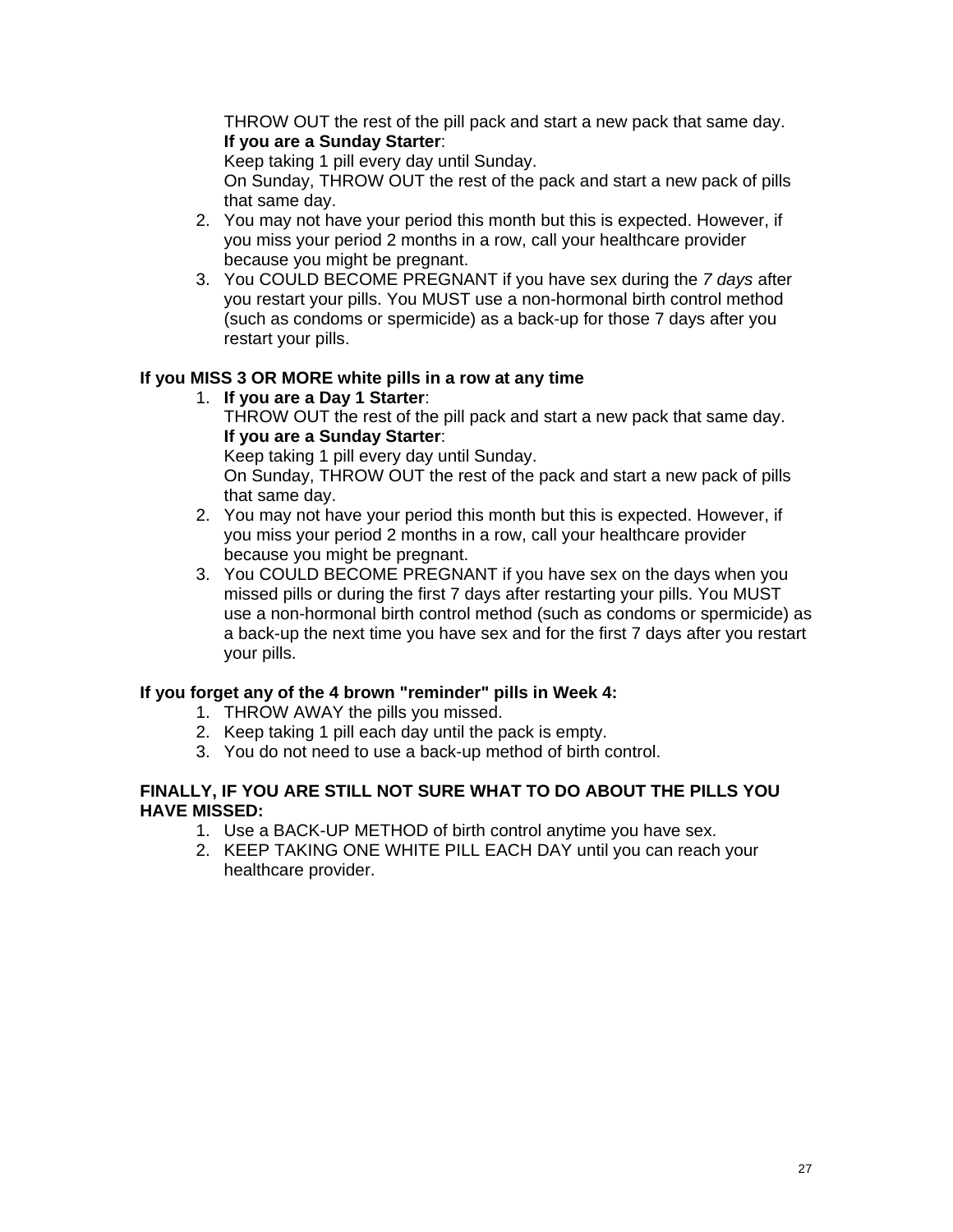# **DETAILED PATIENT PACKAGE INSERT**

**Loestrin® 24 Fe** 

#### **Rx only**

**This product (like all oral contraceptives) is intended to prevent pregnancy. It does not protect against HIV infection (AIDS) and other sexually transmitted diseases.** 

#### **INTRODUCTION**

Any woman who considers using oral contraceptives (the "birth control pill" or "the pill") should understand the benefits and risks of using this form of birth control.

Although oral contraceptives have important advantages over other methods of contraception, they have certain risks that no other method has, and some of these risks may continue after you have stopped using the oral contraceptive. This leaflet will give you much of the information you will need to make this decision and will also help you determine if you are at risk of developing any of the serious side effects of the pill. It will tell you how to use Loestrin 24 Fe properly so that it will be as effective as possible. However, this booklet is not a replacement for a careful discussion between you and your healthcare provider. You should discuss the information provided in this booklet with your healthcare provider, both when you first start taking the pill and during your revisits. You should also follow your healthcare provider's advice with regard to regular check-ups while you are on Loestrin 24 Fe.

#### **EFFECTIVENESS OF ORAL CONTRACEPTIVES**

Oral contraceptives or "birth control pill" or "the pill" are used to prevent pregnancy and are more effective than most other nonsurgical methods of birth control. The chance of becoming pregnant is approximately 1% per year (1 pregnancy per 100 women per year of use) when the pills are taken correctly, and no pills are missed. Typical failure rates are 5% per year when women who miss pills are included. The chance of becoming pregnant increases with each missed "active" hormonal pill during a 28-day cycle.

In comparison, typical failure rates for other methods of birth control during the first year of use are as follows:

No birth control methods: 85% Vaginal sponge: 20 to 40% Cervical cap: 20 to 40% Spermicides alone: 26% Periodic abstinence: 25% Condom (female): 21% Diaphragm with spermicides: 20% Withdrawal: 19% Condom (male): 14% Female sterilization: less than 1% IUD: less than 1-2% Injectable progestogen: less than 1% Male sterilization: less than 1% Norplant® system: less than 1%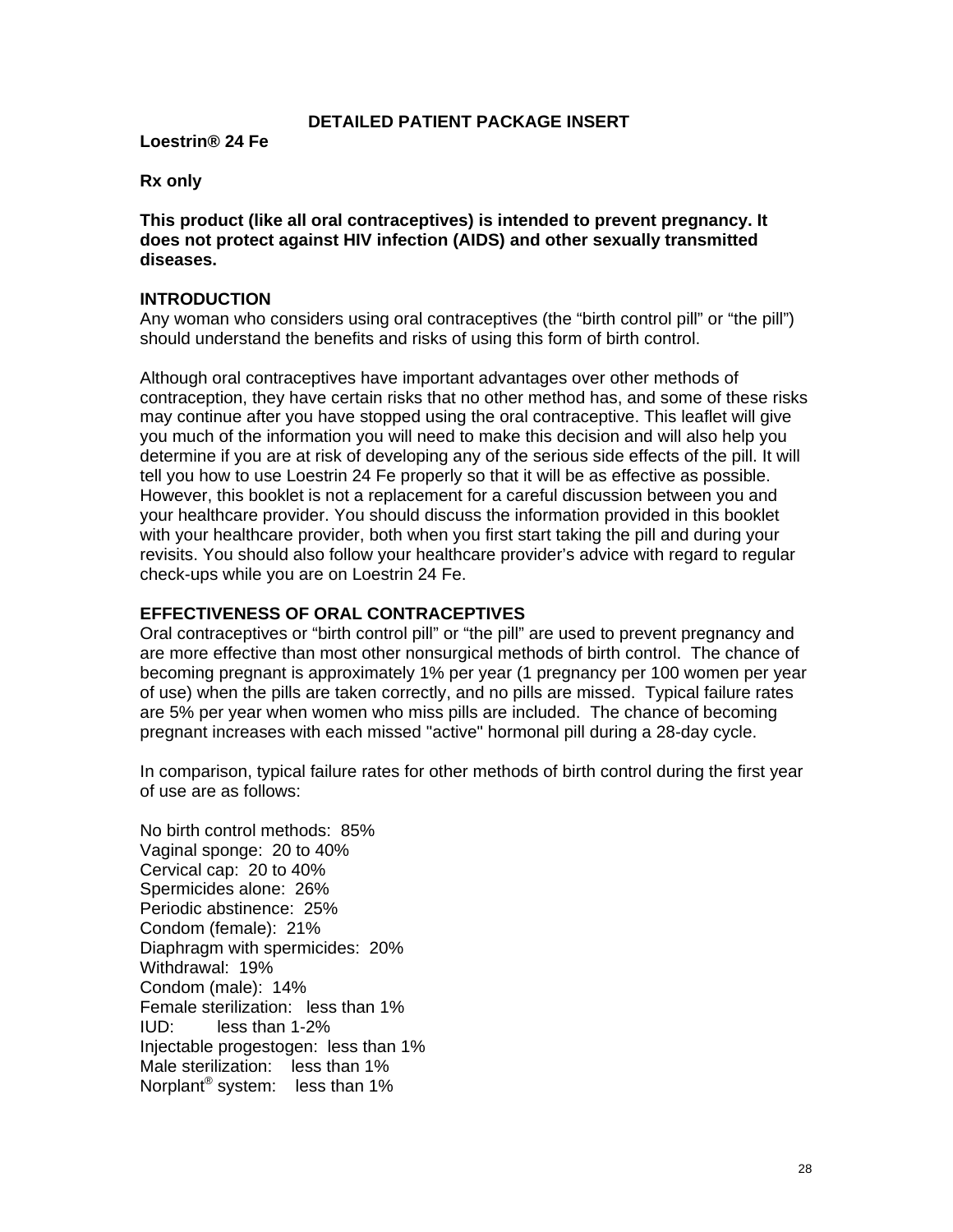# **WHO SHOULD NOT TAKE ORAL CONTRACEPTIVES**

**Cigarette smoking increases the risk of serious adverse effects on the heart and blood vessels from oral contraceptive use. This risk increases with age and with the amount of smoking (15 or more cigarettes per day has been associated with a significantly increased risk) and is quite marked in women over 35 years of age. Women who use oral contraceptives should not smoke.** 

Some women should not use the pill. You should not use the pill if you have or have ever had any of the following conditions:

- A history of heart attack or stroke
- A history of blood clots in the legs (thrombophlebitis), lungs (pulmonary embolism), or eyes
- A history of blood clots in the deep veins of your legs
- Chest pain (angina pectoris)
- Known or suspected breast cancer or cancer of the lining of the uterus, cervix, vagina, or certain hormonally-sensitive cancers
- Unexplained vaginal bleeding (until a diagnosis is reached by your healthcare provider)
- Yellowing of the whites of the eyes or of the skin (jaundice) during pregnancy or during previous use of hormonal contraceptives of any type (the pill, patch, vaginal ring, injection, or implant)
- Liver tumor (benign or cancerous)
- Known or suspected pregnancy
- Heart valve or heart rhythm disorders that may be associated with formation of blood clots
- Diabetes with complications of the kidneys, eyes, nerves, or blood vessels
- Severe high blood pressure
- Active liver disease with abnormal liver function tests
- Allergy or hypersensitivity to any of the components of Loestrin 24 Fe
- A need for surgery with prolonged bedrest
- Headaches with neurological symptoms

Tell your healthcare provider if you have any of the above conditions. Your healthcare provider can recommend a safer method of birth control.

# **OTHER CONSIDERATIONS BEFORE TAKING ORAL CONTRACEPTIVES**

Tell your healthcare provider if you have or ever have had:

- Breast nodules, fibrocystic disease of the breast or an abnormal breast x-ray or mammogram
- Diabetes
- Elevated cholesterol or triglycerides
- High blood pressure
- Migraine or other headaches or epilepsy
- Depression
- Gallbladder, liver, heart, or kidney disease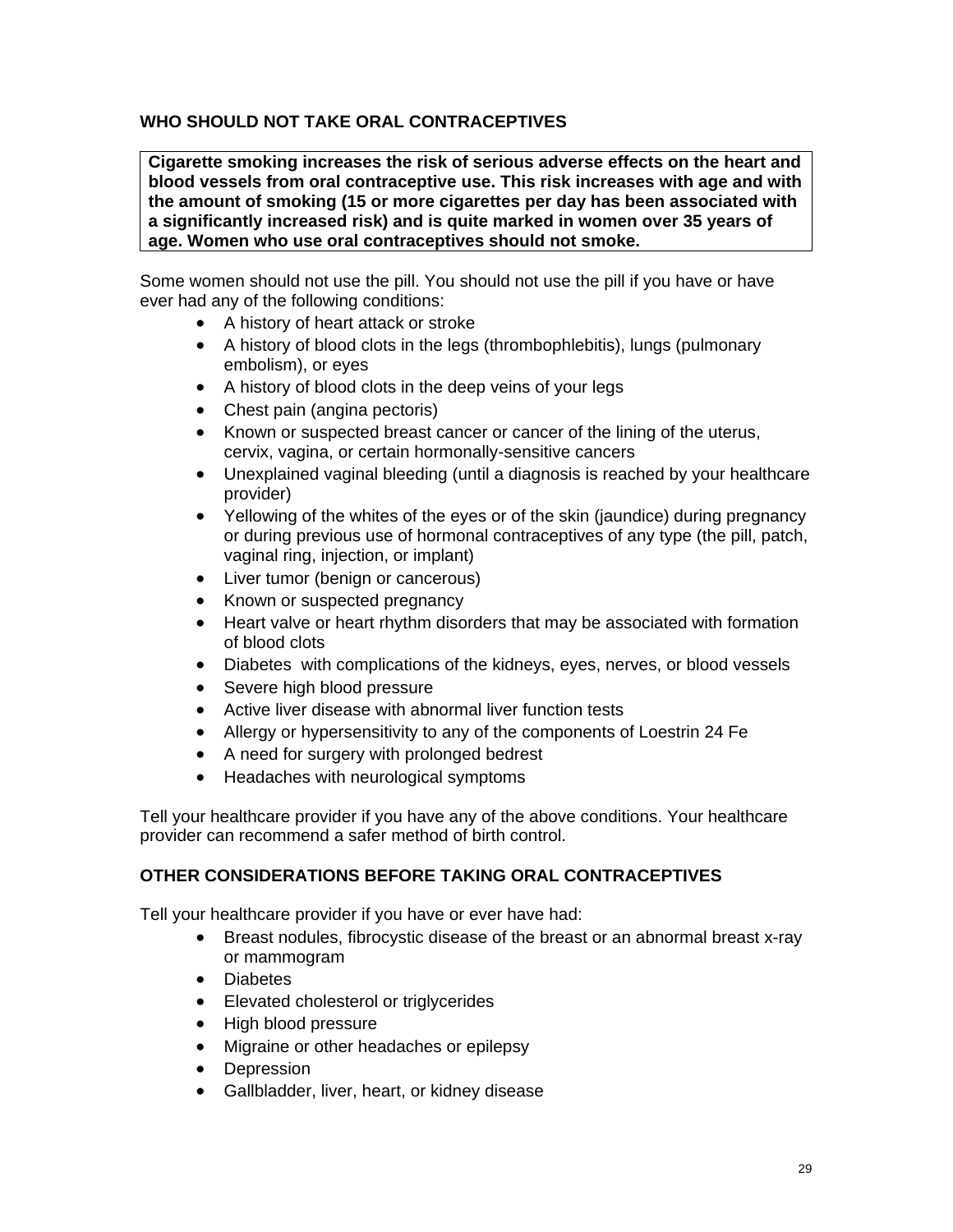• Scanty or irregular menstrual periods

Women with any of these conditions should be checked often by their healthcare provider if they choose to use oral contraceptives.

Talk to your healthcare provider about using Loestrin 24 Fe if you:

- Smoke
- Recently had a baby
- Recently had a miscarriage or abortion
- Are breast feeding
- Are taking any other medications

# **RISKS OF TAKING ORAL CONTRACEPTIVES**

## **1. Risk of developing blood clots**

Blood clots and blockage of blood vessels are the most serious side effects of taking oral contraceptives and can cause death or serious disability. In particular, a clot in the legs can cause thrombophlebitis, and a clot that travels to the lungs can cause a sudden blocking of the vessel carrying blood to the lungs. Either of these can cause death or disability. Rarely, clots occur in the blood vessels of the eye and may cause blindness, double vision, or impaired vision.

If you take oral contraceptives and need elective surgery, need to stay in bed for a prolonged illness or injury, or have recently delivered a baby, you may be at risk of developing blood clots. You should consult your healthcare provider about stopping oral contraceptives four weeks before surgery and not taking oral contraceptives for two weeks after surgery or during bed rest. You should also not take oral contraceptives soon after delivery of a baby. It is advisable to wait for at least four weeks after delivery if you are not breastfeeding. If you are breastfeeding, you should wait until you have weaned your child before using the pill (see the section on **breastfeeding** in **GENERAL PRECAUTIONS**).

The risk of circulatory disease in oral contraceptive users may be higher in users of highdose pills (containing 50 micrograms or higher of ethinyl estradiol) and may be greater with longer duration of oral contraceptive use. In addition, some of these increased risks may continue for a number of years after stopping oral contraceptives. The risk of abnormal blood clotting increases with age in both users and nonusers of oral contraceptives, but the increased risk from the oral contraceptive appears to be present at all ages. For women aged 20 to 44 it is estimated that about 1 in 2,000 using oral contraceptives will be hospitalized each year because of abnormal clotting. Among nonusers in the same age group, about 1 in 20,000 would be hospitalized each year. For oral contraceptive users in general, it has been estimated that in women between the ages of 15 and 34 the risk of death due to a circulatory disorder is about 1 in 12,000 per year, whereas for nonusers the rate is about 1 in 50,000 per year. In the age group 35 to 44, the risk is estimated to be about 1 in 2,500 per year for oral contraceptive users and about 1 in 10,000 per year for nonusers.

# **2. Heart attacks and strokes**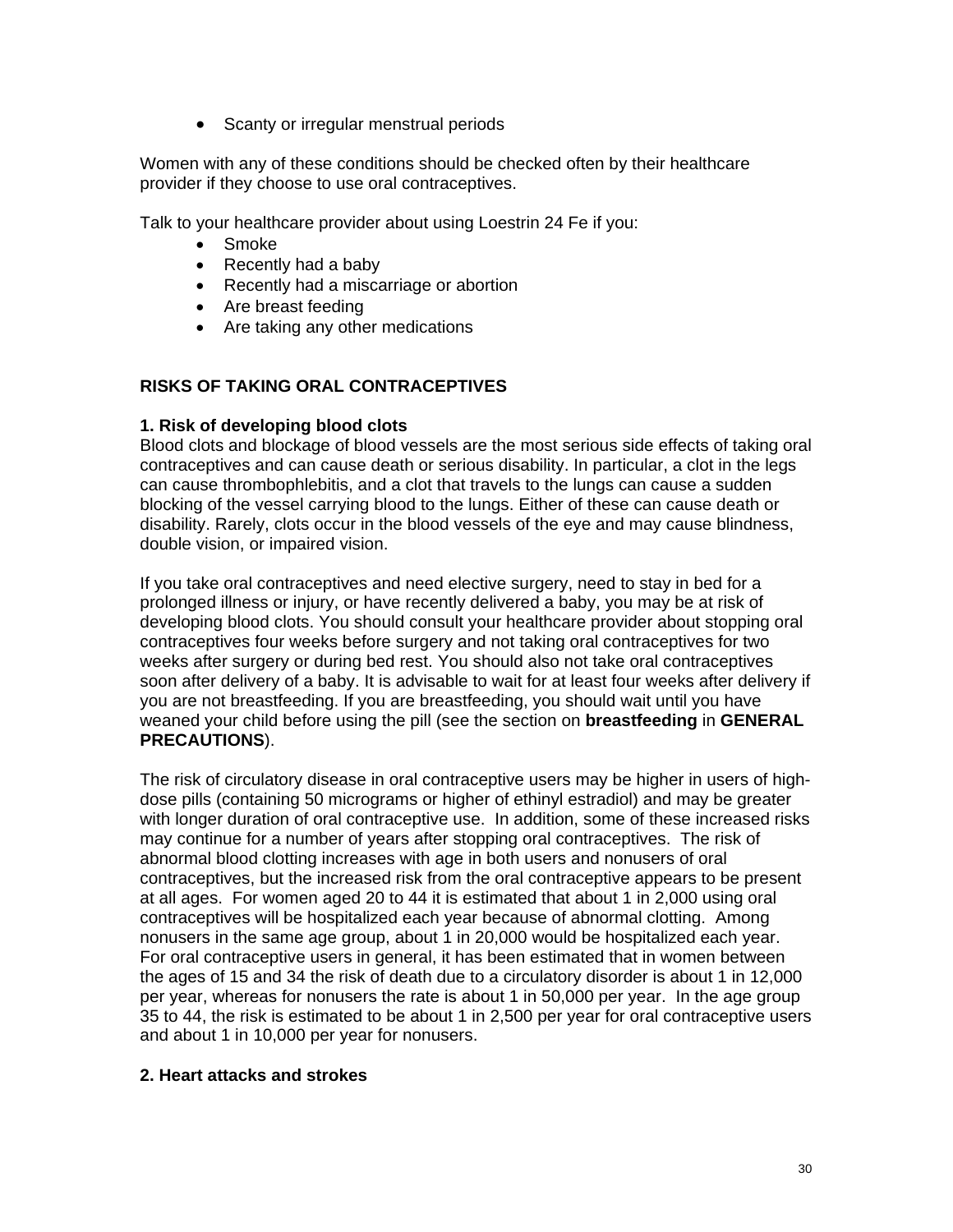Oral contraceptives may increase the tendency to develop strokes (stoppage or rupture of blood vessels in the brain) and angina pectoris and heart attacks (blockage of blood vessels in the heart). Any of these conditions can cause death or disability.

Smoking greatly increases the possibility of suffering heart attacks and strokes. Furthermore, smoking and the use of oral contraceptives greatly increase the chances of developing and dying of heart disease.

Women with migraine (especially migraine with aura) who take oral contraceptives also may be at higher risk of stroke.

## **3. Gallbladder disease**

Oral contraceptive users probably have a greater risk than nonusers of having gallbladder disease, although this risk may be related to pills containing high doses of estrogens.

# **4. Liver tumors**

In rare cases, oral contraceptives can cause benign but dangerous liver tumors. These benign liver tumors can rupture and cause fatal internal bleeding. In addition, a possible, but not definite, association has been found with the pill and liver cancers in two studies, in which a few women who developed these very rare cancers were found to have used oral contraceptives for long periods. However, liver cancers in general are extremely rare, and the chance of developing liver cancer from using the pill is thus even rarer.

## **5. Cancer of the breast and reproductive organs**

Breast cancer has been diagnosed slightly more often in women who use the pill than in women of the same age who do not use the pill. This small increase in the number of breast cancer diagnoses gradually disappears during the 10 years after stopping use of the pill. It is not known whether the difference is caused by the pill. It may be that women taking the pill are examined more often, so that breast cancer is more likely to be detected. You should have regular breast examinations by a healthcare provider and examine your own breasts monthly. Tell your healthcare provider if you have a family history of breast cancer or if you have had breast nodules or an abnormal mammogram.

Women who currently have or have had breast cancer should not use oral contraceptives because breast cancer is usually a hormone-sensitive tumor.

Some studies have found an increase in the incidence of cancer or precancerous lesions of the cervix in women who use oral contraceptives. However, this finding may be related to factors other than the use of oral contraceptives. There is insufficient evidence to rule out the possibility that the pill may cause such cancers.

#### **6. Lipid metabolism and inflammation of the pancreas**

In patients with inherited defects of lipid metabolism, there have been reports of significant elevations of plasma triglycerides during estrogen therapy. This has led to pancreatitis in some cases.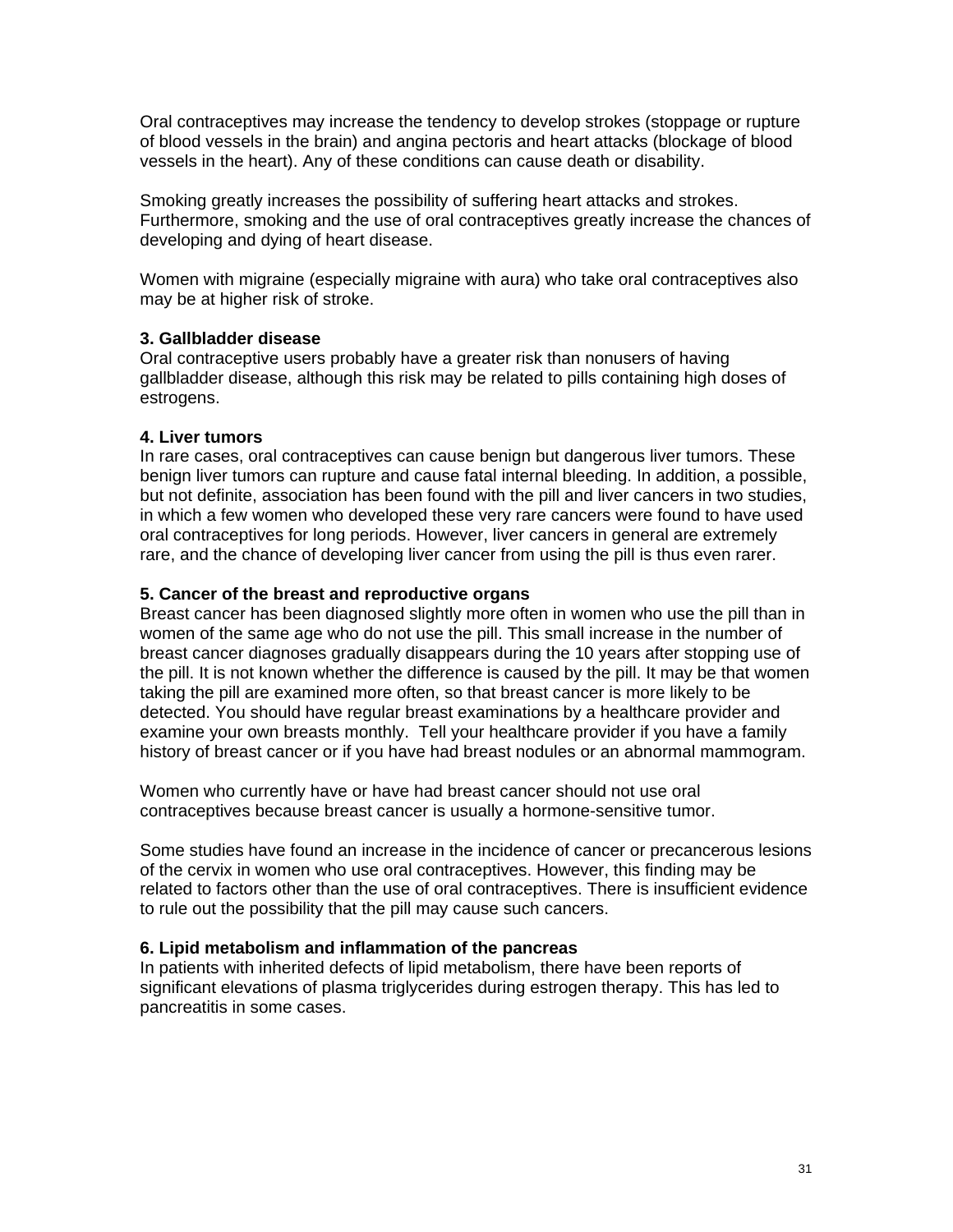# **ESTIMATED RISK OF DEATH FROM A BIRTH CONTROL METHOD OR PREGNANCY**

All methods of birth control and pregnancy are associated with a risk of developing certain diseases which may lead to disability or death. An estimate of the number of deaths associated with different methods of birth control and pregnancy has been calculated and is shown in the following table.

| PT LEITIEN TOON INGE METHOD AUGUNDING TO AGE |           |            |           |       |           |       |
|----------------------------------------------|-----------|------------|-----------|-------|-----------|-------|
|                                              |           | <b>AGE</b> |           |       |           |       |
| <b>Method of control</b><br>and outcome      | $15 - 19$ | $20 - 24$  | $25 - 29$ | 30-34 | $35 - 39$ | 40-44 |
| No fertility control methods*                | 7.0       | 7.4        | 9.1       | 14.8  | 25.7      | 28.2  |
| Oral contraceptives<br>nonsmoker**           | 0.3       | 0.5        | 0.9       | 1.9   | 13.8      | 31.6  |
| Oral contraceptives<br>smoker**              | 2.2       | 3.4        | 6.6       | 13.5  | 51.1      | 117.2 |
| $IUD**$                                      | 0.8       | 0.8        | 1.0       | 1.0   | 1.4       | 1.4   |
| Condom <sup>*</sup>                          | 1.1       | 1.6        | 0.7       | 0.2   | 0.3       | 0.4   |
| Diaphragm/spermicide*                        | 1.9       | 1.2        | 1.2       | 1.3   | 2.2       | 2.8   |
| Periodic abstinence*                         | 2.5       | 1.6        | 1.6       | 1.7   | 2.9       | 3.6   |
| *Deaths are birth related                    |           |            |           |       |           |       |
| **Deaths are method related                  |           |            |           |       |           |       |

#### **ANNUAL NUMBER OF BIRTH-RELATED OR METHOD-RELATED DEATHS ASSOCIATED WITH CONTROL OF FERTILITY PER 100,000 NONSTERILE WOMEN, BY FERTILITY CONTROL METHOD ACCORDING TO AGE**

In the above table, the risk of death from any birth control method is less than the risk of childbirth, except for oral contraceptive users over the age of 35 who smoke and pill users over the age of 40 even if they do not smoke. It can be seen in the table that for women aged 15 to 39, the risk of death was highest with pregnancy (7 to 26 deaths per 100,000 women, depending on age). Among pill users who do not smoke, the risk of death was always lower than that associated with pregnancy for any age group less than 40. Over the age of 40, the risk increases to 32 deaths per 100,000 women, compared to 28 deaths associated with pregnancy in that age group. However, for pill users who smoke and are over the age of 35, the estimated number of deaths exceeds those associated with pregnancy. If a woman is over the age of 40 and smokes, her estimated risk of death is four times higher (117/100,000 women) than the estimated risk associated with pregnancy (28/100,000 women) in that age group.

The suggestion that women over 40 who don't smoke should not take oral contraceptives is based on information from older high-dose pills. An Advisory Committee of the FDA discussed this issue in 1989 and recommended that the benefits of oral contraceptive use by healthy, nonsmoking women over 40 years of age may outweigh the possible risks. Older women, as all women who take oral contraceptives, should take an oral contraceptive which contains the least amount of estrogen and progestin that is compatible with the individual patient needs.

# **WARNING SIGNALS**

If any of these adverse conditions occur while you are taking oral contraceptives, call your healthcare provider immediately: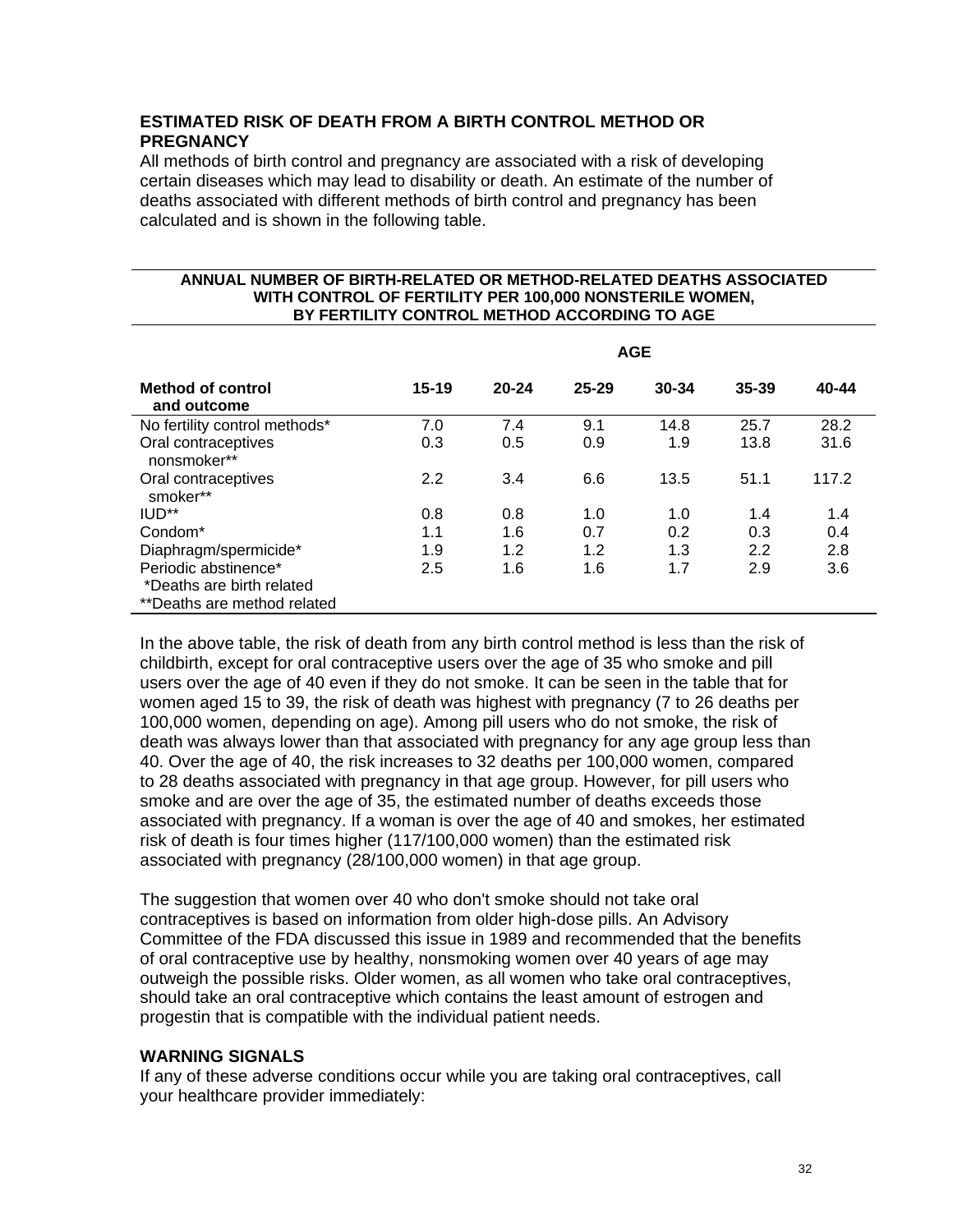- Sharp chest pain, coughing of blood, or sudden shortness of breath (indicating a possible clot in the lung)
- Pain in the calf (indicating a possible clot in the leg)
- Crushing chest pain or heaviness in the chest (indicating a possible heart attack)
- Sudden severe headache or vomiting, dizziness or fainting, disturbances of vision or speech, weakness, or numbness in an arm or leg (indicating a possible stroke)
- Sudden partial or complete loss of vision (indicating a possible clot in the eye)
- Breast lumps (indicating possible breast cancer or fibrocystic disease of the breast; ask your healthcare provider to show you how to examine your breasts)
- Severe pain or tenderness in the stomach area (possibly indicating a ruptured liver tumor)
- Difficulty in sleeping, weakness, lack of energy, fatigue, or change in mood (possibly indicating severe depression)
- Jaundice or a yellowing of the skin or eyeballs, accompanied frequently by fever, fatigue, loss of appetite, dark-colored urine, or light-colored bowel movements (indicating possible liver problems)

# **SIDE EFFECTS OF ORAL CONTRACEPTIVES**

In addition to the risks and more serious side effects discussed above (see **RISKS OF TAKING ORAL CONTRACEPTIVES, ESTIMATED RISK OF DEATH FROM A BIRTH CONTROL METHOD OR PREGNANCY** and **WARNING SIGNALS** sections), the following may also occur:

# **1. Irregular vaginal bleeding**

Irregular vaginal bleeding or spotting may occur while you are taking Loestrin 24 Fe Irregular bleeding may vary from slight staining between menstrual periods to breakthrough bleeding which is a flow much like a regular period. Irregular bleeding occurs most often during the first few months of oral contraceptive use, but may also occur after you have been taking the pill for some time. Such bleeding may be temporary and usually does not indicate any serious problems. It is important to continue taking your pills on schedule. If the bleeding occurs in more than one cycle or lasts for more than a few days, talk to your healthcare provider.

# **2. Contact lenses**

If you wear contact lenses and notice a change in vision or an inability to wear your lenses, contact your healthcare provider.

# **3. Fluid retention or raised blood pressure**

Oral contraceptives may cause edema (fluid retention) with swelling of the fingers or ankles and may raise your blood pressure. If you experience fluid retention, contact your healthcare provider.

# **4. Melasma**

A spotty darkening of the skin is possible, particularly of the face. The darkening may persist after stopping the pill.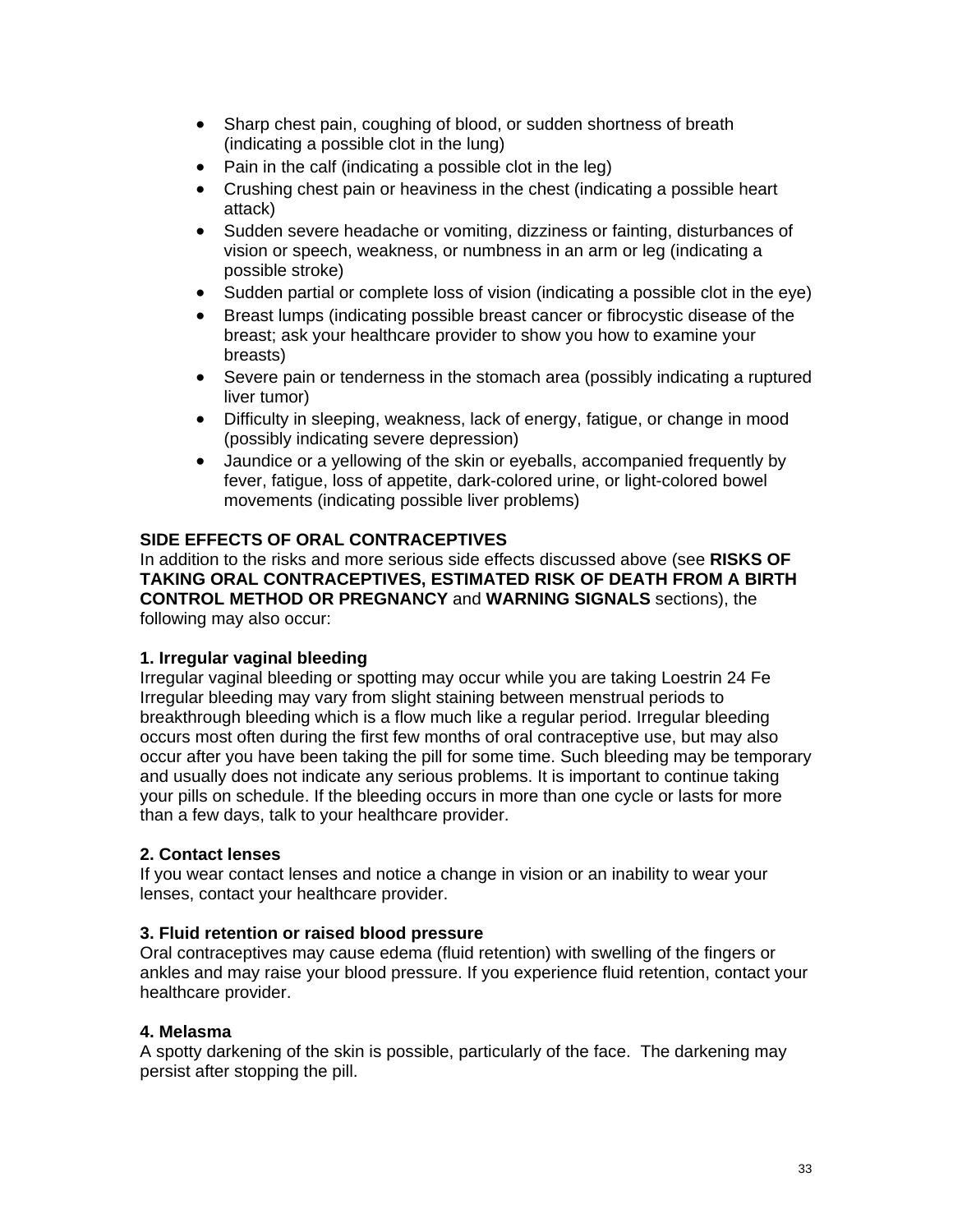# **5. Other side effects**

Other side effects may include nausea and vomiting, change in appetite, breast tenderness, headache, nervousness, depression, dizziness, loss of scalp hair, rash, vaginal infections, and allergic reactions.

If any of these side effects bother you, call your healthcare provider.

# **GENERAL PRECAUTIONS**

**1. Missed periods and use of oral contraceptives before or during early pregnancy**  There may be times when you may not menstruate regularly after you have completed taking a cycle of pills. If you have taken your pills regularly and miss one menstrual period, continue taking your pills for the next cycle but be sure to inform your healthcare provider. If you have not taken the pills daily as instructed and missed a menstrual period, or if you missed two consecutive menstrual periods, you may be pregnant. Check with your healthcare provider immediately to determine whether you are pregnant. Stop taking Loestrin 24 Fe if you are pregnant.

There is no conclusive evidence that oral contraceptive use is associated with an increase in birth defects when taken inadvertently during early pregnancy. Previously, a few studies had reported that oral contraceptives might be associated with birth defects but these studies have not been confirmed. Nevertheless, oral contraceptives should not be used during pregnancy. You should check with your healthcare provider about risks to your unborn child of any medication taken during pregnancy.

# **2. While breastfeeding**

If you are breastfeeding, consult your healthcare provider before starting oral contraceptives. Some of the drug will be passed on to the child in the milk. A few adverse effects on the child have been reported, including yellowing of the skin (jaundice) and breast enlargement. In addition, oral contraceptives may decrease the amount and quality of your milk. If possible, do not use oral contraceptives while breastfeeding. You should use another method of contraception since breastfeeding provides only partial protection from becoming pregnant, and this partial protection decreases significantly as you breastfeed for longer periods of time. You should consider starting oral contraceptives only after you have weaned your child completely.

# **3. Laboratory tests**

If you are scheduled for any laboratory tests, tell your healthcare provider you are taking birth control pills. Certain blood tests may be affected by birth control pills.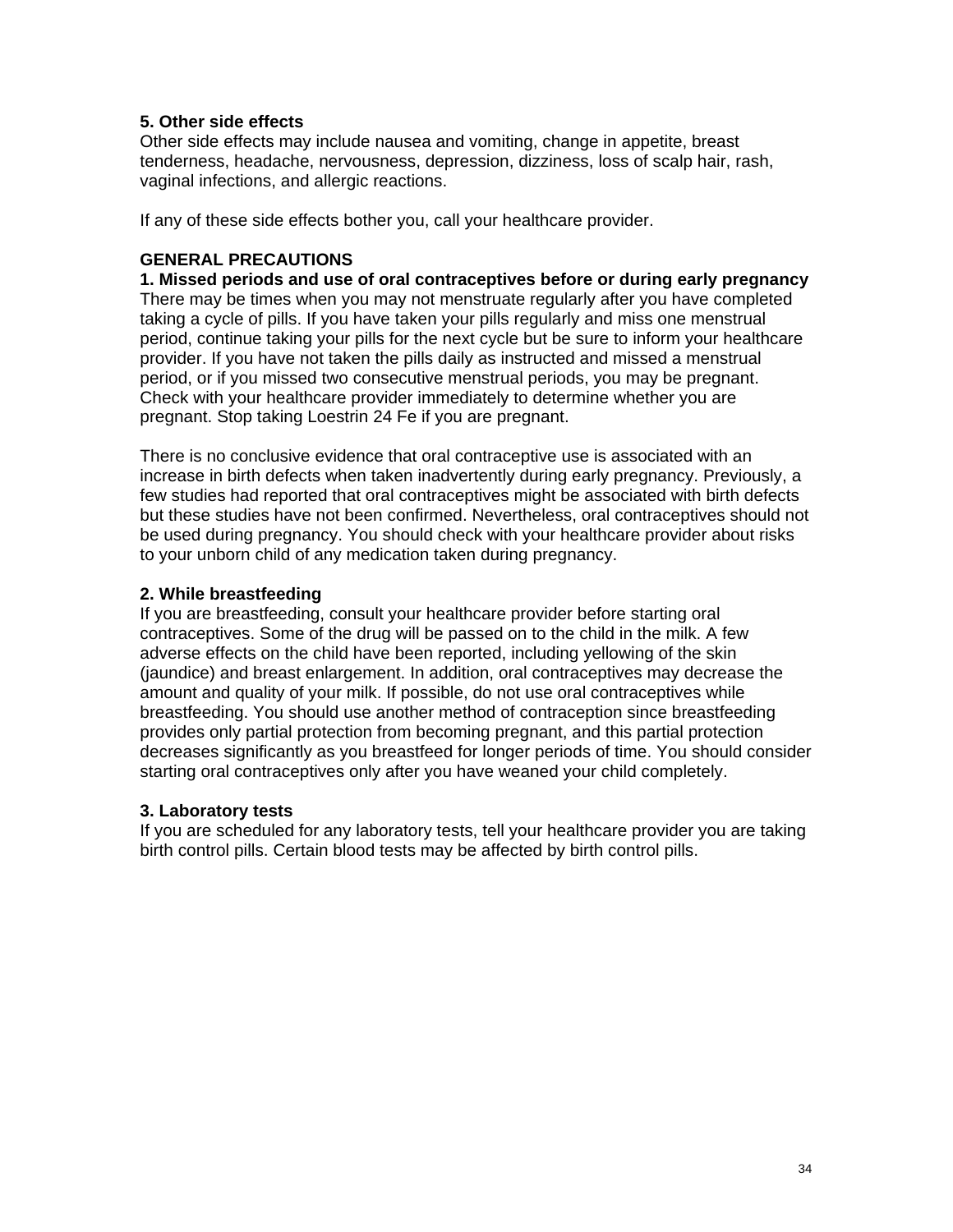# **4. Drug interactions**

Certain drugs may interact with birth control pills to make them less effective in preventing pregnancy or cause an increase in breakthrough bleeding. Such drugs include rifampin, drugs used for epilepsy such as barbiturates (for example, phenobarbital), carbamazepine (Tegretol<sup>®</sup> is one brand of this drug), and phenytoin (Dilantin<sup>®</sup> is one brand of this drug), primidone (Mysoline<sup>®</sup>), topiramate (Topamax<sup>®</sup>), phenylbutazone (Butazolidin<sup>®</sup> is one brand), some drugs used for HIV such as ritonavir (Norvir<sup>®</sup>), modafinil (Provigil®) and possibly certain antibiotics (such as ampicillin and other penicillins, and tetracyclines). Pregnancies and breakthrough bleeding have been reported by users of combined hormonal contraceptives who also used some form of the herbal supplement St. John's Wort. You may need to use a non-hormonal method of contraception during any cycle in which you take drugs that can make oral contraceptives less effective. Be sure to tell your healthcare provider if you are taking or start taking any other medications, including nonprescription products or herbal products while taking birth control pills.

You may be at higher risk of a specific type of liver dysfunction if you take troleandomycin (Tao® capsules) and oral contraceptives at the same time.

# **5. Sexually transmitted diseases**

This product (like all oral contraceptives) is intended to prevent pregnancy. It does not protect against transmission of HIV (AIDS) and other sexually transmitted diseases such as Chlamydia, genital herpes, genital warts, gonorrhea, hepatitis B, and syphilis.

# **HOW TO TAKE Loestrin 24 Fe**

# **IMPORTANT POINTS TO REMEMBER**

# *BEFORE* **YOU START TAKING YOUR PILLS:**

- 1. BE SURE TO READ THESE DIRECTIONS:
	- Before you start taking your pills
	- Anytime you are not sure what to do
- 2. TAKE ONE PILL EVERY DAY AT THE SAME TIME. If you miss pills you could get pregnant. This includes starting the pack late. The more pills you miss, the more likely you are to get pregnant.
- 3. MANY WOMEN HAVE SPOTTING OR LIGHT BLEEDING, OR MAY FEEL SICK TO THEIR STOMACH WHILE TAKINGTHE FIRST 1 to 3 PACKS OF PILLS.

If you have spotting or light bleeding or feel sick to your stomach, do not stop taking the pill. The problem will usually go away. If it doesn't go away, check with your healthcare provider.

- 4. MISSING PILLS CAN ALSO CAUSE SPOTTING OR LIGHT BLEEDING, even if you take these missed pills. On the days you take 2 pills to make up for missed pills, you could also feel a little sick to your stomach.
- 5. IF YOU HAVE VOMITING (within 3 to 4 hours after you take your pill), you should follow the instructions for WHAT TO DO IF YOU MISS PILLS. IF YOU HAVE DIARRHEA or IF YOU TAKE CERTAIN MEDICINES, including some antibiotics, or the herbal supplement St. John's Wort, your pills may not work as well. Use a back-up method of birth control (such as condoms or spermicide) until you check with your healthcare provider.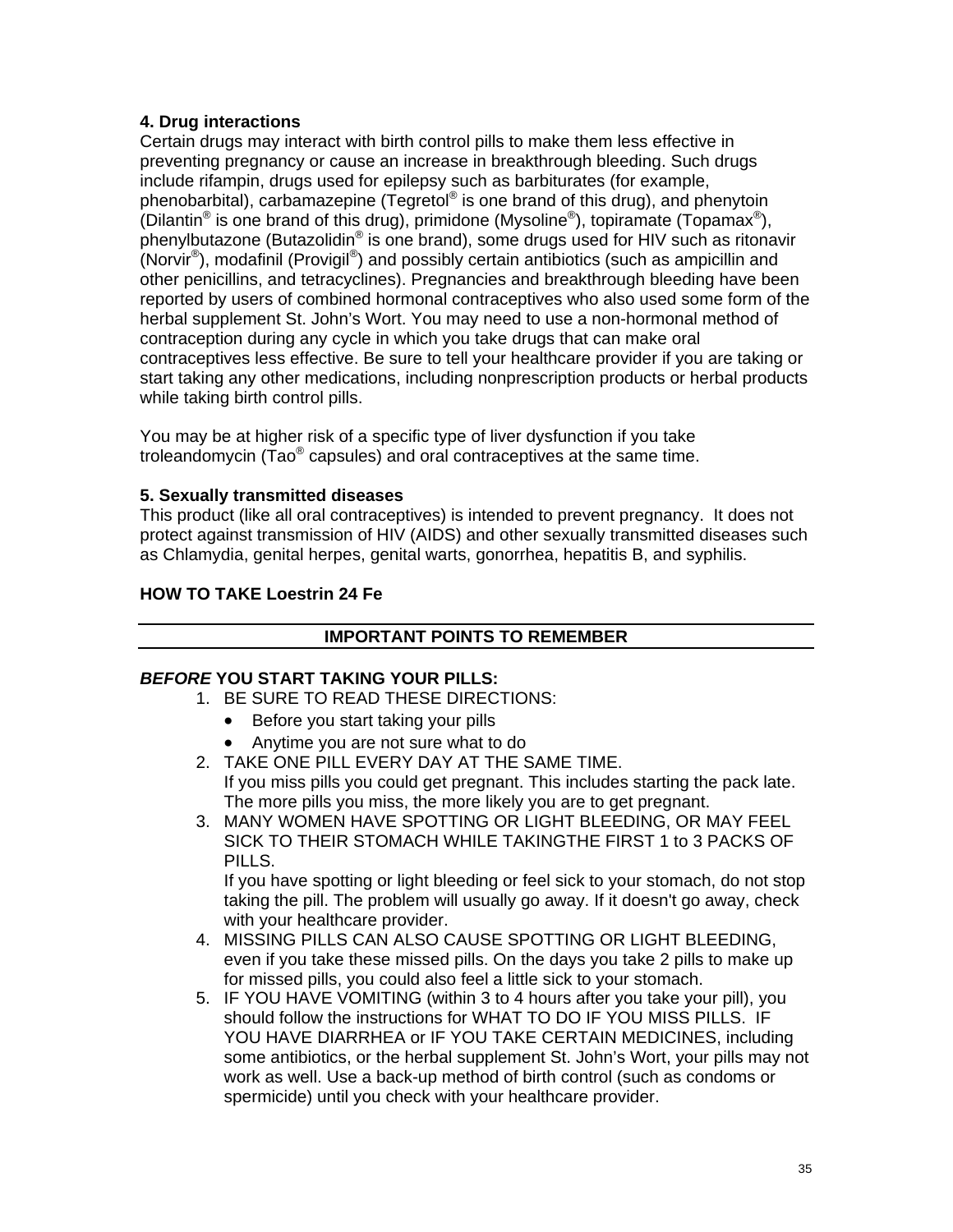- 6. IF YOU HAVE TROUBLE REMEMBERING TO TAKE THE PILL, talk to your healthcare provider about how to make pill-taking easier or about using another method of birth control.
- 7. IF YOU HAVE ANY QUESTIONS OR ARE UNSURE ABOUT THE INFORMATION IN THIS LEAFLET, call your healthcare provider.

# *BEFORE* **YOU START TAKING YOUR PILLS**

- 1. DECIDE WHAT TIME OF DAY YOU WANT TO TAKE YOUR PILL. It is important to take it at about the same time every day.
- 2. LOOK AT YOUR PILL PACK: Loestrin 24 Fe contains 24 "active" WHITE PILLS (with hormones) for WEEKS 1, 2, 3 and the first part of WEEK 4, and 4 "reminder" BROWN PILLS (without hormones) for the last part of WEEK 4.



TAKE PILLS IN THIS DIRECTION FROM LEFT TO RIGHT EACH WEEK

- 3. ALSO FIND:
	- where on the pack to start taking pills,
	- in what order to take the pills (follow the arrows), and
	- the week numbers as shown in the picture above.
- 4. BE SURE YOU HAVE READY AT ALL TIMES:
	- ANOTHER KIND OF BIRTH CONTROL (such as condoms or spermicide) to use as a back-up in case you miss pills.
	- AN EXTRA, PILL PACK.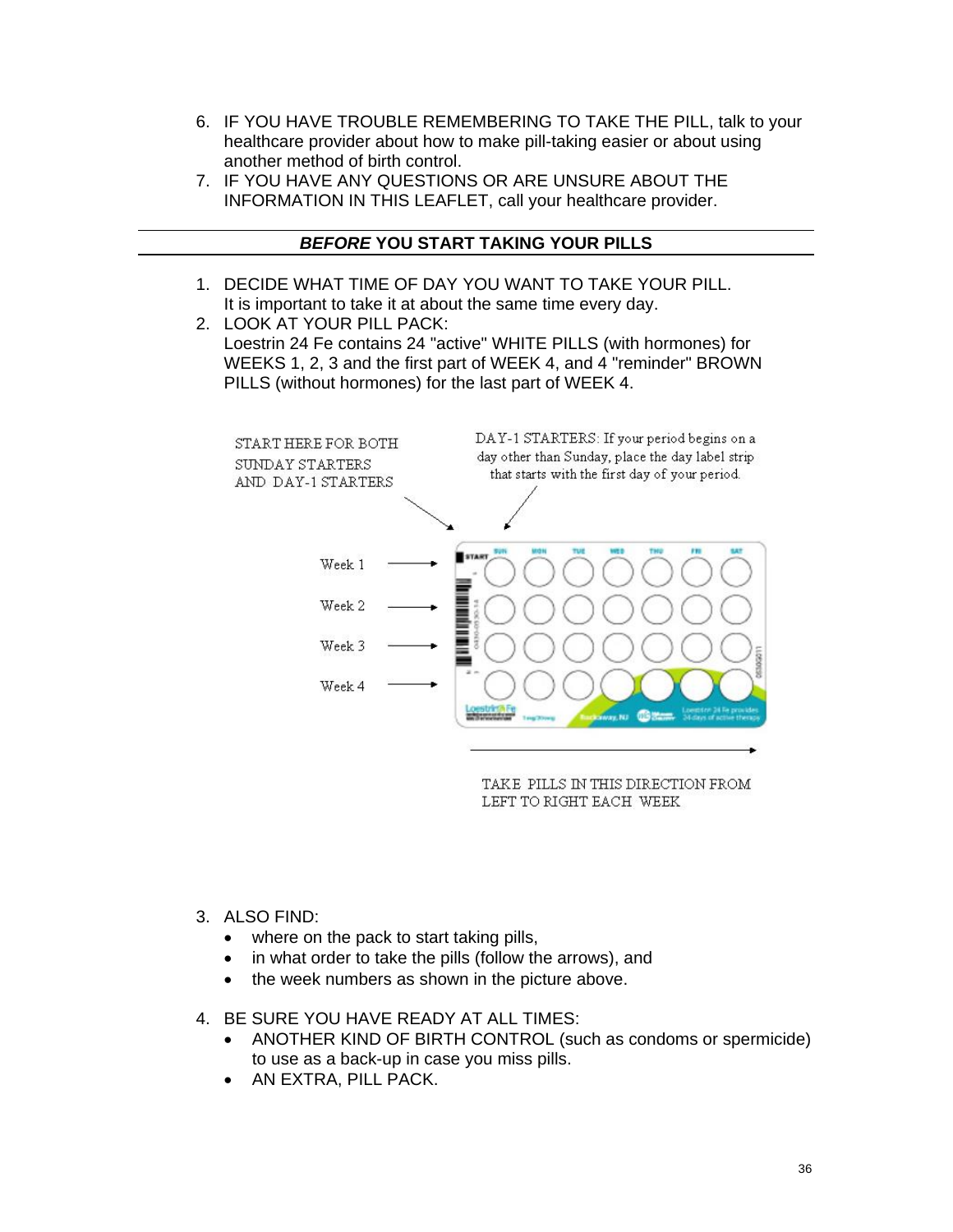# **WHEN TO START THE** *FIRST* **PACK OF PILLS**

You have a choice of which day to start taking your first pack of pills. Decide with your healthcare provider which is the best day for you. Pick a time of day that will be easy to remember.

DAY-1 START:

- 1. Pick the day label strip that starts with the first day of your period. (This is the day you start bleeding or spotting, even if it is almost midnight when the bleeding begins.)
- 2. Place this day label strip on the tablet dispenser over the area that has the days of the week (starting with Sunday) printed on the plastic.
- 3. Take the first white pill of the first pack during the first 24 hours of your period.
- 4. You will not need to use a back-up method of birth control, since you are starting the pill at the beginning of your period.

SUNDAY START:

- 1. Take the first white pill of the first pack on the Sunday after your period starts, even if you are still bleeding. If your period begins on Sunday, start the pack that same day.
- 2. Use another method of birth control as a back-up method if you have sex anytime from the Sunday you start your first pack until the next Sunday (7 days). Condoms or spermicide are good back-up methods of birth control.

WHEN YOU SWITCH FROM A DIFFERENT METHOD OF HORMONAL CONTRACEPTION

- If your previous method had 28 pills, finish taking all 28 pills, then start taking Loestrin 24 Fe on the day after the last pill.
- If your previous method had 21 pills, finish taking all 21 pills, and wait 7 days before starting Loestrin 24 Fe**.**
- When you switch from a vaginal ring or skin patch, finish the 21 days of use, and wait 7 days after removal of the ring or patch before starting Loestrin 24 Fe.
- When you switch from a progestin-only pill, you should start Loestrin 24 Fe the next day.
- When you switch from an implant or injectable contraceptive, you should start Loestrin 24 Fe on the day of implant removal or, if using an injectable contraceptive, the day on which the next injection would be due.

# **WHAT TO DO DURING THE MONTH**

1. TAKE ONE PILL AT THE SAME TIME EVERY DAY UNTIL THE PACK IS EMPTY

Do not skip pills even if you are spotting or bleeding between monthly periods or feel sick to your stomach (nausea).

2. Do not skip pills even if you do not have sex very often. WHEN YOU FINISH A PACK OF YOUR Loestrin 24 Fe: Start the next pack on the day after your last brown "reminder" pill. Do not wait any days between packs.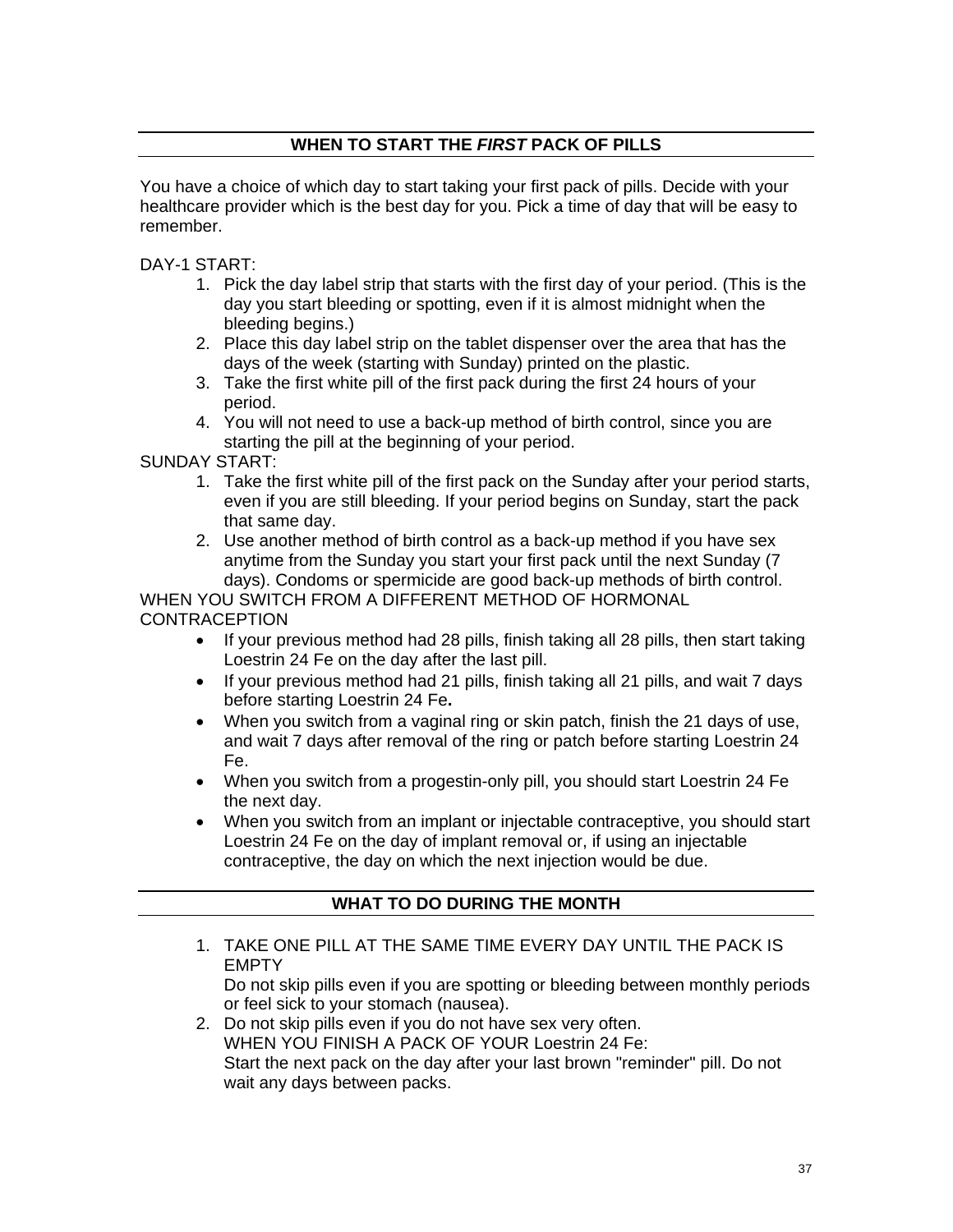# **WHAT TO DO IF YOU MISS PILLS**

Birth control pills may not be as effective if you miss any white pills, and particularly if you miss the first few or the last few white pills in a pack.

## **If you MISS 1 white pill:**

- 1. Take it as soon as you remember. Take the next pill at your regular time. This means you may take 2 pills in 1 day.
- 2. You do not need to use a back-up birth control method if you have sex.

## **If you MISS 2 white pills in a row in WEEK 1 OR WEEK 2 of your pack:**

- 1. Take 2 pills on the day you remember and 2 pills the next day.
- 2. Then take 1 pill a day until you finish the pack.
- 3. You COULD BECOME PREGNANT if you have sex during the 7 days after you restart your pills. You MUST use a non-hormonal birth control method (such as condoms or spermicide) as a back-up for those 7 days.

## **If you MISS 2 white pills in a row in WEEK 3 or Week 4 of your pack:**

1. **If you are a Day 1 Starter**:

THROW OUT the rest of the pill pack and start a new pack that same day. **If you are a Sunday Starter**:

Keep taking 1 pill every day until Sunday.

On Sunday, THROW OUT the rest of the pack and start a new pack of pills that same day.

- 2. You may not have your period this month but this is expected. However, if you miss your period 2 months in a row, call your healthcare provider because you might be pregnant.
- 3. You COULD BECOME PREGNANT if you have sex during the *7 days* after you restart your pills. You MUST use a non-hormonal birth control method (such as condoms or spermicide) as a back-up for the first 7 days after you restart your pills.

# **If you MISS 3 OR MORE white pills in a row at any time:**

1. **If you are a Day 1 Starter**:

THROW OUT the rest of the pill pack and start a new pack that same day. **If you are a Sunday Starter**:

Keep taking 1 pill every day until Sunday.

On Sunday, THROW OUT the rest of the pack and start a new pack of pills that same day.

- 2. You may not have your period this month but this is expected. However, if you miss your period 2 months in a row, call your healthcare provider because you might be pregnant.
- 3. You COULD BECOME PREGNANT if you have sex on the days when you missed pills or during the first 7 days after restarting your pills. You MUST use a non-hormonal birth control method (such as condoms or spermicide) as a back-up the next time you have sex and for the first 7 days after you restart your pills.

#### **If you forget any of the 4 brown "reminder" pills in Week 4:**

- 1. THROW AWAY the pills you missed.
- 2. Keep taking 1 pill each day until the pack is empty.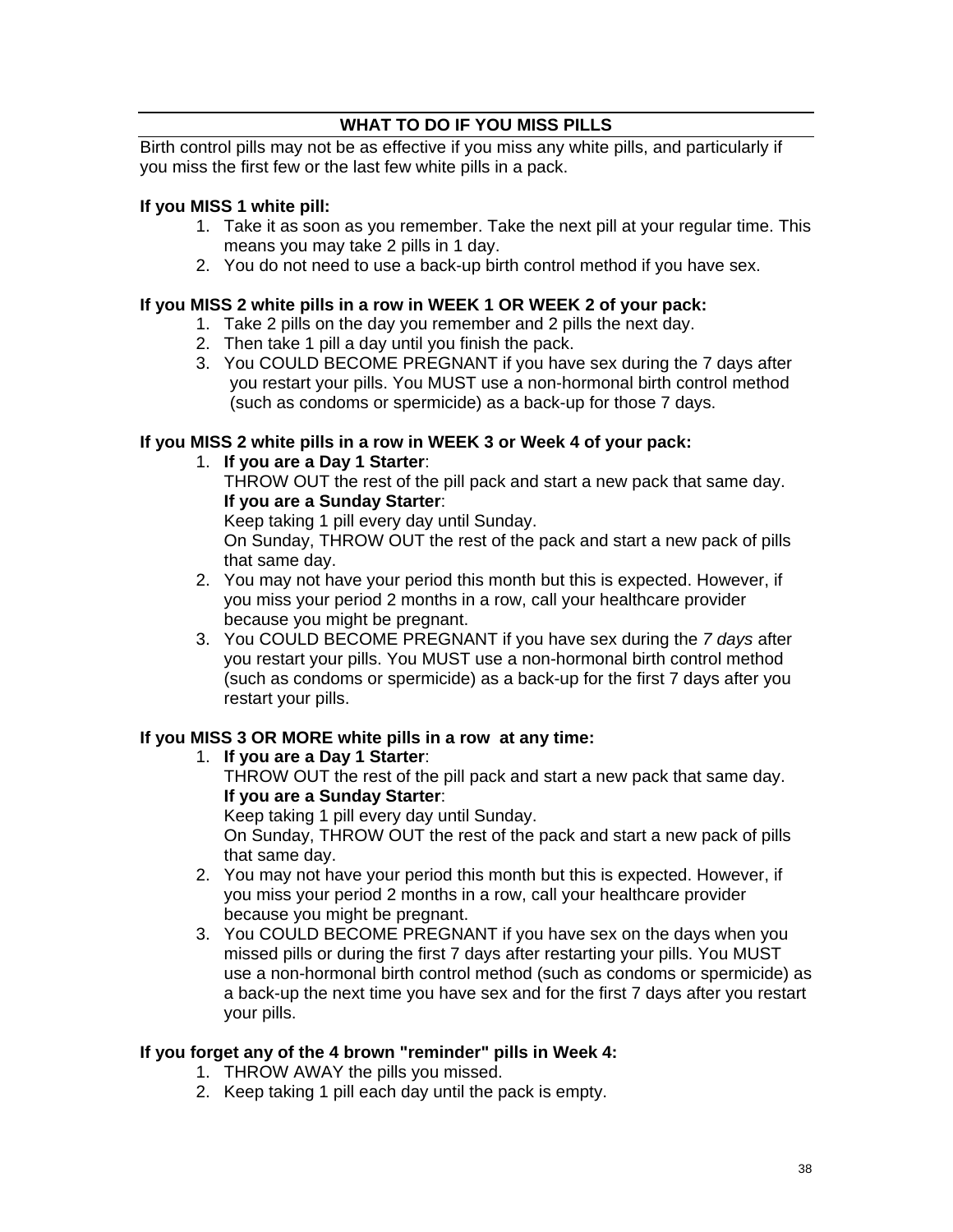3. You do not need to use a back-up method of birth control.

## **FINALLY, IF YOU ARE STILL NOT SURE WHAT TO DO ABOUT THE PILLS YOU HAVE MISSED:**

- 1. Use a BACK-UP METHOD of birth control anytime you have sex.
- 2. KEEP TAKING ONE WHITE PILL EACH DAY until you can reach your healthcare provider.

## **GENERAL**

## **1. Pregnancy due to pill failure**

If taken every day as directed, the incidence of pill failure resulting in pregnancy is approximately 1% per year (one pregnancy per 100 women per year), but more typical failure rates are about 5% per year. If pregnancy does occur, the risk to the fetus is minimal.

# **2. Pregnancy after stopping the pill**

There may be some delay in becoming pregnant after you stop using oral contraceptives, especially if you had irregular menstrual cycles before you used oral contraceptives. It may be advisable to postpone conception until you begin menstruating regularly once you have stopped taking the pill and desire pregnancy.

There does not appear to be any increase in birth defects in newborn babies when pregnancy occurs soon after stopping the pill.

## **3. Overdosage**

Serious ill effects have not been reported following ingestion of large doses of oral contraceptives by young children. Overdosage may cause nausea and withdrawal bleeding in females. In case of overdosage, contact your healthcare provider or pharmacist.

# **4. Other information**

Your healthcare provider will take a medical and family history before prescribing oral contraceptives and will examine you. The physical examination may be delayed to another time if you request it and the healthcare provider believes that it is a good medical practice to postpone it. You should be reexamined at least once a year. Be sure to inform your healthcare provider if there is a family history of any of the conditions listed previously in this leaflet. Be sure to keep all appointments with your healthcare provider, because this is a time to determine if there are early signs of side effects of oral contraceptive use.

Do not use this drug for any condition other than the one for which it was prescribed. This drug has been prescribed specifically for you; do not give it to others who may want birth control pills.

# **HEALTH BENEFITS FROM ORAL CONTRACEPTIVES**

In addition to preventing pregnancy, use of oral contraceptives may provide certain benefits. They are:

- Menstrual cycles may become more regular
- Blood flow during menstruation may be lighter and less iron may be lost. Therefore, anemia due to iron deficiency is less likely to occur